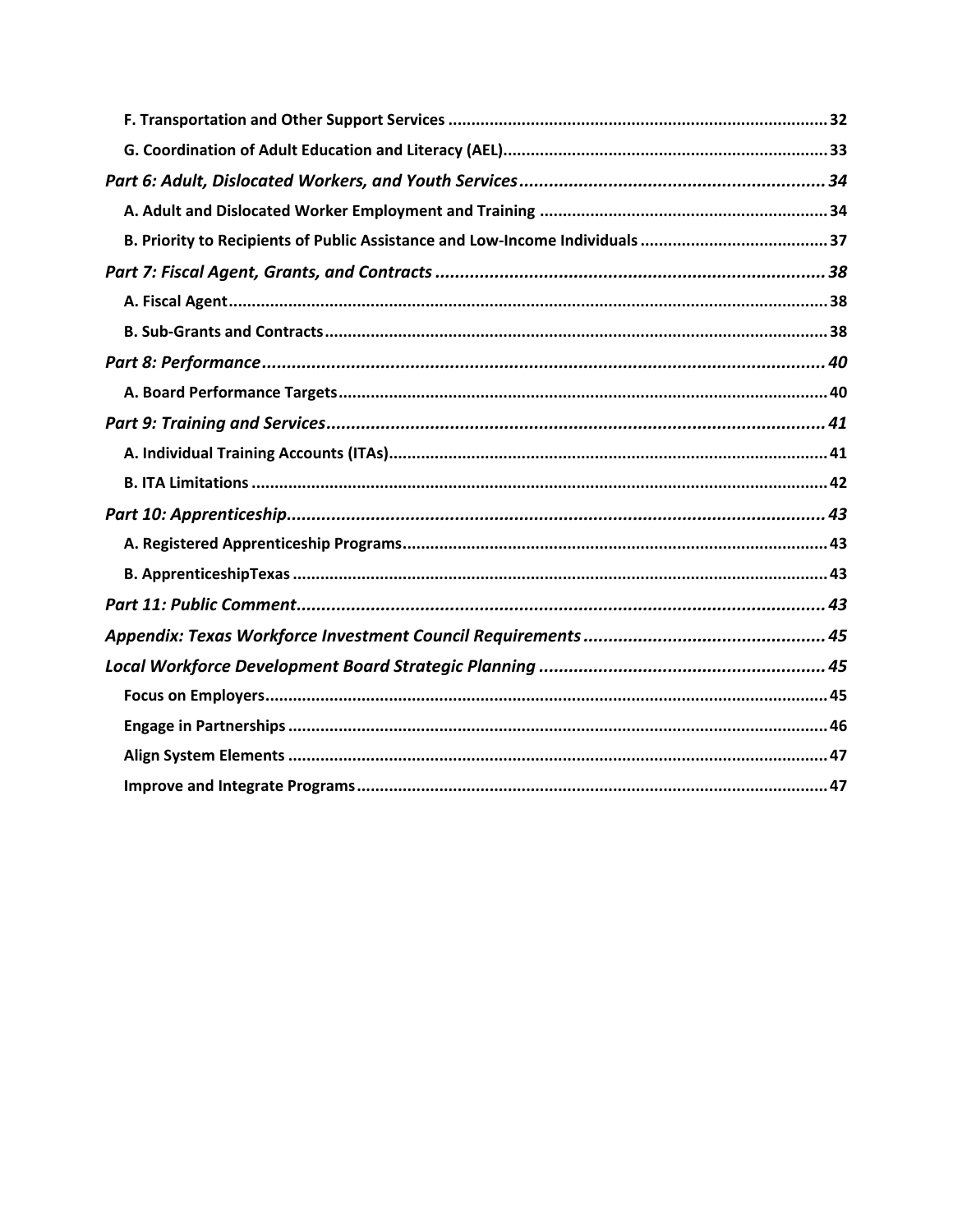# **Introduction**

Under the Workforce Innovation and Opportunity Act (WIOA) §108 (20 Code of Federal Regulations §679.500–580), each Local Workforce Development Board (Board) is required to develop and submit to the state a comprehensive four-year plan (Board Plan) that identifies and describes policies and procedures as well as local activities that are in line with the State Plan. This Board Plan must be developed openly and be available to the public for comment for at least 15 days, but no more than 30 days, particularly to members of the business and educational communities as well as various other labor organizations. Along with submission of the Board Plan to the Texas Workforce Commission (TWC), the Board must submit all public comments of disagreement with the plan to TWC.

At the end of the first two-year period, the appropriate chief elected officials (CEOs) and the Board will review the local plan and prepare and submit modifications to reflect changes in the labor market and economic conditions, factors affecting the implementation of the plan, changes in financing, changes to the structure of the Board, and/or the need to revise strategies to meet local performance goals.

# **Instructions for Completing the Board Plan Template**

Answer each part and section separately and do not combine sections. If the same response is used for multiple sections, please repeat the response. For example, do not state "See Section 2.B." as the response.

When developing the Board Plan, use the checklist and elements provided in Attachment 2 to ensure that the questions are thoroughly addressed.

Do not provide separate additional attachments.

For example: If it is important that additional data, map, or some other attachment, appendix, or additional content be submitted with your plan, please attach it to the plan and reference the attachment in the appropriate places in the plan.

# **Part 1: Board Vision and Strategies**

The strategic elements of the Local Workforce Development Board Planning Guidelines (Guidelines) are as follows:

# **A. Vision and Goals**

# *(WIOA §108(b)(1)(E); 20 CFR §679.560(a)(5))*

 Boards must include a description of the Board's strategic vision to support regional economic growth and economic self-sufficiency. The description must include: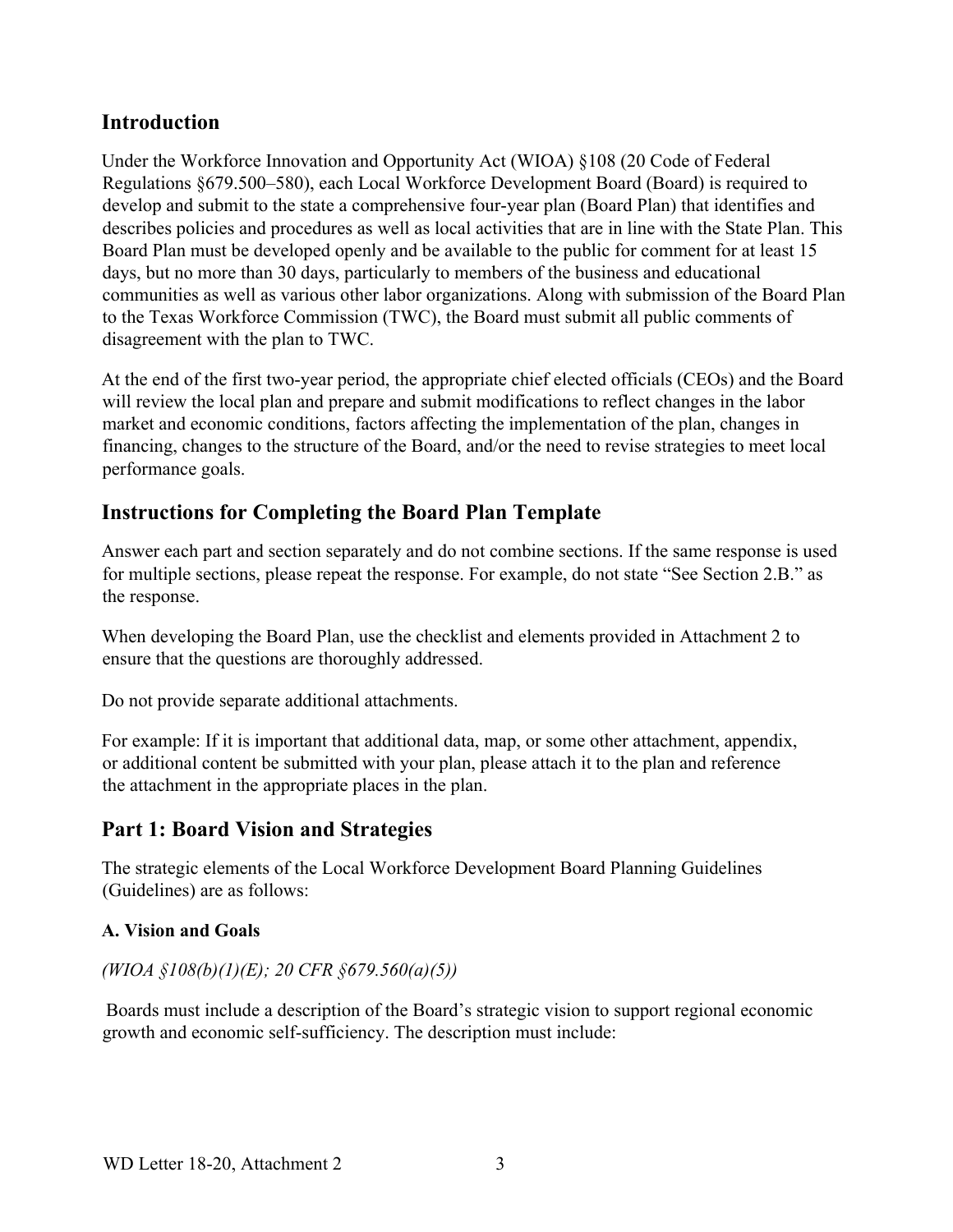- goals for preparing an educated and skilled workforce, including early education services, and services for youth and individuals with barriers to employment; and
- goals relating to the performance accountability measures based on performance indicators described in WIOA §116(b)(2)(A).

### **Board Response:**

The Workforce Solutions Capital Area Workforce Board (WFSCA) serves as the leadership and governing body for the Austin/Travis County workforce system. WFSCA is a public/private partnership, with its Directors representing business, education, labor, economic development, community-based organizations, and public entities. WFSCA's vision is that all people (our human capital) are productive and the region is prosperous. WFSCA believes that it is best positioned to support regional economic growth and economic self-sufficiency by successfully implementing and holding itself accountable for the following responsibilities:

- Strategic and operational planning;
- Design of the local workforce development delivery system, including the establishment of one-stop career centers;
- Oversight and evaluation of workforce development activities in the local area;
- Connection and alignment of the components of the regional workforce system;
- Leverage and investment in workforce development resources;
- Policy guidance;
- Advocacy for workforce issues and needs;
- Building partnerships in support of local workforce initiatives; and
- Serving as the link between the workforce system and the taxpayers.

#### **WFSCA has established the following goals related to its strategic vision:**

- **I. Employers have access to a skilled workforce, including early education services**  Employers are the public workforce system's primary customer, and working with employers in a meaningful, sustained, productive manner ensures that the workforce system is aligned to the needs of industry. Alignment includes assisting to fill immediate job openings, as well as long-term career pathway planning in order that employers may find locally trained workers to keep their companies growing and competitive.
- **II. The workforce has the literacy, workforce readiness, education and occupational skills to obtain and maintain meaningful employment**

WFSCA strives to serve as both the agency of choice and the "safety net" for job seekers and workers who face barriers to employment, including youth. By actively collaborating with the educational system, from secondary to post-secondary education, and Community-Based Organizations (CBOs), WFSCA acts on its vision to design a well-connected and effective local workforce delivery service that is, at its core, a career pathway approach to services. This strategy ensures that Opportunity Youth and those otherwise disconnected from traditional education systems and those individuals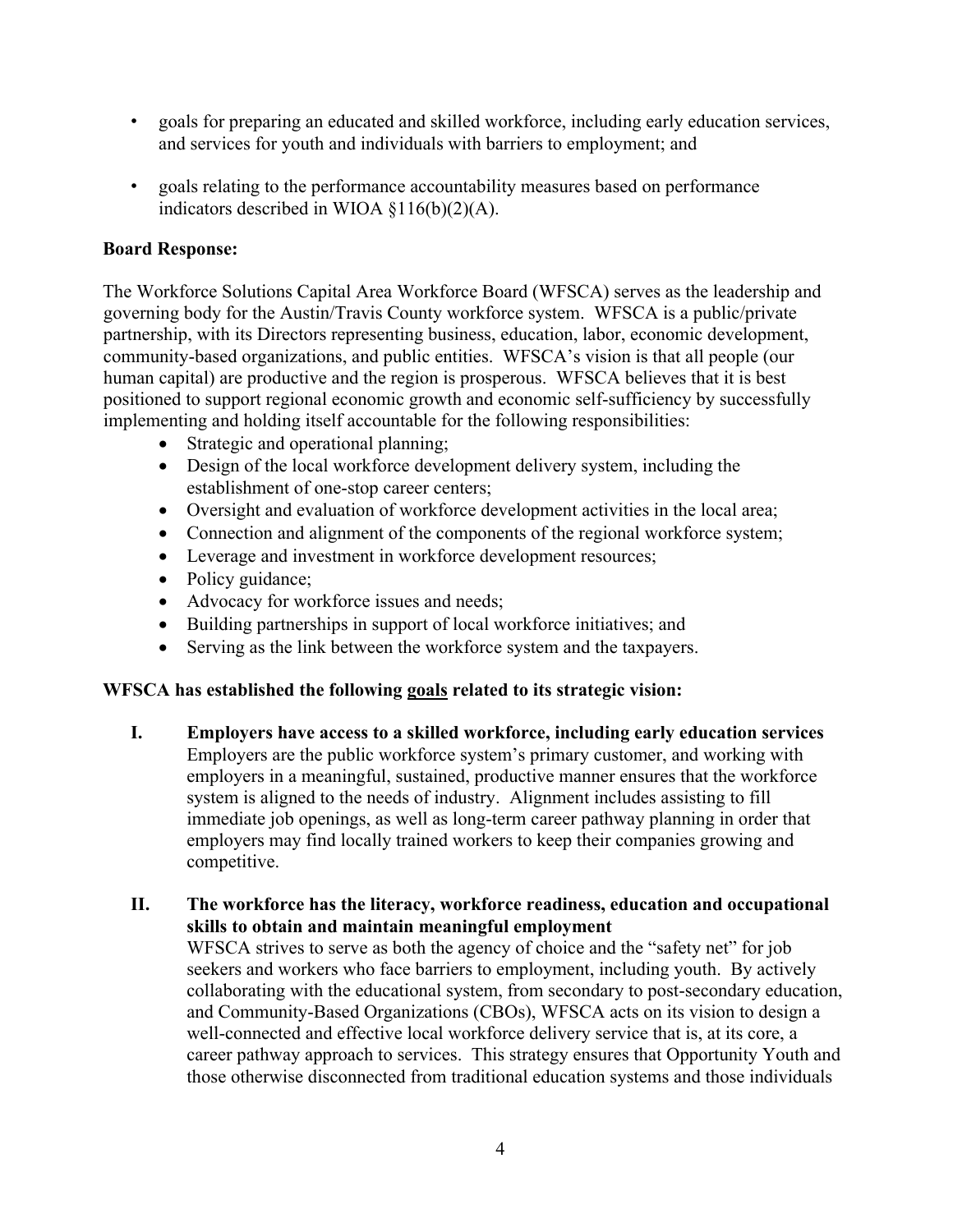who face barriers to employment find the most effective and resource-efficient services through the public workforce system.

One of WFSCA's greatest strengths is its ability to serve as a neutral convener of entities and agencies that together form the partnerships that comprise the public workforce system.

#### **III. Job seekers have access to meaningful employment opportunities**

WFSCA recognizes that both job seekers and employers endeavor to find a "right fit" in workplaces in order to obtain maximum productivity and satisfaction. Job seekers, especially those from younger generations, report that they desire to have meaningful employment, jobs that they feel contribute to a greater good. WFSCA believes that area employers offer such opportunities, but that job seekers may not always be aware of these occupations or the value that they bring to the companies, community, and global economy. As such, WFSCA has a goal to better inform and raise awareness of the industries and occupations that are in demand and growing. By educating job seekers about the range of opportunities available in our community, we contribute both to meaningful employment for job seekers as well as better-equipped employees for local companies.

## **B. Board Strategies**

### *(WIOA §108(b)(1)(F); 20 CFR §679.560(a)(6))*

Boards must include a description of the Board's strategy to work with the entities carrying out the core programs and with the required partners to align resources available to the local workforce development area (workforce area) to achieve the vision and goals.

#### **Board Response:**

### **WFSCA has established the following partnership strategies related to its strategic vision and goals:**

- **I. Employers have access to a skilled workforce** 
	- a. Meet regularly with, and attend convenings hosted by, local Chambers of Commerce.
	- b. Become members of areas Chamber of Commerce.
	- c. Join existing, or create if none exist, industry sector partnerships.
	- d. Leverage the knowledge, expertise, and networks of Board of Directors in order to deepen trust and commitment to the public workforce system.
	- e. Engage and ensure customer satisfaction of the employers who utilize the public workforce system.

### **II. The workforce has the literacy, workforce readiness, education and occupational skills to obtain and maintain meaningful employment**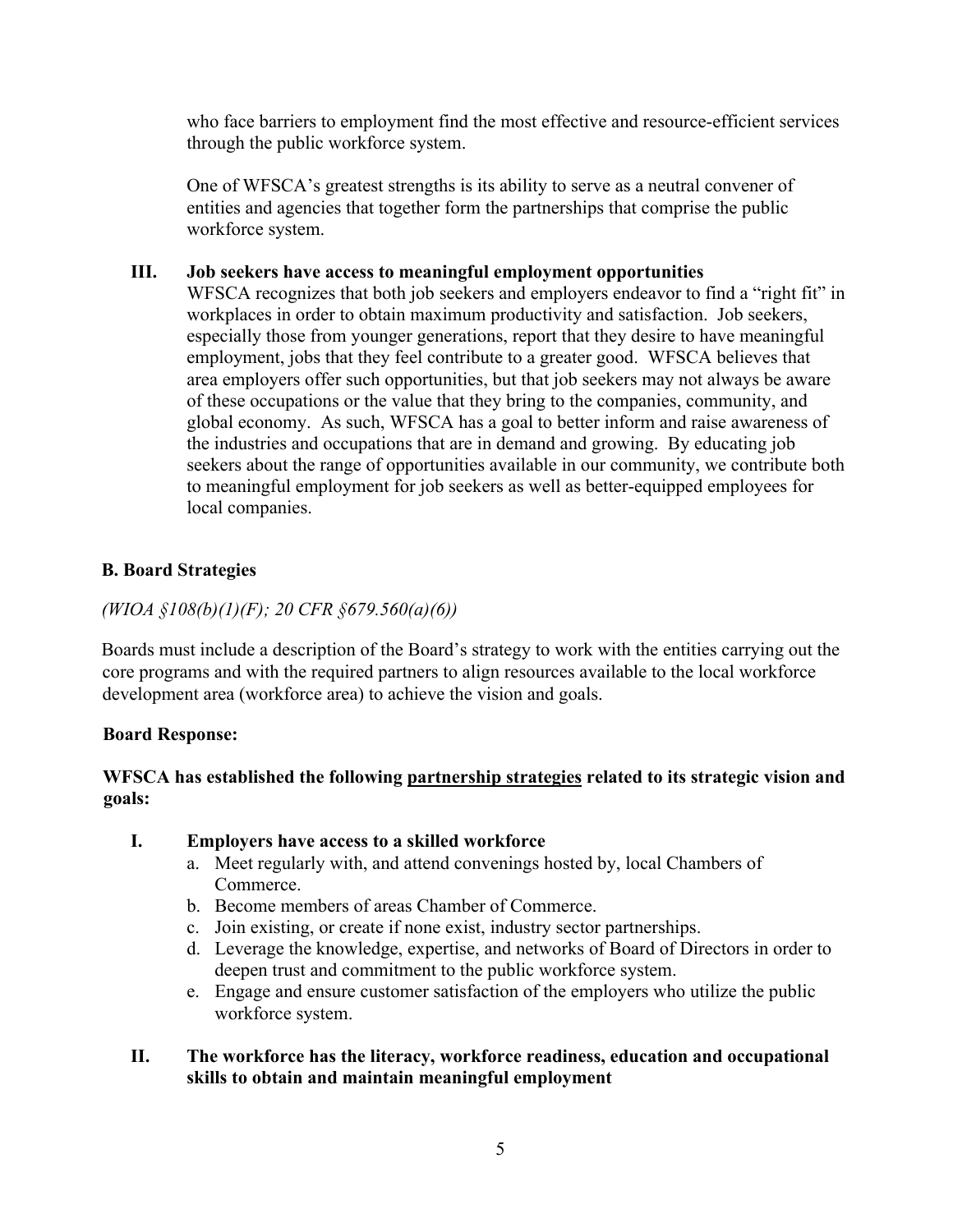- a. Enter into an agreement with, and meet regularly with, the local Adult Education and Literacy (AEL) provider and its contractors.
- b. Co-locate AEL staff in One-Stop System to ensure staff collaboration.
- c. Meet regularly with executive and operational leadership of key secondary and post-secondary systems (area Independent School Districts and Austin Community College) to ensure understanding of and ability to contribute to effective and results-driven career pathways.
- d. Enter into agreements with area CBOs who are essential participants in the provision of services in the workforce system.
- e. Collaborate with and continue One-Stop System co-location of staff from Texas Workforce Solutions Vocational Rehabilitation Services to ensure access to services for all customers, particularly those with disabilities.
- f. Through contracts with the City of Austin and Travis County, WFS can offer Adult Basic Education and literacy services through a program entitled, The Workforce Education and Readiness Continuum (WERC), in partnership with local community-based organizations that provides a pathway to employment and training opportunities.

#### **III. Job seekers have access to meaningful employment opportunities**

- a. Through area educators and with area CBOs, promote customer-focused, engaging collateral about in-demand industries and occupations via the Board's website and printed materials for educators, parents, youth, and job seekers
- b. Post and publicize WFSCA's Target Occupation List, with related information about access to training in those occupations.
- c. In collaboration with area employers, promote the multitude of earn-and-learn opportunities. Engage and enter into agreements with employers who will offer registered apprenticeship opportunities for job seekers. Increase work experience and On-the-Job training opportunities for youth and job seekers with barriers to employment, including those job seekers with disabilities.
- d. In collaboration with local government and area ISDs, support, promote, and participate in career fairs for young people, including Opportunity Youth to inform about and connect youth to career pathways which lead to meaningful employment.

#### **IV. Workforce Solutions Capital Area meets or exceeds all performance targets set by its governing body**

- a. In collaboration with WFSCA's contractors, meet at least monthly to review budgets, expenditures, and procurements.
- b. In collaboration with WFSCA's contractors, review performance and provide technical assistance on a monthly basis.
- c. With CBOs and other community stakeholder groups, identify trends that impact the workforce system's ability to prepare the workforce and meet employer demand, both current and future.
- d. Continue success of a localized goal, called 75x20, in order to measure WFSCA's overall effectiveness in placing job seeker trainees in training-related employment. The goal states that by the year 2020, at least 75% of all job seekers who engage in training services funded by WFSCA will find training-related employment upon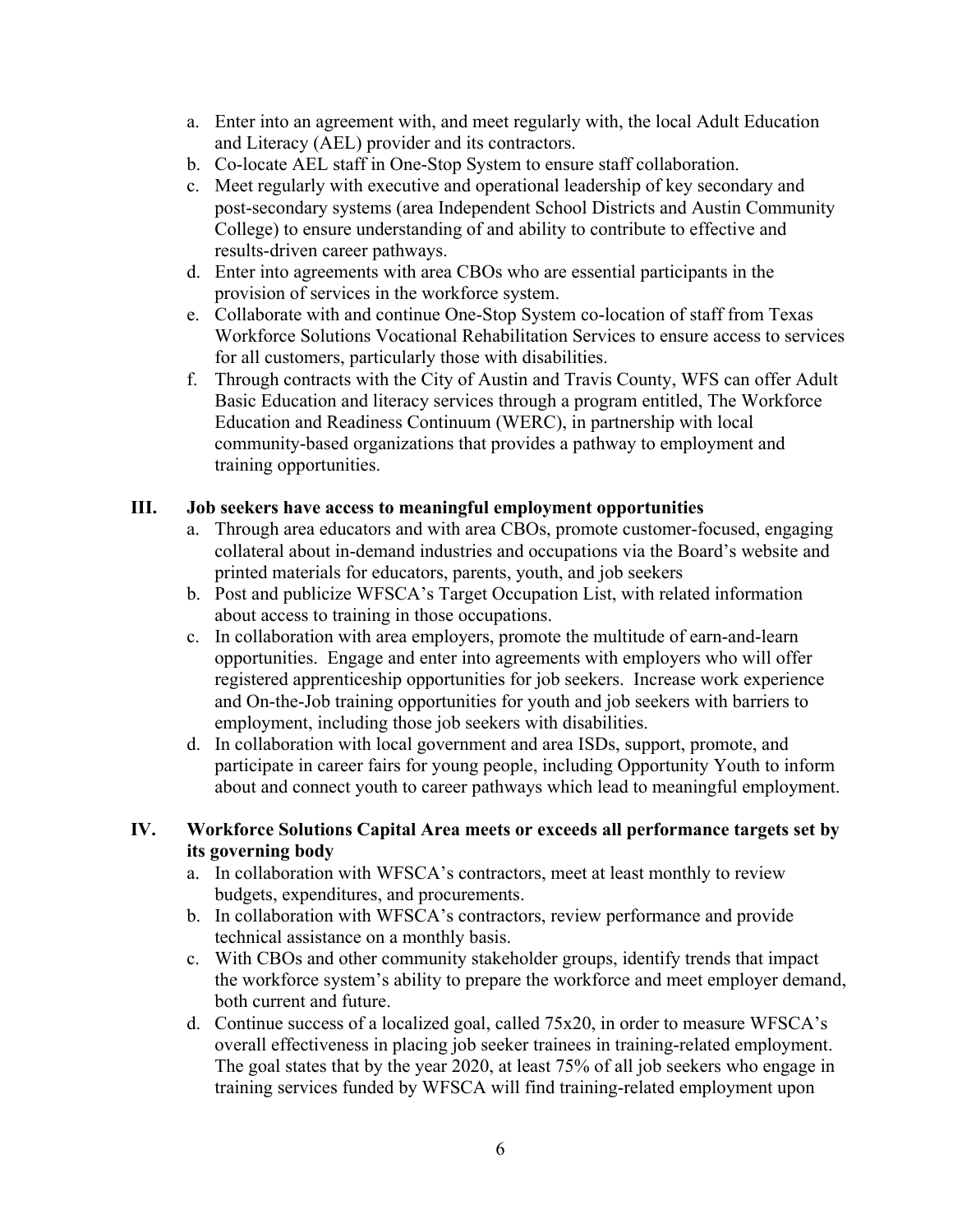completion of training services. WFS has met and continues to exceed this goal set by its Board of Directors expanding the analysis to include impact on the community via increased wages.

e. Establish and follow a regular risk-assessment monitoring schedule for publicly funded contracts.

### **C. High-Performing Board**

#### *(WIOA §108(b)(18); 20 CFR §679.560(b)(17))*

Boards must include a description of the actions the Board will take toward becoming or remaining a high-performing Board, consistent with the factors developed by the Texas Workforce Investment Council (TWIC).

#### **Board Response:**

#### **Workforce Solutions Capital Area meets or exceeds all performance targets set by its governing body**

WFSCA places a high premium on performance measures as accountability for the public resources that it administers. While WFSCA has a strong history of meeting and exceeding mandated performance measures, it employs a system of continuous improvement by allocating staff resources to weekly oversight of performance indicators that may point to possible issues with performance. Additionally, WFSCA monitors its activities through rigorous risk-assessment and sampling to ensure that performance overall is solid and consistent. Understanding that the taxpayers expect transparency and effective use of resources, WFSCA also employs quality assurance activities that continuously seek to improve how information is shared with internal partners, and external stakeholders, often going above and beyond what is mandated by funders.

It is important to WFSCA that we stay ahead of performance while ensuring quality services. The Technical Assistance team developed a set of core indicators of our system and programs that identify any early warning signs so that we may work with our contractor(s) to course correct.

# **Part 2. Economic and Workforce Analysis**

#### **A. Regional Economic and Employment Needs Analysis**

#### *(WIOA §108(b)(1)(A); 20 CFR §679.560(a)(1))*

Boards must include a regional analysis of the following:

• The economic conditions, including existing and emerging in-demand industry sectors, indemand occupations, and target occupations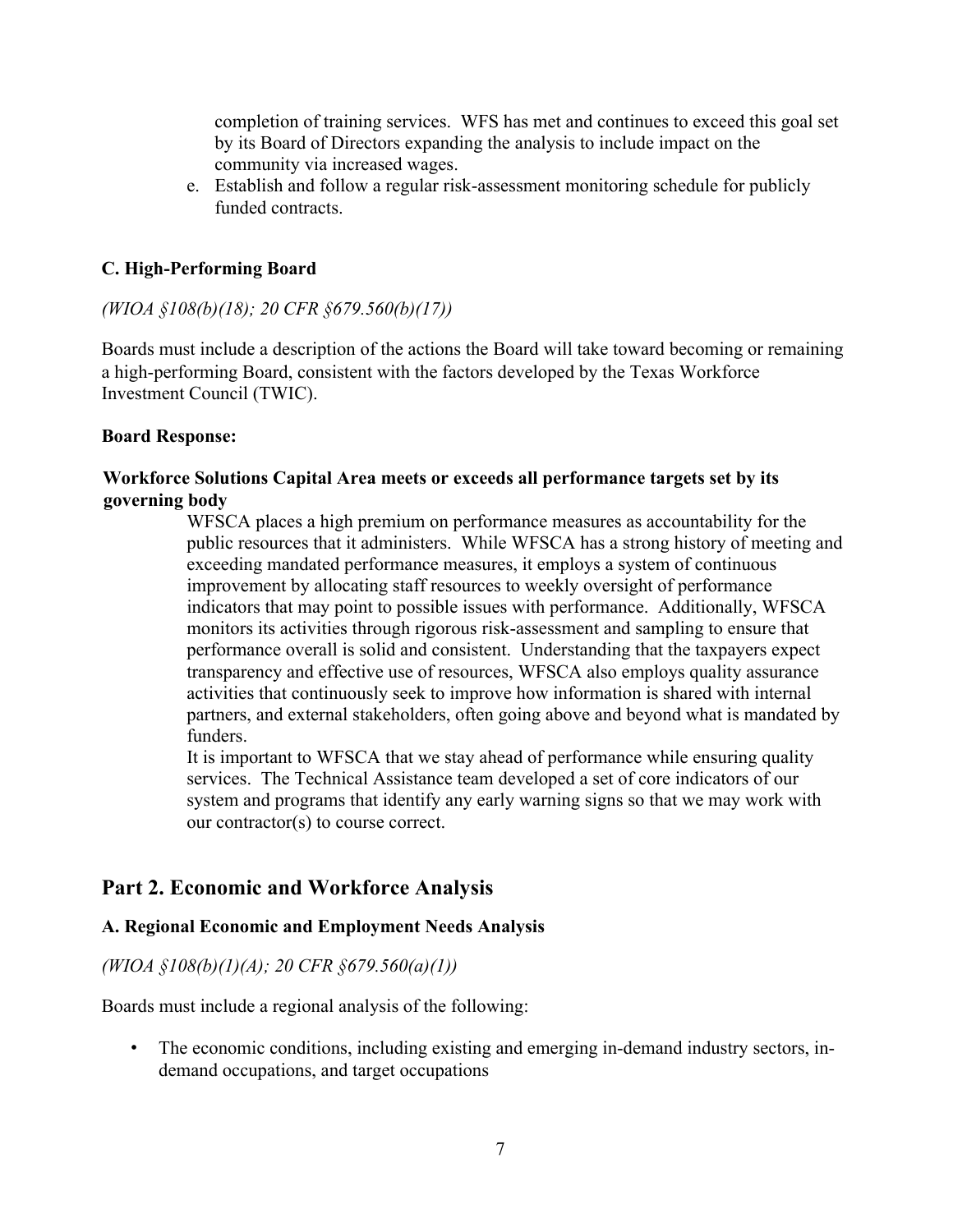• The employment needs of employers in existing and emerging in-demand industry sectors, in-demand occupations, and target occupations

## **Board Response:**

In 2016, WFSCA spearheaded an effort to create a Community Workforce Plan to address labor shortages by engaging employers and industry partnerships with chambers of commerce, institutions of higher education, and community-based organizations that provide occupational training. Through a labor market analysis, WFSCA identified the Skilled Trades/Advanced Manufacturing, Healthcare and Information Technology industries as those in which there is high local demand for talent but not enough local people graduating from postsecondary with the skills and certifications needed to enter open positions. In 2017, due to the supply shortage of local graduates, WFSCA began focusing its targeted occupations on these three critical industries.

Like the rest of the world, the Travis County workforce has been impacted by COVID-19. In December 2020, the unemployment rate was 5.1 percent, an increase from December 2019's 2.3 percent unemployment rate. However, Travis County's unemployment rate was below that of the state (7.1 percent) and the nation (6.5 percent).

Between October-December 2021, almost all major industries experienced an employment decline, compared to the previous quarter. Professional and Business Services was the largest sector with 150,906 employed, followed by Education and Health Services (139,908) and Trade, Transportation and Utilities (113,848). Leisure and Hospitality and Other Services experienced the most significant quarterly change, decreasing 36.9 and 22.2 percent, respectively.

According to JobsEQ's projections, Healthcare is currently declining, while Skilled Trades/Advanced Manufacturing and Information Technology are increasing. Although Healthcare is currently experiencing a decline, healthcare jobs are considered essential especially due to the current public health crisis.

JobsEQ projects that, over the next five years, Healthcare will grow at an annual rate of 2.9 percent. Skilled Trades and Advanced Manufacturing are projected to grow respectively by 2.1 and 1.5 percent annually. Professional, Scientific and Technical Services, which includes Information Technology, is expected to grow at an annual rate of 2.6 percent.

In addition to the high skill, high demand occupations, WFSCA has identified several high demand occupations that do not require postsecondary education or long-term on-the-job training. These occupations include Fast Food and Counter Workers, Retail Salespersons, Office Clerks, Customer Service Representatives, Cashiers, Software Developers and Software Quality Assurance Analysts and Testers, General and Operations Managers and Waiters and Waitresses. Many of these occupations support the Leisure/Hospitality sector, which, although it has faced COVID-related challenges, still expects annual growth of about two percent over the next five years.

WFSCA's Fiscal Year 2021 target occupation list focuses on these three industries that are vital to our community. These occupations are primarily middle skill, which WFSCA defines as requiring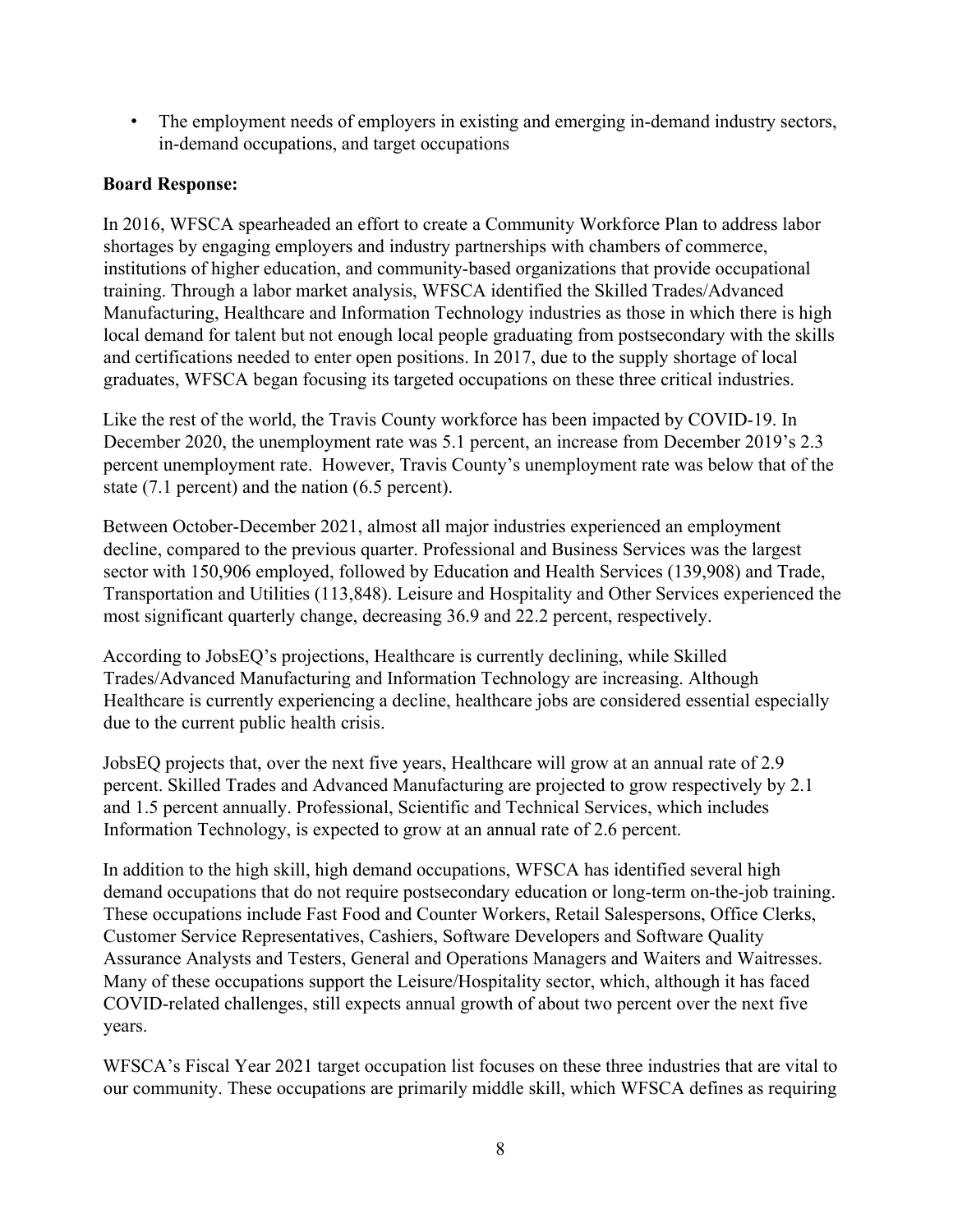additional training/education beyond a high school diploma/GED but less than a bachelor's degree. In lieu of postsecondary education, these occupations may require long-term on-the-job training.

The targeted occupation list also includes some entry-level Healthcare and Construction/Trade/Transportation occupations that may not require formal education or a high school diploma/GED to obtain employment. WFSCA has identified these occupations as preferred for youth and lower skilled adults who are entering a career pathway that will eventually lead to higher wage, higher skill employment. Conversely, WFSCA also included several Information Technology occupations that require a bachelor's degree. WFSCA recognizes that some clients, such as dislocated workers, may have bachelor's degrees and may be eligible for training to enter employment in these fields.

Finally, WFSCA will continue to include as targeted occupations several office support careers that fall into the Professional and Business Services industry. WFSCA determined that these occupations support a variety of businesses in other industries, such as Information, Healthcare and Skilled Trades, and will continue to be in demand as other industries grow. In addition, these Professional and Business Services occupations have historically provided clients with strong employment prospects.

### **Workforce Solutions Capital Area Targeted Occupations**

| 31-9091 | <b>Dental Assistants</b>                                                            | <b>Health Sciences</b> |
|---------|-------------------------------------------------------------------------------------|------------------------|
| 29-1292 | Dental Hygienists                                                                   | <b>Health Sciences</b> |
| 29-2032 | Diagnostic Medical<br>Sonographers                                                  | <b>Health Sciences</b> |
| 29-2041 | <b>Emergency Medical Technicians</b>                                                | <b>Health Sciences</b> |
| 29-2061 | Licensed Practical and Licensed<br><b>Vocational Nurses</b>                         | <b>Health Sciences</b> |
| 29-2012 | Medical and Clinical Laboratory<br>Technicians                                      | <b>Health Sciences</b> |
| 31-9092 | Medical Assistants+ (requires<br>obtaining 31-<br>9097 Phlebotomists certification) | <b>Health Sciences</b> |
| 29-2098 | Medical Dosimetrists, Medical<br>Records Specialists and Health                     | <b>Health Sciences</b> |

#### **Effective October 1, 2020**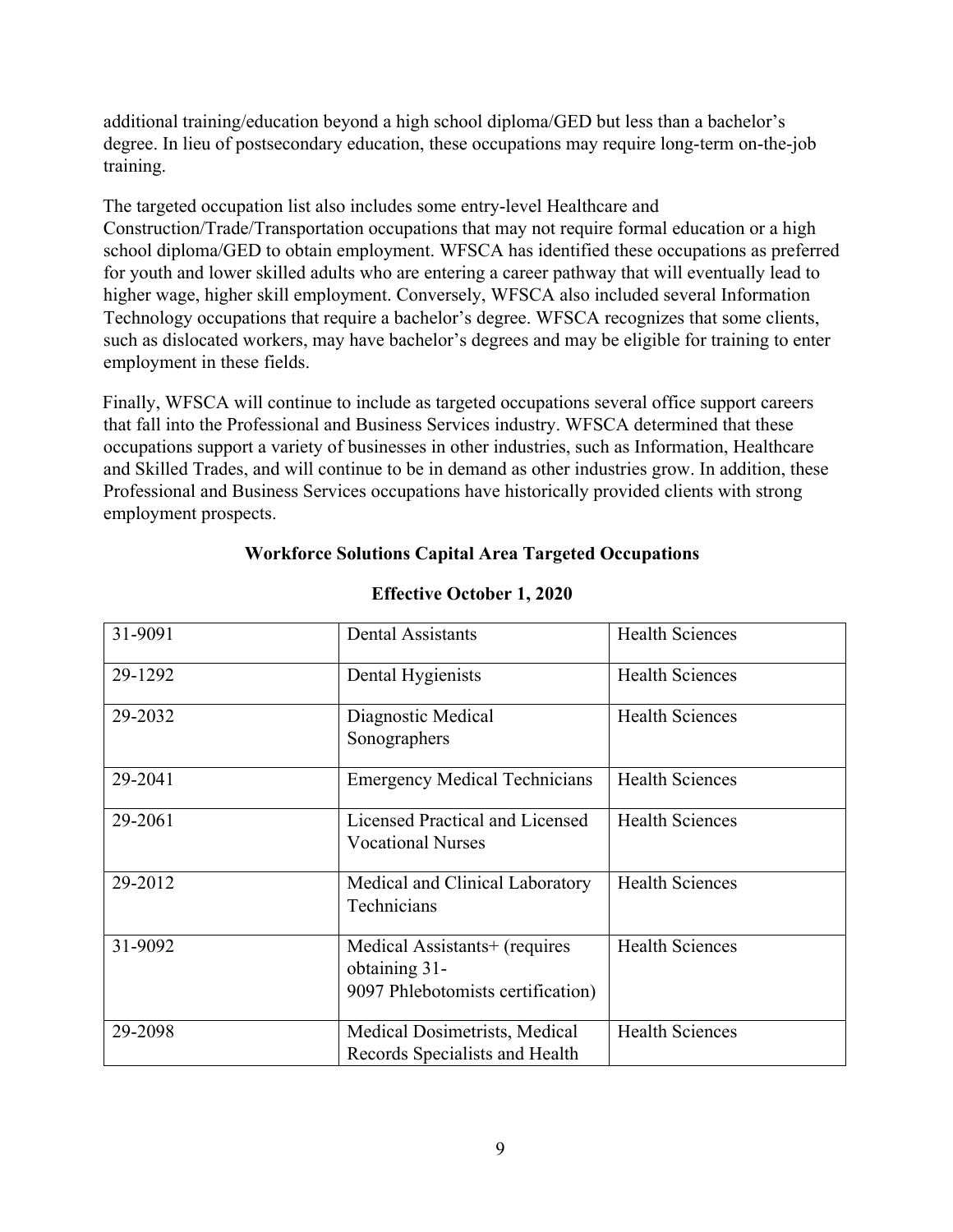|         | Technologists and Technicians,<br>Other                                                     |                                     |
|---------|---------------------------------------------------------------------------------------------|-------------------------------------|
| 43-6013 | Medical Secretaries and<br><b>Administrative Assistants</b>                                 | <b>Health Sciences</b>              |
| 29-2052 | Pharmacy Technicians                                                                        | <b>Health Sciences</b>              |
| 31-1131 | Nursing Assistants (CNAs)                                                                   | <b>Health Sciences</b>              |
| 31-2021 | <b>Physical Therapist Assistants</b>                                                        | <b>Health Sciences</b>              |
| 29-2034 | Radiologic Technologists                                                                    | <b>Health Sciences</b>              |
| 29-1141 | <b>Registered Nurses</b>                                                                    | <b>Health Sciences</b>              |
| 29-1126 | Respiratory Therapists                                                                      | <b>Health Sciences</b>              |
| 29-2055 | <b>Surgical Technologists</b>                                                               | <b>Health Sciences</b>              |
| 15-1245 | <b>Database Administrators</b>                                                              | <b>Information Technology</b>       |
| 15-1150 | Computer Support Specialists,<br>includes both:                                             | <b>Information Technology</b>       |
|         | 15-1231 Computer Network<br><b>Support Specialists</b>                                      |                                     |
|         | 15-1232 Computer User Support<br>Specialists                                                |                                     |
| 15-1121 | <b>Computer Systems Analysts</b>                                                            | <b>Information Technology</b>       |
| 15-1244 | Network & Computer Systems<br>Administrators                                                | <b>Information Technology</b>       |
| 15-1133 | Software Developers and<br><b>Software Quality Assurance</b><br><b>Analysts and Testers</b> | <b>Information Technology</b>       |
| 15-1134 | Web Developers and Digital<br><b>Interface Designers</b>                                    | <b>Information Technology</b>       |
| 13-2011 | Accountants & Auditors                                                                      | Professional & Business<br>Services |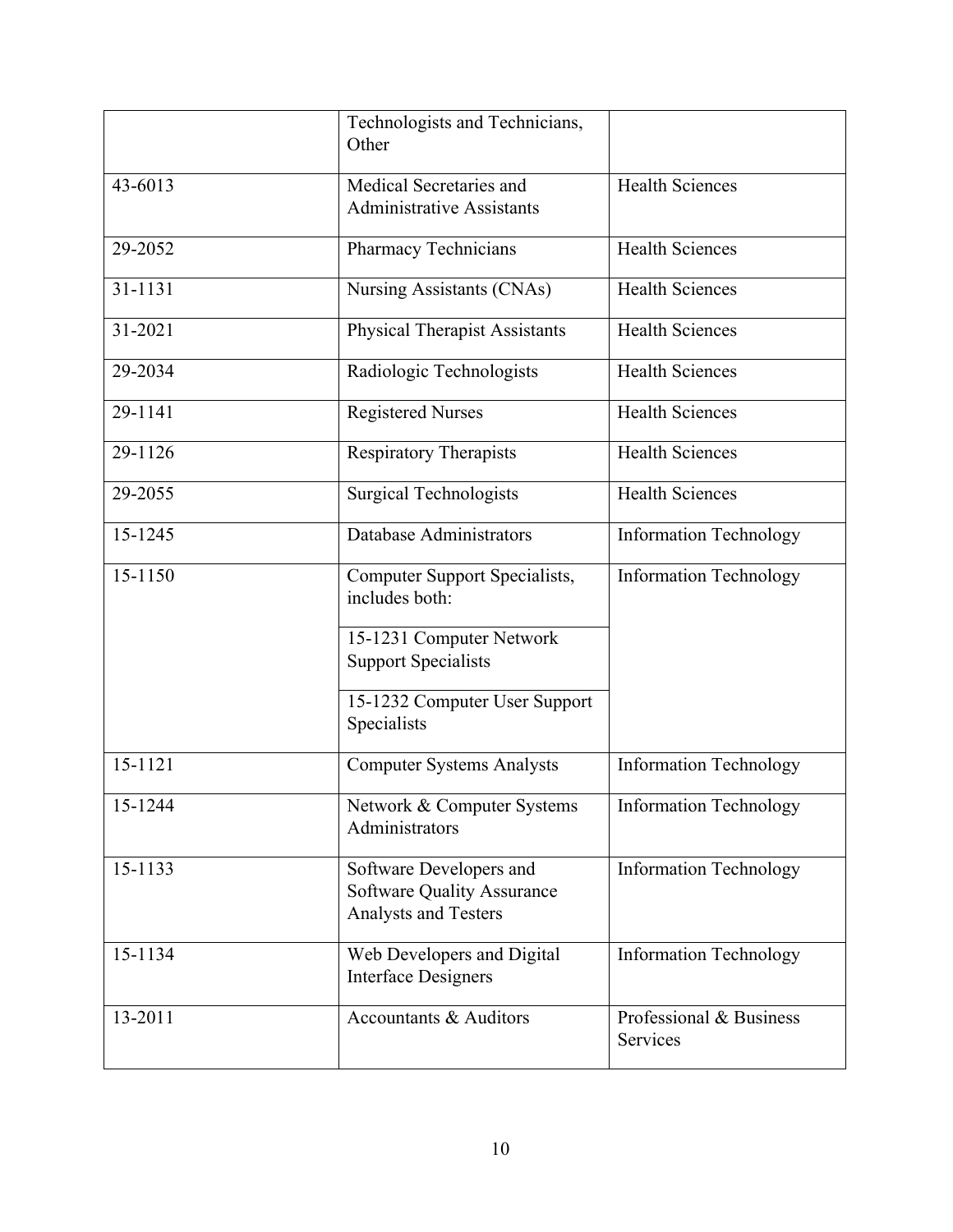| 43-3031 | Bookkeeping, Accounting and<br><b>Auditing Clerks</b>                              | Professional & Business<br>Services             |
|---------|------------------------------------------------------------------------------------|-------------------------------------------------|
| 13-1111 | <b>Management Analysts</b>                                                         | Professional & Business<br><b>Services</b>      |
| 43-6014 | Secretaries & Administrative<br>Assistants, Except<br>Legal/Medical and Executive  | Professional & Business<br><b>Services</b>      |
| 47-2031 | Carpenters                                                                         | <b>Skilled Trades</b>                           |
| 17-3022 | Civil Engineering Technician                                                       | <b>Skilled Trades</b>                           |
| 17-3023 | Electrical & Electronics<br><b>Engineering Technician</b>                          | <b>Skilled Trades</b>                           |
| 47-2111 | Electricians                                                                       | <b>Skilled Trades</b>                           |
| 17-3020 | Engineering Technicians, Except<br>Drafter, Limited to:                            | <b>Skilled Trades/Advanced</b><br>Manufacturing |
|         | 17-3023 Electric Engineering<br>Technology                                         |                                                 |
|         | 17-3022 Civil Engineering<br>Technologists and Technicians                         |                                                 |
| 49-9021 | Heating, Air Conditioning, and<br>Refrigeration Mechanics and<br><b>Installers</b> | <b>Skilled Trades</b>                           |
| 53-3032 | Heavy & Tractor-Trailer Truck<br>Drivers                                           | <b>Skilled Trades</b>                           |
| 49-9041 | <b>Industrial Machinery Mechanics</b>                                              | <b>Skilled Trades</b>                           |
| 51-4041 | Machinists                                                                         | <b>Skilled Trades</b>                           |
| 49-9071 | Maintenance and Repair<br>Workers, General                                         | <b>Skilled Trades</b>                           |
| 47-2152 | Plumbers, Pipefitters, and<br>Steamfitters                                         | <b>Skilled Trades</b>                           |
| 47-2211 | <b>Sheet Metal Workers</b>                                                         | <b>Skilled Trades</b>                           |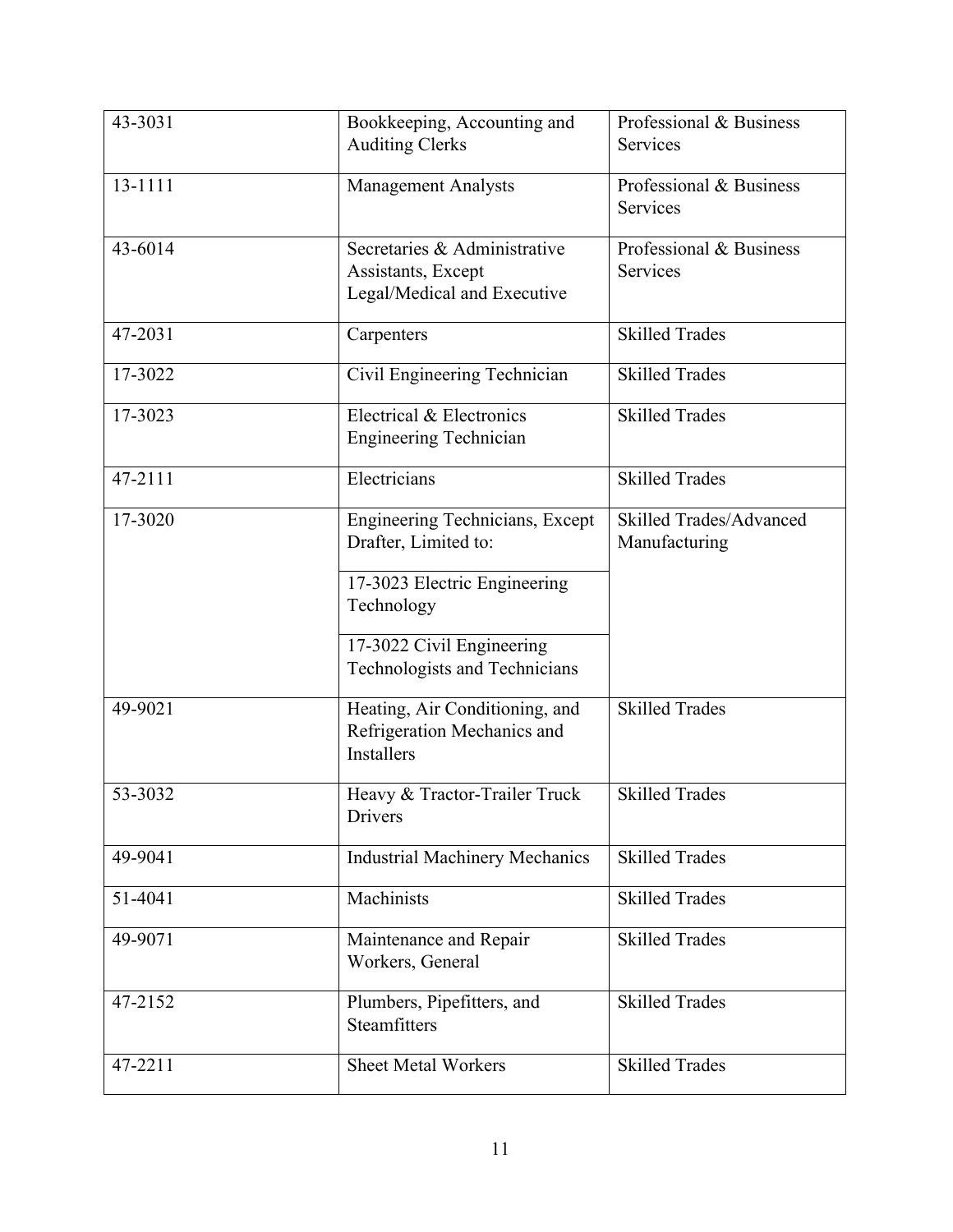| 49-3000 | Vehicle & Mobile Equipment<br>Mechanics, Installers &<br>Repairers, includes both: | <b>Skilled Trades</b> |
|---------|------------------------------------------------------------------------------------|-----------------------|
|         | 49-2023 Automotive Service<br><b>Technicians and Mechanics</b>                     |                       |
|         | 49-3031 Bus and Truck<br>Mechanics and Diesel Engine<br>Specialists                |                       |
| 51-4121 | Welders, Cutters, Solderers, and<br><b>Brazers</b>                                 | <b>Skilled Trades</b> |

#### **B. Knowledge and Skills Analysis**

#### *(WIOA §108(b)(1)(B); 20 CFR §679.560(a)(2))*

Boards must include an analysis of the knowledge and skills needed to meet the employment needs of the employers in the region, including employment needs for in-demand industry sectors, in-demand occupations, and target occupations.

#### **Board Response:**

Over the past six months, employers in the Austin-Round Rock, Texas Metropolitan Statistical Area (MSA) posted 139,853 jobs. Many of the top jobs posted were in Information Technology, Healthcare, Professional and Business Services and Hospitality. Software Developer/Engineer topped the list with almost 6,000 job postings, and there were 3,400 Registered Nurse postings. The most sought-after credentials, excluding the driver's license, were those required for Registered Nurses, followed by First Aid/CPR. Many job postings required certifications in basic life saving, advanced cardiac life support, and licensed vocational nursing. About 1,500 job postings required a food handler's certification, and almost 1,400 required a project management certification.

Healthcare employers have posted about 20,000 jobs over the past six months, more than any other sector. Healthcare employers have consistently posted the highest percentage of jobs compared to other sectors, increasing from 17 percent to almost 20 percent between 2019 and January 2021. Manufacturing job postings have slightly declined since 2019 from 8.5 percent to 7.1 percent, but Skilled Trades job postings increased from 2.2 to 2.9 percent during that same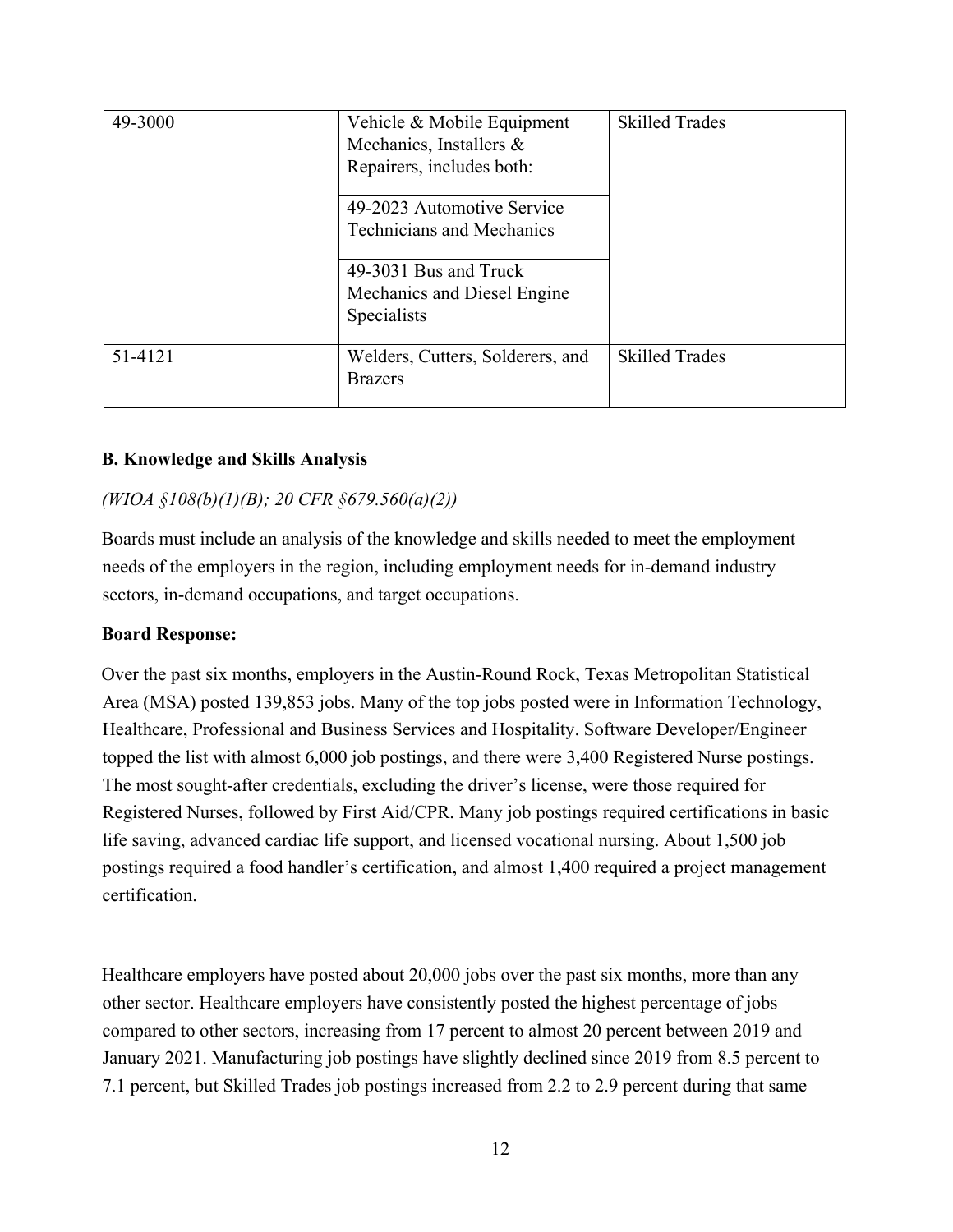time period. Professional, Scientific and Technical Services, which includes Information Technology, slightly declined from 13.3 to 12.5 percent between 2019 and January 2021.

Retail Trade and Accommodation and Food Services, which make up part of the Hospitality sector, both have experienced decreased job postings since 2019. However, Retail Trade and Accommodation & Food Services still represent 12.6 and 8.7 percent, respectively, of the total job postings in the Austin MSA. Many of the job postings in this sector require a high school diploma or equivalent, plus on the job training.

## **C. Labor Force Analysis and Trends**

# *(WIOA §108(b)(1)(C); 20 CFR §679.560(a)(3))*

Boards must include an analysis of the regional workforce, including current labor force employment and unemployment data, information on labor market trends, and educational and skill levels of the workforce, including individuals with barriers to employment.

## **Board Response:**

In December 2020, the unemployment rate was 5.1 percent, an increase from December 2019's 2.3 percent unemployment rate. However, Travis County's unemployment rate was below that of the state (7.1 percent) and the nation (6.5 percent). The Austin MSA's unemployment rate has historically been below that of the state and nation. In April 2020, the unemployment rate peaked at 14.4 percent but has steadily declined to 5.1 percent.

According to the WFSCA unemployment insurance claims data from March 2020 to the week of December 13, 2020, there have been 162,890 initial claims filed in Travis County and 80,070 reemployed. The average age of unemployment insurance claimants is 37, and most initial claims have been from workers in Food Preparation and Sales fields.

According to Burning Glass, the median age of people in the Austin MSA workforce is 37, slightly younger than the national average of 39. Most workers, 16.3 percent, are between 25 and 34 years old, and 14.6 percent of workers are aged 35 to 44. Most impacted workers were those with some college or an associate's degree.

#### **D. Workforce Development Analysis**

## *(WIOA §108(b)(1)(D); 20 CFR §679.560(a)(4))*

Boards must include an analysis of workforce development activities in the region, including education and training.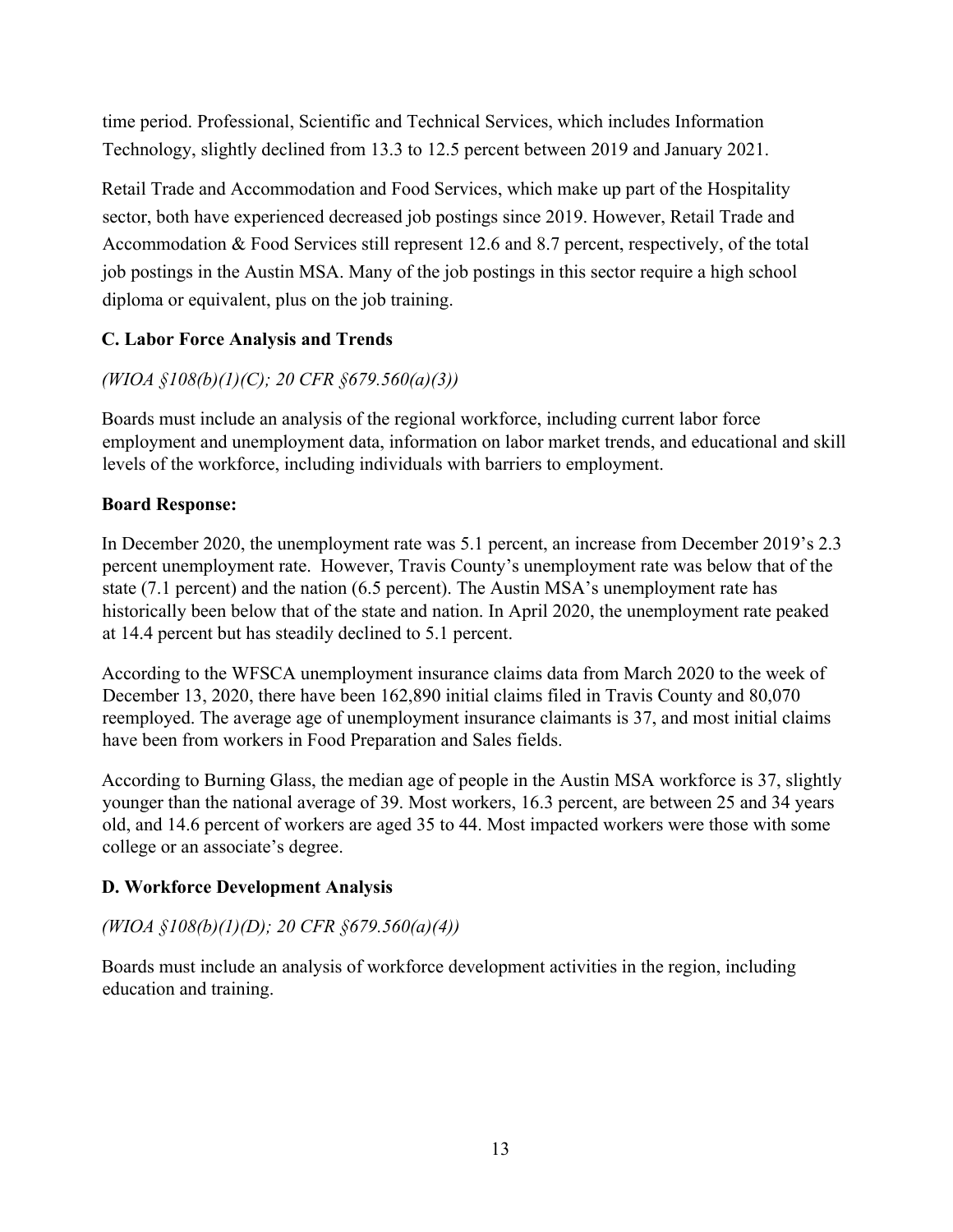# **Part 3: Core Programs**

## **A. Workforce Development System**

# *(WIOA §108(b)(2); 20 CFR §679.560(b)(1))*

Boards must include a description of the workforce development system in the workforce area that identifies:

- the programs that are included in the system; and
- how the Board will work with the entities that facilitate core programs and other workforce development programs **to support alignment to provide services**, including programs of study authorized under the Carl D. Perkins Career and Technical Education Act of 2006, that support the strategy identified in the State Plan under WIOA  $\S 102(b)(1)(E)$ .

### **Board Response:**

The Workforce Innovation and Opportunity Act (WIOA) authorizes key employment and training programs in the service delivery system to help workers acquire the tools and skills they need to be successful and to connect employers to the skilled workers they need. WIOA further aligns "core" programs to provide coordinated, comprehensive workforce services.

The core programs provided within the Career Centers are:

- Workforce Innovation and Opportunity Act (WIOA) Adult and Dislocated Worker;
- Temporary Assistance for Needy Families (TANF)/CHOICES;
- CHOICES Non-Custodial Program (NCP);
- Supplemental Nutrition Assistance Program Employment & Training (SNAP);
- Trade Adjustment Assistance Act (TAA);
- Rehabilitation Act: Provides services to individuals with disabilities;
- Wagner-Peyser Employment Services: staff located within centers and directly employed by TWC; the contractor integrates theses services under the Texas Model;
- Veteran's Employment Services/Texas Veterans Leadership Program (TVLP): provided by staff located within the centers and employed by the Texas Veterans Commission (TVC) or TWC. The contractor is responsible for the coordination of this program and staff with the TVC or TWC.

Additionally, WFSCA receives funding for the Workforce and Education Readiness Continuum (WERC), a City- and County-funded program designed to provide short-term job training, job search and employment services. These services are similar to WIOA and offered to customers that might not quality for WIOA services or as a supplement to enhance WIOA services.

Goodwill Industries of Central Texas (Goodwill) is the contractor for our WIOA Youth program. The program is offered through a partnership of five community agencies: Goodwill, LifeWorks, American Youth Works, Communities in Schools, and Skillpoint Alliance. Although WIOA Youth staff are not co-located in the Career Centers, orientations for the program are held within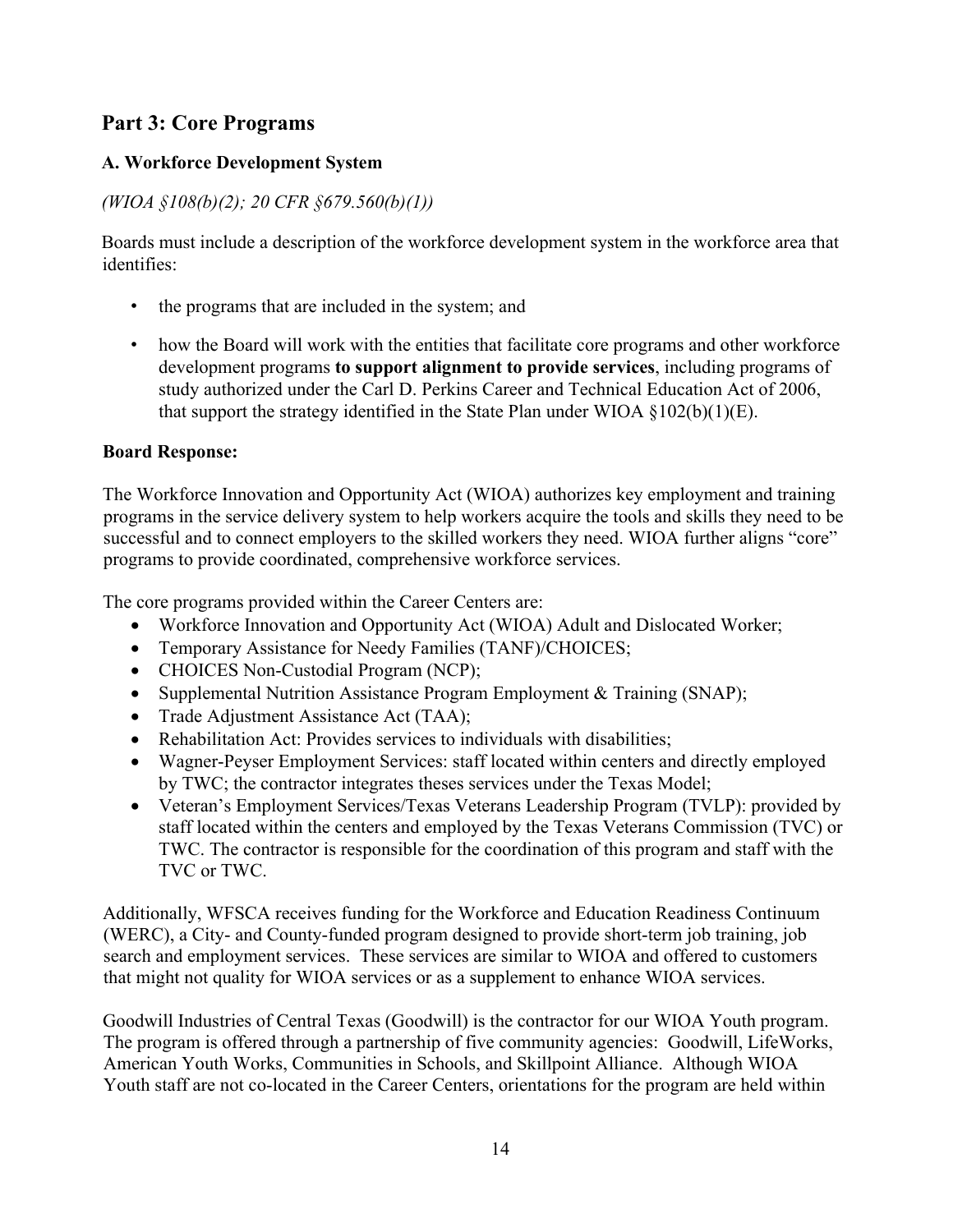the Career Center, and the Career Center contractor has an MOU with Goodwill for coordinated services under WIOA.

For required programs that are not under the direct oversight of the workforce board, WFSCA has established Memoranda of Understanding (MOUs) with:

- Adult Education and Literacy (WIOA, Title II);
- Apprenticeship programs;
- National and Community Services Act Program;
- Non-Certificate Postsecondary Career and Technology Training Programs;
- Senior Community Service Employment Program; and

WFSCA works to strengthen service integration for seamless delivery of services to our customers as well as our community. WFSCA has MOUs in place with several community agencies to provide co-case management and workforce services through co-enrollment when appropriate.

#### **WFSCA has established the following partnership strategies related to its strategic vision and goals:**

#### **Employers have access to a skilled workforce**

Meet regularly with,and attend convenings hosted by, local Chambers of Commerce.

- a. Become members of areas Chamber of Commerce.
- b. Join existing, or create if none exist, industry sector partnerships.
- c. Leverage the knowledge, expertise, and networks of Board of Directors in order to deepen trust and commitment to the public workforce system.
- d. Engage and ensure customer satisfaction of the employers who utilize the public workforce system.

#### **The workforce has the literacy, workforce readiness, education and occupational skills to obtain and maintain meaningful employment**

- g. Enter into an agreement with, and meet regularly with, the local Adult Education and Literacy (AEL) provider and its contractors.
- h. Co-locate AEL staff in One-Stop System to ensure staff collaboration.
- i. Meet regularly with executive and operational leadership of key secondary and post-secondary systems (area Independent School Districts and Austin Community College) to ensure understanding of and ability to contribute to effective and results-driven career pathways.
- j. Enter into agreements with area CBOs who are essential participants in the provision of services in the workforce system.
- k. Collaborate with and plan for future co-location of representatives from the Department of Assistive and Rehabilitative Services (DARS) and the Division of Blind Services (DBS), now under the governance of TWC. Ensure regular and planned presence of DARS and DBS staff on-site at One-Stop to ensure access to services for all customers, particularly those with disabilities.

#### **Job seekers have access to meaningful employment opportunities**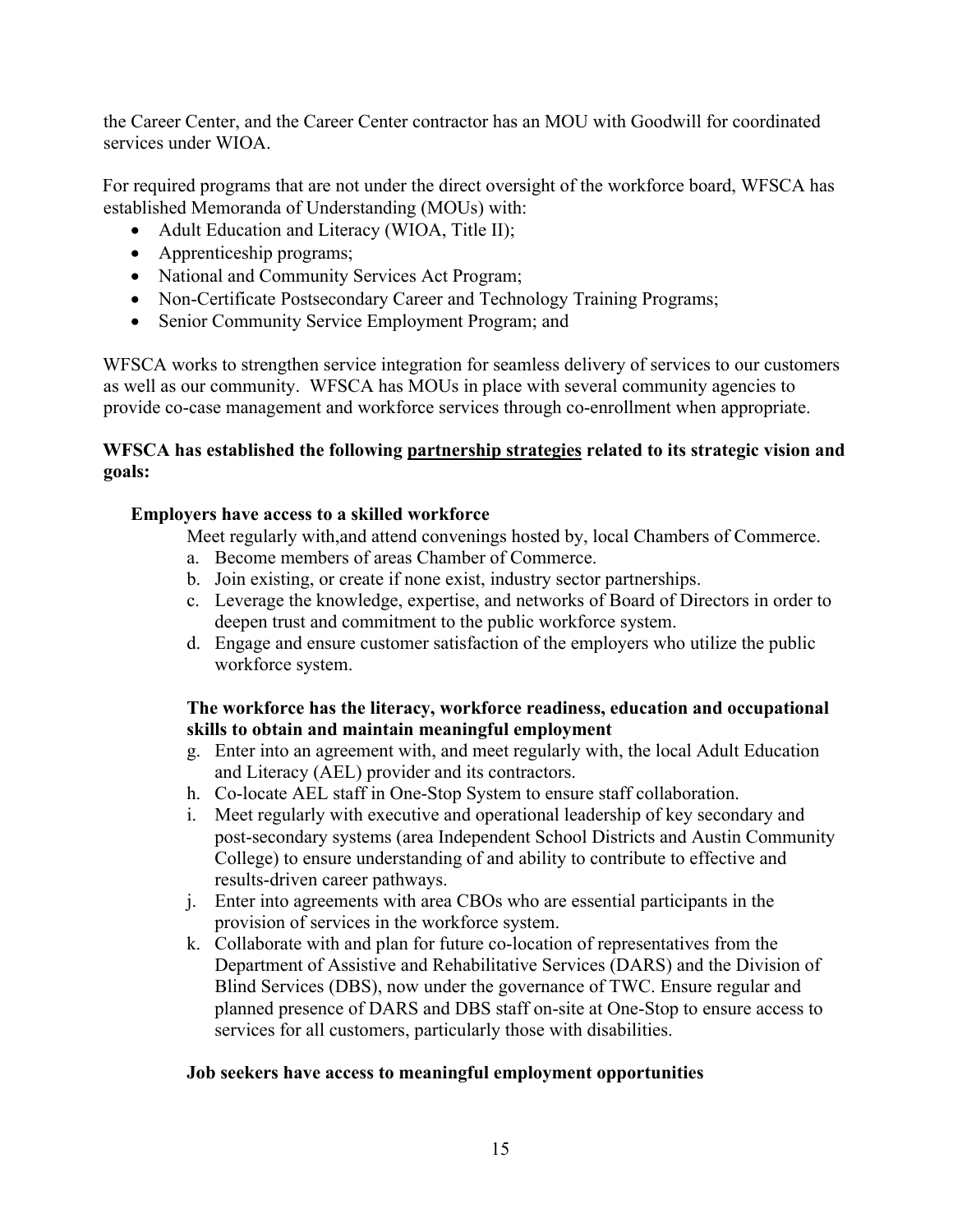- e. Through area educators and with area CBOs, promote customer-focused, engaging collateral about in-demand industries and occupations via the Board's website and printed materials for educators, parents, youth, and job seekers
- f. Post and publicize WFSCA's Target Occupation List, with related information about access to training in those occupations.
- g. In collaboration with area employers, promote the multitude of earn-and-learn opportunities. Engage and enter into agreements with employers who will offer registered apprenticeship opportunities for job seekers. Increase work experience and On-the-Job training opportunities for youth and job seekers with barriers to employment, including those job seekers with disabilities.
- h. In collaboration with local government and area ISDs, support, promote, and participate in career fairs for young people, including Opportunity Youth to inform about and connect youth to career pathways which lead to meaningful employment.

#### **Workforce Solutions Capital Area meets or exceeds all performance targets set by its governing body**

- f. In collaboration with WFSCA's contractors, meet at least monthly to review budgets, expenditures, and procurements.
- g. In collaboration with WFSCA's contractors, review performance and provide technical assistance on a monthly basis.
- h. With CBOs and other community stakeholder groups, identify trends that impact the workforce system's ability to prepare the workforce and meet employer demand, both current and future.
- i. Adopt a localized goal, called 75x20, in order to measure WFSCA's overall effectiveness in placing job seeker trainees in training-related employment. The goal states that by the year 2020, at least 75% of all job seekers who engage in training services funded by WFSCA will find training-related employment upon completion of training services.
- j. Establish and follow a regular risk-assessment monitoring schedule for publicly funded contracts.

## **B. Core Programs—Expand Access, Facilitate Development, and Improve Access**

#### *(WIOA §108(b)(3); 20 CFR §679.560(b)(2))*

Boards must include a description of how the Board will work with entities carrying out core programs to:

- expand access to employment, training, education, and support services for eligible individuals, particularly eligible individuals with barriers to employment;
- facilitate the development of career pathways and coenrollment, as appropriate, in core programs, including specific career pathways occupations that the Board currently includes on its Target Occupations List, and career pathways occupations that the Board is planning to develop; and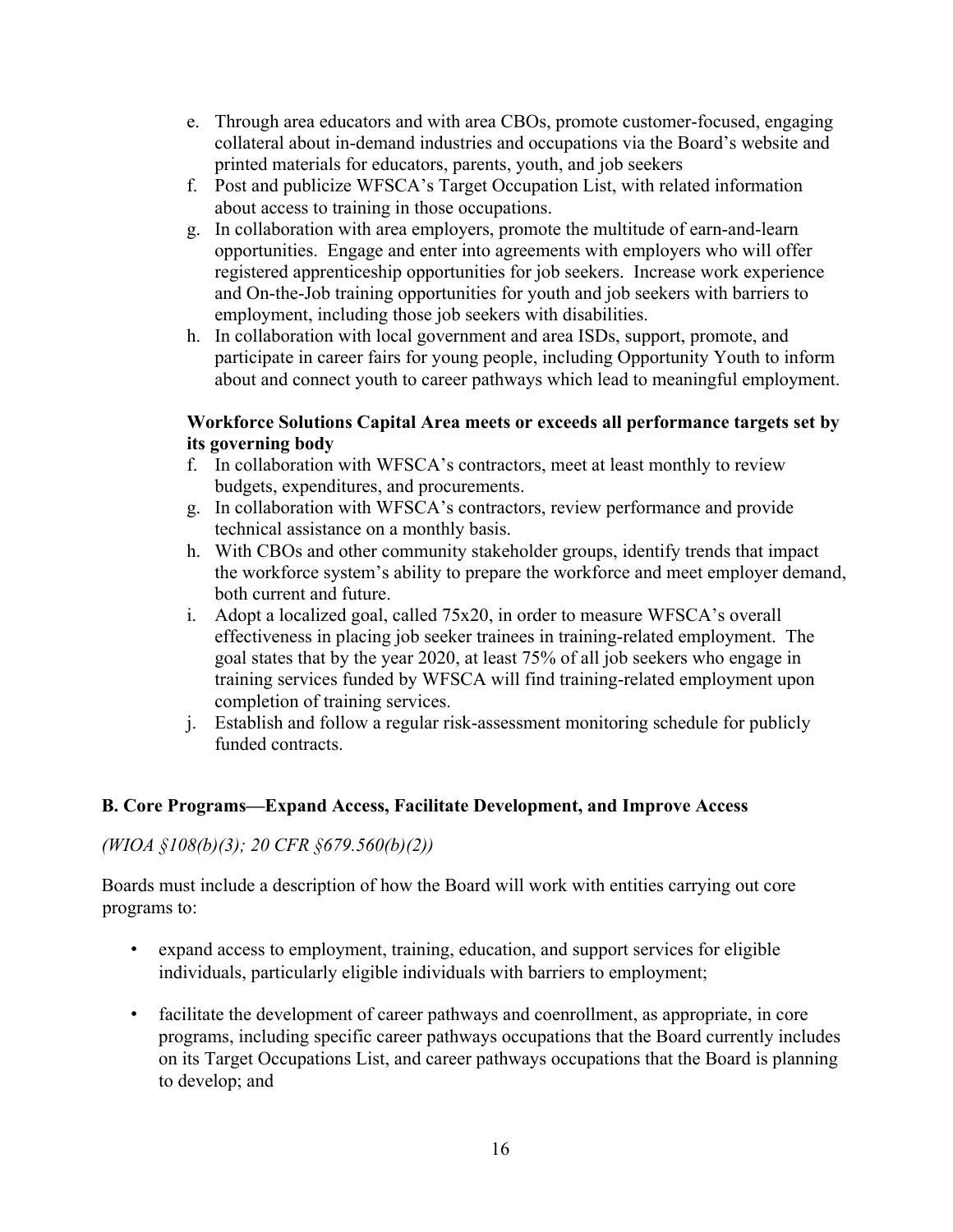• improve access to activities leading to a recognized postsecondary credential (including a credential that is an industry-recognized certificate or certification, portable, and stackable).

Boards must include a description of the Board's plan for working with at least one of the Governor's industry clusters.

#### **Board Response:**

WFSCA works with entities carrying out core programs, and with required partners to align resources available to the local area by continuing to implement and strengthen execution of the Texas Model in the Capital Area. The contractor that manages the Career Centers in Travis County is responsible for the provision of core programs and services. These include TANF, SNAP, WIOA (Adult and Dislocated Worker). The contractor also provides guidance and oversight to TWC Employment Services staff. Although these staff work for the state, they are located within our career centers and provide services to customers. Similarly, Texas Workforce Solutions Vocational Rehabilitation staff are co-located within our flagship career center location. The contractor is likewise responsible for providing direction to Texas Veterans Commission (TVC) staff, in coordination with TVC administration.

Although not co-located with the career centers, the WIOA Youth program works closely with the career centers to provide referrals, as appropriate. Orientations for the WIOA Youth program are also held monthly at the three career centers.

Having the City- and County-funded Workforce and Education Readiness Continuum (WERC) program within the career centers provides another avenue for individuals with barriers to employment to receive workforce services. Individuals that do not meet workforce program eligibility requirements or are not ready for training are able to receive services through the Cityand County-funded WERC program.

WFSCA has developed a plan with Austin Community College's (ACC) Adult Education department that details pathways and entry points for individuals in need of workforce services and/or adult education. A blueprint has been developed that highlights points in which information can be shared and individuals can be referred for services. ACC has a staff member on site at the Career Center to help individuals navigate the ACC system and enroll in adult education and postsecondary education. WFSCA staff also refer individuals that are in need of adult education coupled with training to ACC Adult Education and provide wrap around services, as appropriate.

Training is the largest client service expense that WFSCA provides. As workforce funded individuals complete training, it is critical that they are able to obtain employment in the field or industry for which they were trained. In 2015, WFSCA developed the 75 X 20 Plan to work towards ensuring that by the year 2020, 75 percent of individuals trained will obtain employment in training related fields. WFSCA met this goal within two years achieving a 77% entered employment related to training rate in FY2017. WFSCA continues to track this metric and data from FY2019 shows the average yearly wage increase after training is \$30,487 coupled with a 78% entered employment related to training rate.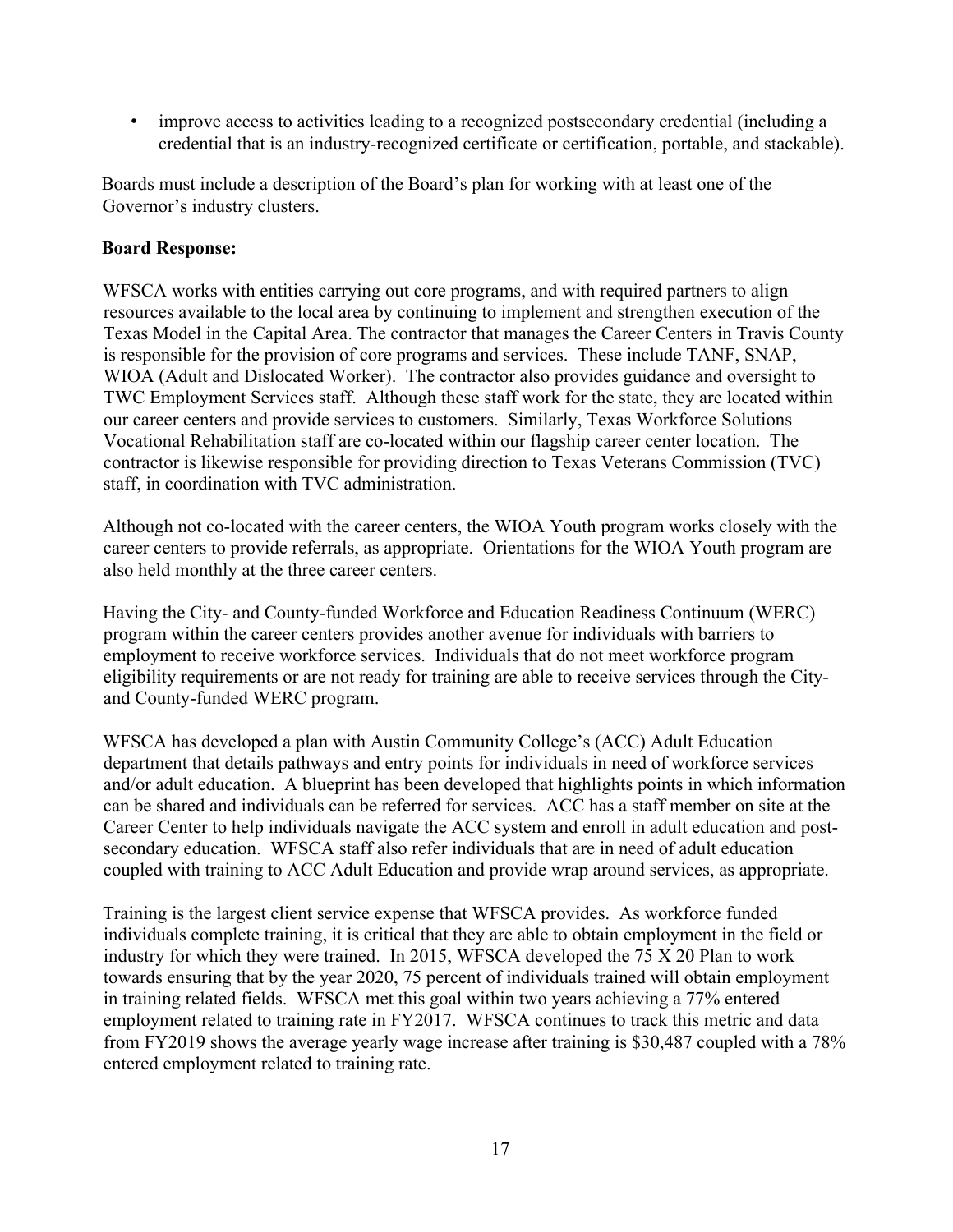At the request of the Mayor of Austin and Travis County Judge, WFSCA is facilitating the development and ultimate implementation of the Community Workforce Plan. This plan creates a common agenda for the Austin community united in building or enhancing career pathways for economically disadvantaged individuals into middle skills jobs via career pathways. In order to be successful, the Community Plan requires participation from not only the Board and its contractors, but also the broader community of employers, employer associations, chambers of commerce, educators, faith-based entities, civic groups, CBOs, and individuals who will add their voice to solutions.

# **Part 4: One-Stop Service Delivery**

## **A. One-Stop Service Delivery System**

# *(WIOA §108(b)(6); 20 CFR §679.560(b)(5))*

Boards must include a description of the one-stop delivery system in the workforce area, including explanations of the following:

- How the Board will ensure the continuous improvement of eligible providers and how providers will meet the employment needs of local employers, workers, and job seekers
- How the Board will facilitate access to services provided through the one-stop delivery system, including to remote areas, through the use of technology and other means
- How entities within the one-stop delivery system, including the one-stop operators and the one-stop partners, will comply with WIOA §188 (related to Non-Discrimination), if applicable, and with applicable provisions of the Americans with Disabilities Act of 1990 regarding the physical and programmatic accessibility of facilities, programs and services, technology, and materials for individuals with disabilities, including providing staff training and support for addressing the needs of individuals who have disabilities

The roles and resource contributions of the one-stop partners

#### **Board Response:**

- a. WFSCA believes that TWC contracted performance is only one way in which to measure contractor/provider performance. Along with the required measures, WFSCA places quality measures into provider contracts that measure the effectiveness of the system and programs. For the Career Center, the 75x20 Plan is one such measure. As part of the 75 x 20 Plan, WFSCA developed a Quality Expectations Plan to ensure that the contractor was working toward the goal of 75 x 20, but also of providing quality services to individuals that utilize career center services. The plan focuses on six core elements of providing quality case management while ensuring customers are supported throughout training and as they enter employment. The six core elements are:
	- Create clear pathways to training and employment
	- Assist clients to get into a pathway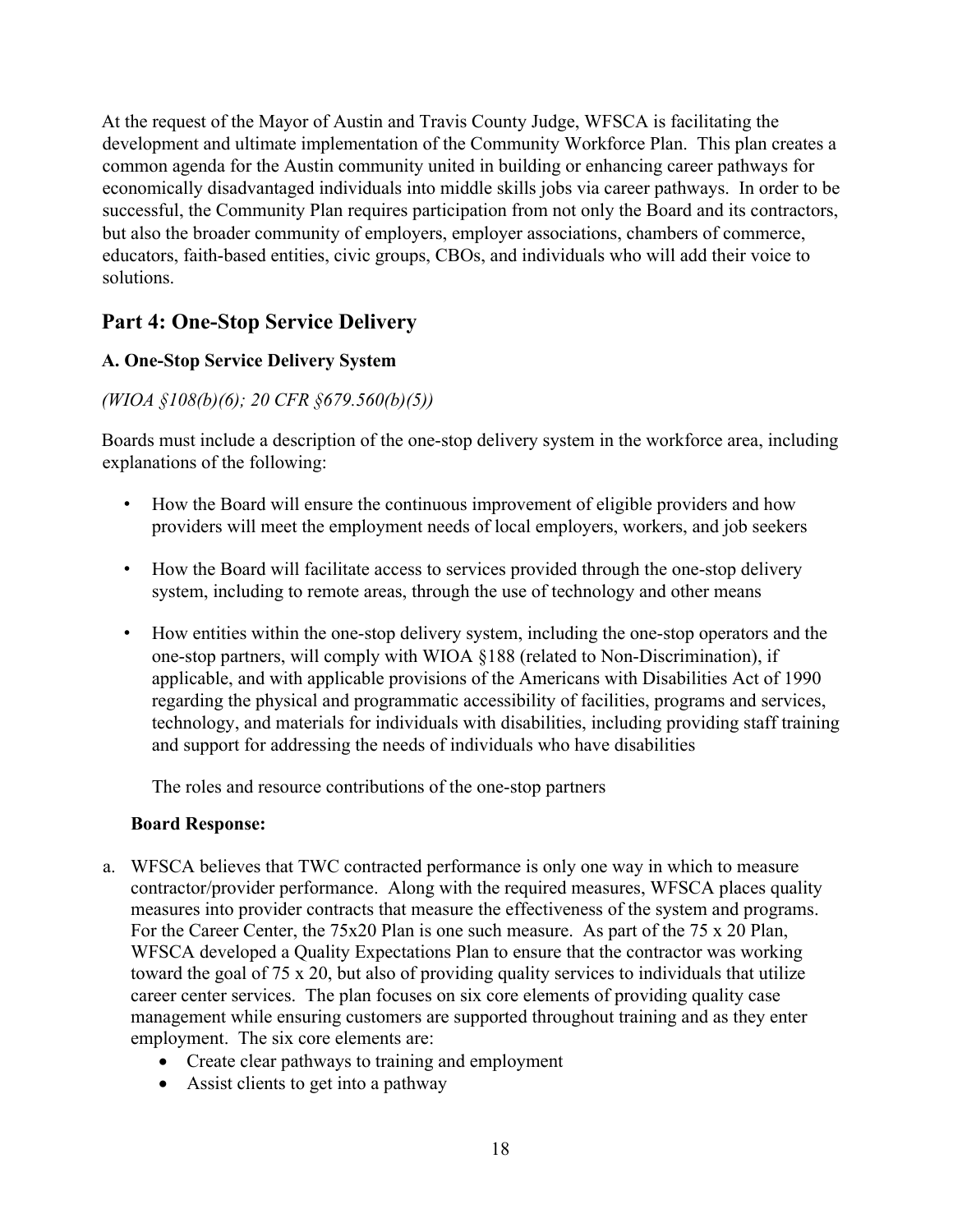- Keep clients on a pathway until completion
- Ensure clients know how and where to look for a job
- Assist clients in getting a job
- Support clients after job placement

The contractor has developed a plan to ensure that each element is offered through quality case management and services. Each element and service delivery component is designed to help towards the achievement of the 75 x 20 goal and the plan has resulted in achievement of the goal.

The Quality Expectations Plan outlines a path to provide services that meet the needs of job seekers/participants, as well as employers. The strong case management and career pathway focus allows for job seekers/participants to enter into a pathway through training and/or case management and on to a career. With a strong focus on identifying employment opportunities for individuals exiting training, the 75 x 20 Plan ensures that the Business Solutions Team is identifying jobs within industries in which customers are completing training and matching customers to those employers.

In an effort to ensure that the youth in the Capital Area most in need were able to receive services, WFSCA required the WIOA Youth contractor to maintain a 75% out-of-school expenditure rate 6 years prior to the WIOA legislation that required this expenditure rate.

The WIOA Youth contract is a consortium of five youth serving agencies within the community. Goodwill is the lead agency and the partners are LifeWorks, American YouthWorks Communities in Schools, and Skillpoint Alliance. Each agency specializes in services to youth with specific challenges, such as homelessness or foster youth. This consortium ensures youth are able to be served throughout the community and not solely within one entity. This system allows for youth to "begin where they are," often times transitioning from one partner to another and growing within the program.

The Youth contractor has developed a system for case management in which staff specialize in serving the youth at various points within their service plan. Staff specialize in case management, while other staff begin working with youth when they complete training and are ready to begin to look for work. There are also staff that provide GED preparation and tutoring. This team approach of working with youth helps to ensure the youth feel supported at every step of their service plan and know that a team is working together to ensure their success.

b. WFSCA maintains three (3), full service Career Centers within Travis County in order to provide access throughout the city. WFSCA continues working with Travis County to provide Career Center services in satellite offices in the outlying areas of the county. After an analysis demonstrated that many customers utilizing services reside in Pflugerville, WFSCA is beginning discussions with the City of Pflugerville to identify opportunities for enhanced services in the area, including coordinating with the Pflugerville Community Development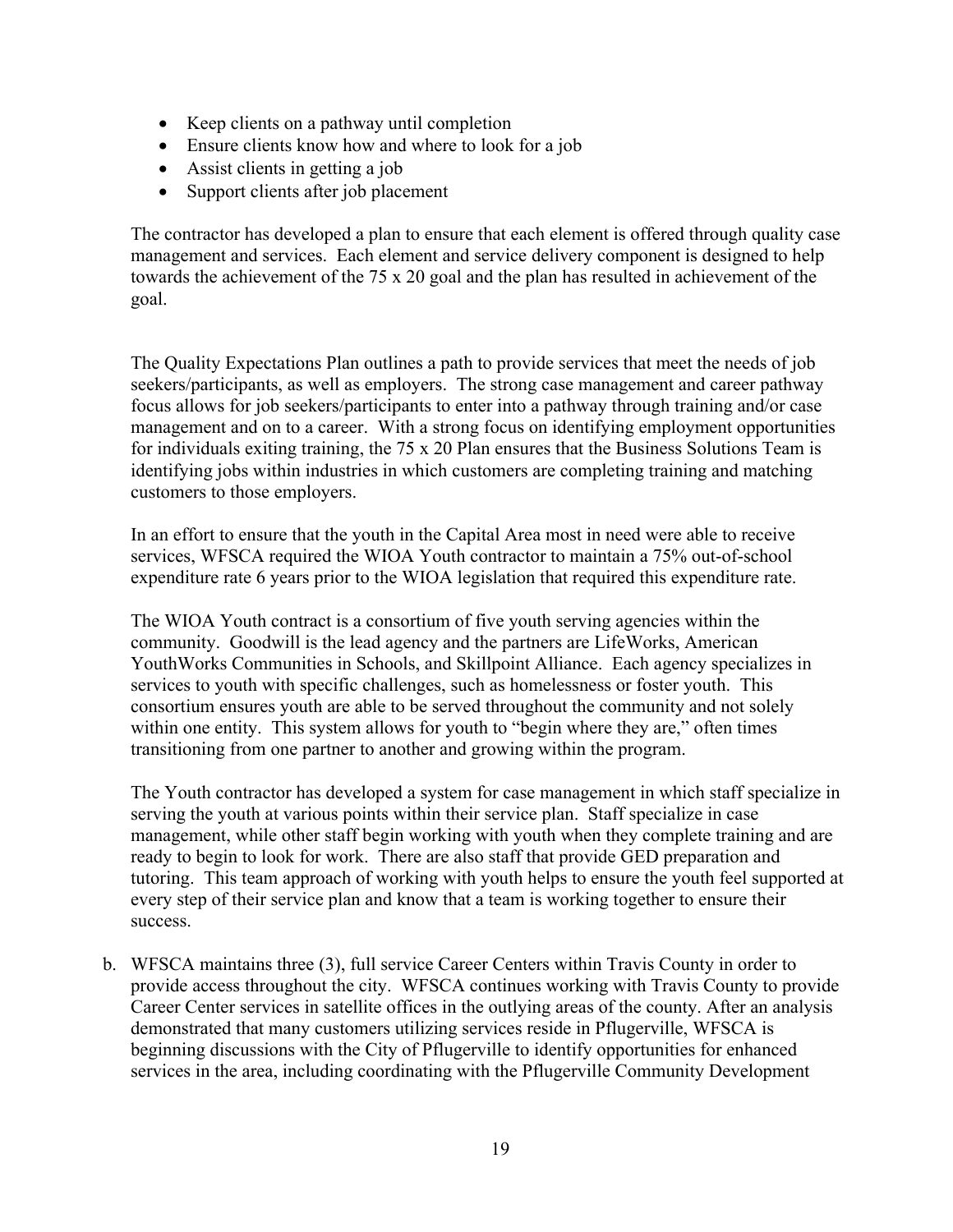Corporation (PCDC) to expand training opportunities in collaboration with the Pflugerville Fire Department, to high school students. As a result of COVID, WFS has been working closely with PCDC to meet the increasing needs of manufacturing employers in relation to COVID through coordinated training between Austin Community College and Pflugerville employers.

WFSCA utilizes its website to offer information about basic eligibility for workforce programs and child care. Applications for programs are also available on WFSCA's website. As a result of COVID, WFS created an online portal called the Access Hub, in which customers can research careers, available training, and self-screen for program eligibility. Upon registration and completion of assessments, an individual's information is sent to a case manager for immediate scheduling and enrollment, if appropriate.

c. Physical accessibility of each career office location is assessed by the EO Officer on an annual basis. WFSCA staff conduct accessibility reviews to remove or correct barriers for individuals with disabilities. Each Career Center houses assistive technology and auxiliary aids, which is evaluated and replaced as needed, including but not limited to: Reserved workstations, CCTV/video magnifier system, screen magnifiers, screen narrators/text-to-speech, digital TTY/VCO system, JAWS, TypeAbility, Vtech-analog phone, Personal amplifier system, standup desks, and Zoom Text software. Interpreters are available upon request and coordinated and funded by the Board to ensure access and quality of service.

To make certain staff are focused on customer abilities, all career office staff participate in professional development trainings which include:

- Courses through a Learning Management System where staff learn to provide customer service from a strength-based approach; identifying customers' skills and abilities and then matching them to available jobs.
- Computer based trainings from Texas Workforce Commission on Diversity, EEO, and Discrimination Prevention as well as the Discrimination Complaint Process, required of all new hires and then to be renewed at least every 2 years.
- Diversity Awareness training from Texas Workforce Solutions Vocational Rehabilitation Services.
- Usage of assistive technology in the career offices and various disability awareness topics.
- An overview of Equal Opportunity Standards and Guidelines including providing accommodations and the discrimination complaint process, as described in TWC's Employment Services guide.

To ensure customers with disabilities are able to "navigate" the workforce system in finding employment, our Business Solutions Team and Management staff:

- Provide staff training on various disability related topics including the use of auxiliary aids and assistive technologies.
- Coordinate with Texas Workforce Solutions Vocational Rehabilitation Services and other community organizations to promote awareness of disability related topics, attend disability related events, and assist individuals with reaching their employment goals.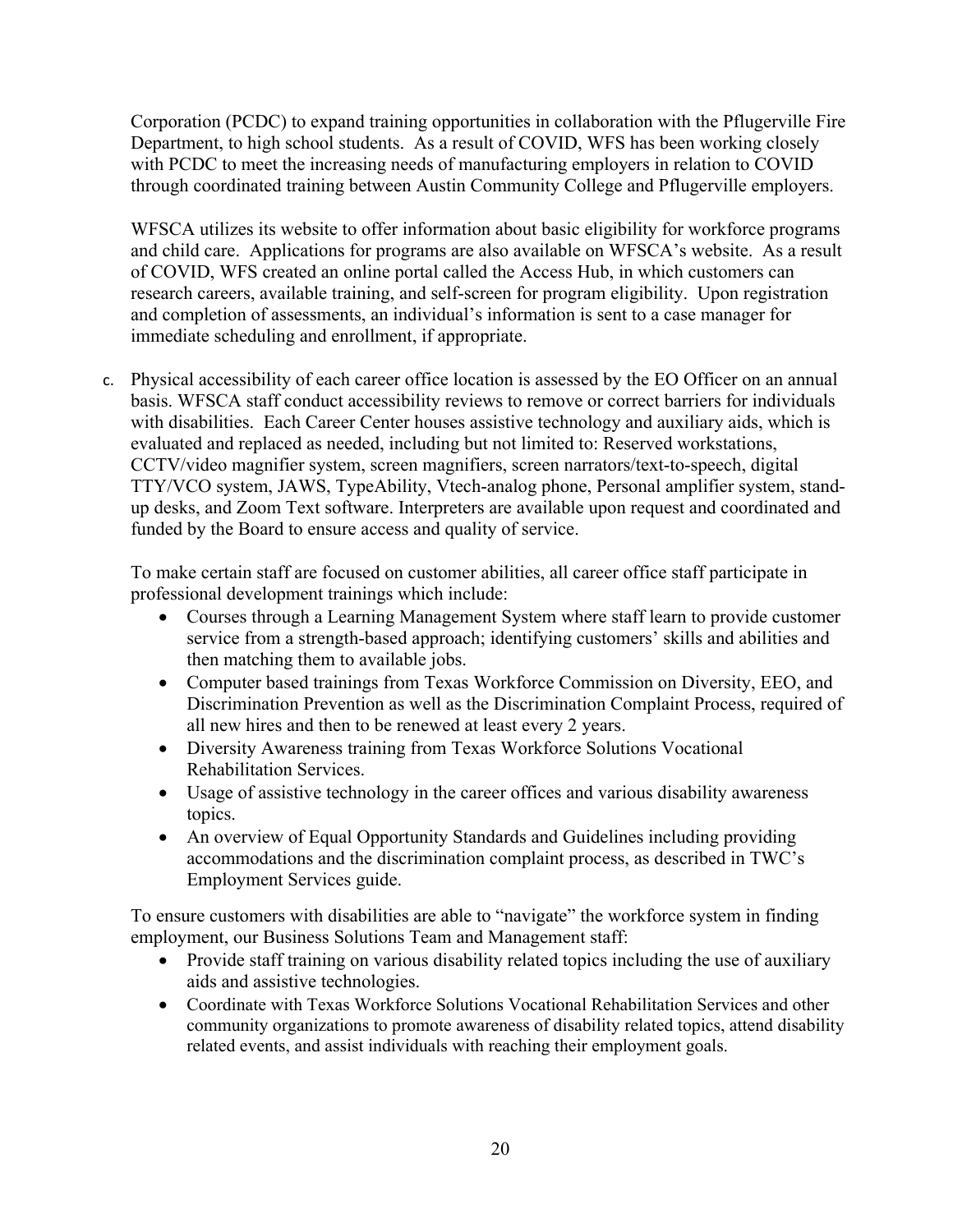- Work alongside career office staff to ensure needs of individuals with disabilities are being met.
- Recruit and prepare individuals with disabilities for special hiring initiatives.
- Host employer education events to provide information on hiring and providing accommodations for job seekers with disabilities.
- d. WFSCA believes that service delivery should be seamless for customers. They should not have to worry about which funding stream or partner is serving them. Rather, they should simply receive quality services from the workforce system. All Career Center partners are considered to be staff and are included in trainings and staff meetings. This helps to encourage coordination for customers and staff. New customers are encouraged to attend an orientation detailing all services available within the Career Center and complete a universal application that is not categorized by funding or program. The application allows for staff to evaluate all programs for which a customer might qualify to braid services to ensure that the customer receives the highest quality of service.

### **B. Cooperative Agreements**

### *(WIOA §108(b)(14); 20 CFR §679.560(b)(13))*

Boards must provide copies of executed cooperative agreements that explain how all local service providers, including additional providers, will carry out the requirements for integration of and access to the entire set of services available in the local one-stop delivery system. This includes cooperative agreements (as defined in WIOA  $\S107(d)(11)$ ) between the Board or other local entities described in §101(a)(11)(B) of the Rehabilitation Act of 1973 (29 USC  $721(a)(11)(B)$ ) and the local office of a designated state agency or designated state unit that administers programs that are carried out under Title I of the Rehabilitation Act (29 USC 720 et seq.) (other than §112 or part C of that title (29 USC 732, 741) and are subject to §121(f)) in accordance with  $\S 101(a)(11)$  of the Rehabilitation Act (29 USC 721(a)(11)) with respect to efforts that will enhance the provision of services to individuals who have disabilities and to other individuals, such as cross training of staff, technical assistance, use and sharing of information, cooperative efforts with employers, and other efforts.

#### **C. Employer Engagement, Economic Development, and Unemployment Insurance Program Coordination**

#### *(WIOA §108(b)(4); 20 CFR §679.560(b)(3))*

Boards must include a description of the strategies and services that will be used in the workforce area to do the following:

• Facilitate engagement of employers in the workforce development programs, including small employers and employers in in-demand industry sectors, in-demand occupations, and target occupations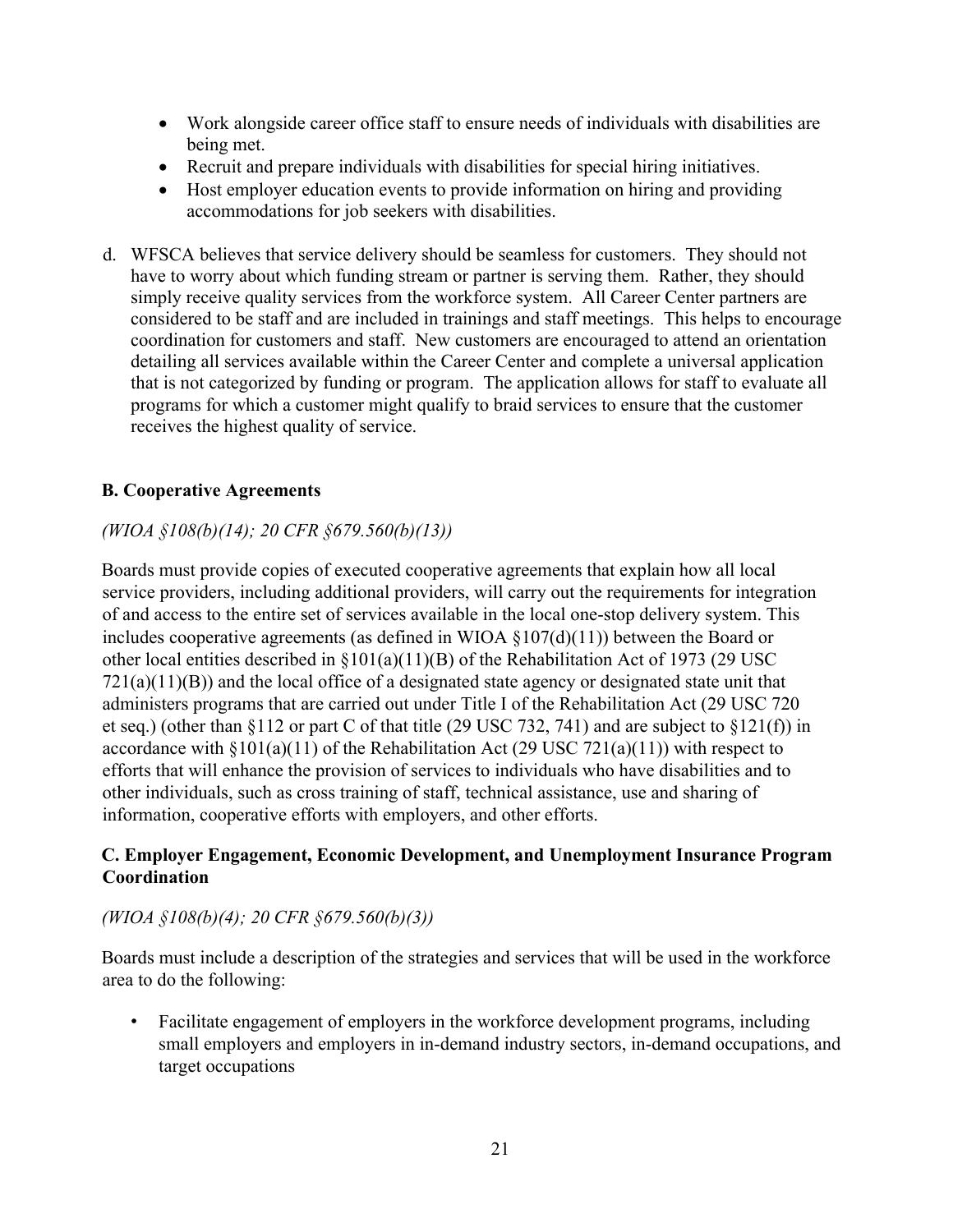WFSCA will continue to convene industry partnerships in Advanced Manufacturing and Healthcare. These partnerships allow WFSCA to understand the real-time talent needs of business and for employers to learn about the services provided by WFSCA. WFSCA will hire a dedicated staff member to convene an IT partnership.

• Support a local workforce development system that meets the needs of businesses in the workforce area

#### **Board Response:**

While our system serves all job seekers within our region, a special emphasis is placed on ensuring customers completing WFSCA-funded training programs are presented with employment opportunities that align with their course of study. In addition to being industry focused, Business Solutions Team members are charged with identifying target employers with current and future job openings that align with WFSCA's in-demand Targeted Occupations List.

Recognizing one of the greatest challenges local employers face is the ability to develop inhouse programming to help incumbent workers gain or to find new hires already with the upto-date skills needed to grow their business, WFSCA will engage and enter into agreements with (as appropriate) employers to establish various training programs including:

- On-the-Job Training opportunities
- Internship and Subsidized Employment opportunities for job seekers with limited work experience and/or other barriers to employment
- Registered Apprenticeships

In addition, WFSCA will engage and enter into agreements with (as appropriate) employers to participate in publicly- and privately-funded grant opportunities to support additional indemand skills training, including but not limited to Texas Workforce Commission-supported customized Skills Development Fund and Skills for Small Business grants.

• Better coordinate workforce development programs and economic development

#### **Board Response:**

WFSCA is a member of the Austin Chamber as well as a number of smaller, more niche chambers that support many small businesses. WFSCA staff regularly present information at chamber meetings and meet one-on-one with employers who are introduced to WFSCA by chamber staff. These chambers include:

Austin Gay & Lesbian Chamber of Commerce Greater Austin Asian Chamber of Commerce Greater Austin Black Chamber of Commerce Greater Austin Hispanic Chamber of Commerce Austin Young Chamber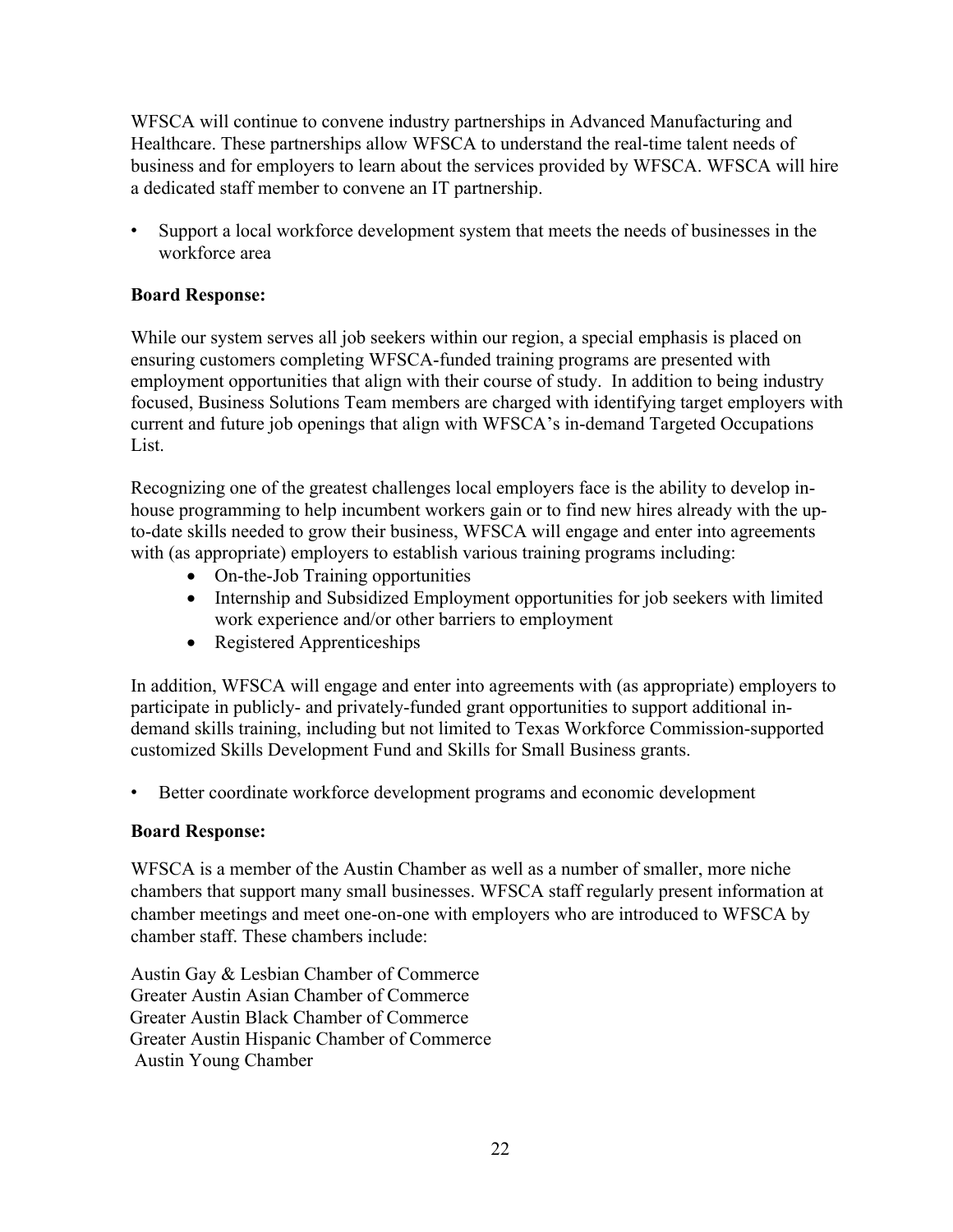• Strengthen links between the one-stop delivery system and unemployment insurance programs

### **Board Response:**

WFSCA uses unemployment insurance data to provide onestop services by outreaching individuals for orientations detailing job search and training services. When possible, our Business Service Team coordinates job fairs by industry, utilizing the data from unemployment insurance. COVID has changed the way in which we work with UI claimants through virtual services. We are able to offer services to larger groups of people and meet customers where they are due to the flexible nature of online services. Claimants are assessed for all one-stop services, including WIOA and our locally funded programs.

**Note:** This may include the implementation of initiatives such as incumbent worker training programs, on-the-job training programs, customized training programs, industry and sector strategies, career pathways initiatives, use of effective business intermediaries, and other business services and strategies designed to meet the needs of regional employers. These initiatives must support the strategy described above.

## **D. Coordination of Wagner-Peyser Services**

# *(WIOA §108(b)(12); 20 CFR §679.560(b)(11))*

A description of plans, assurances, and strategies for maximizing coordination, improving service delivery, and avoiding duplication of Wagner-Peyser Act services and other services provided through the one-stop delivery system.

Under the Texas Model, WFSCA provides day-to-day guidance and oversight of Employment Service (ES) staff (Wagner-Peyser funded staff). TWC maintains administrative responsibility for ES staff; however, Career Center management is responsible for directing day to day activities, assigning goals, and evaluation of performance. TWC provides support to Career Center management through Integrated Service Area Managers (ISAM). Although day to day oversight is provided by the Career Center management, staff maintain close coordination with the ISAM to ensure adherence to ES state and federal guidelines, as well as maintain open communication regarding services and performance.

The integration of ES staff into the workforce system eliminates the possibility of duplication of services. ES staff work closely with program staff to assist with job referrals, WIT enrollment, as well as with the Business Solutions Team to ensure job postings are entered into WIT. The coordination of ES staff into the operations of the Career Center allows for seamless delivery of services to customers regardless of funding stream.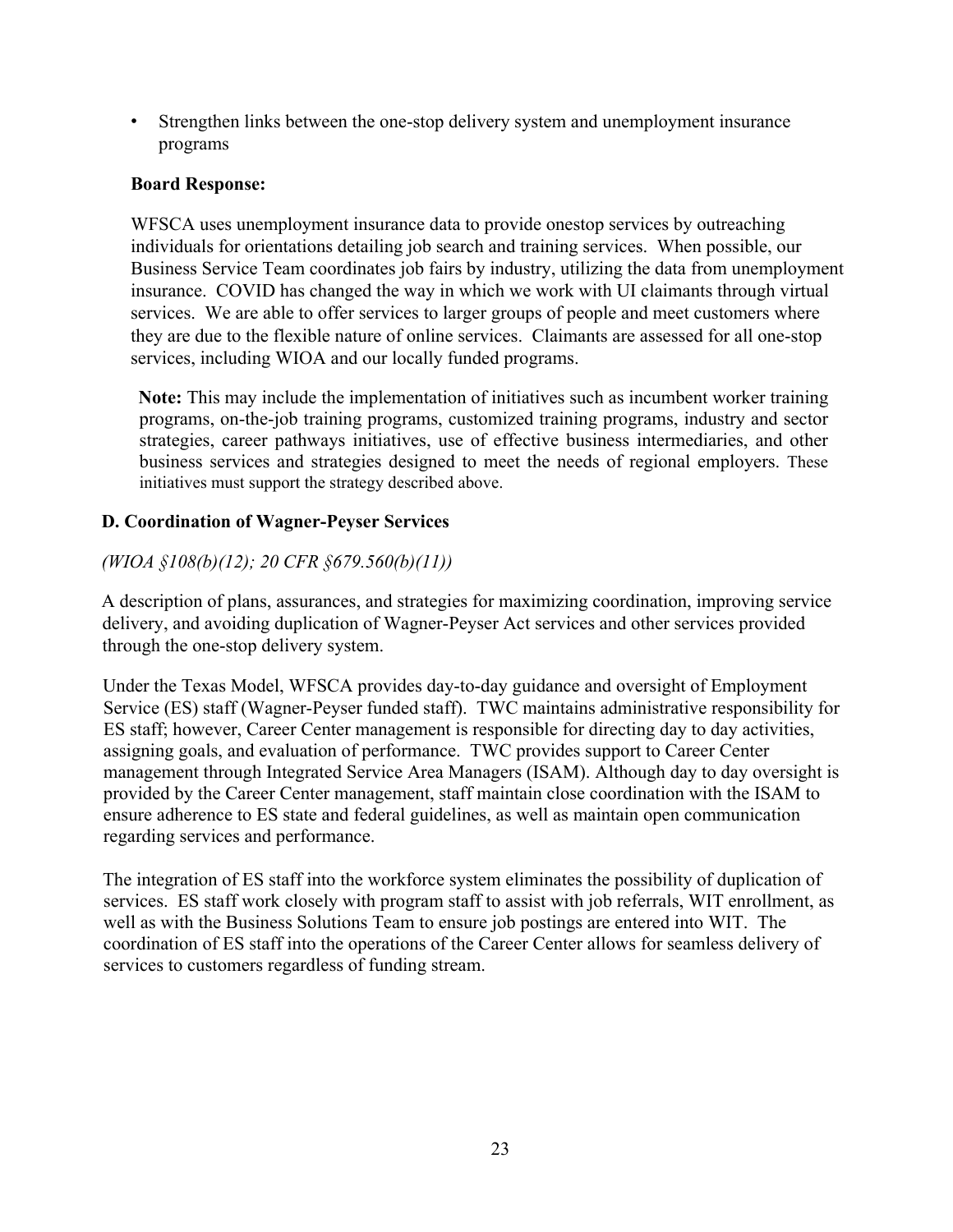### **E. Integrated, Technology-Enabled Intake and Case Management**

#### *(WIOA §108(b)(21); 20 CFR §679.560(b)(20))*

Boards must include a description of how one-stop centers are implementing and transitioning to an integrated, technology-enabled intake and case management information system for programs carried out under WIOA and by one-stop partners.

#### **Board Response:**

WFSCA incorporates technology into the one-stop system that include integrated intake and case management systems WIOA programs, as well as all programs operated by the Career Center. WFSCA incorporates the following technology based programs that are administered by the Texas Workforce Commission:

- WorkInTexas.com (WIT)-online labor-exchange system that is mandated by the Wagner-Peyser Act. This system is available to individuals within the Career Centers, as well as anyone with access to a computer.
- The Workforce Information System of Texas (TWIST)-integrated intake, eligibility, case management, and reporting system. TWIST is utilized by employment and training programs, as well as the child care program. This central repository allows for case managers to identify additional services that a customer might be receiving or is eligible for. TWIST interfaces with WIT, Unemployment Insurance system, as well as Health and Human Services systems.
- Virtual One-Stop Greeter-provides a tool for Boards to record customer information during Career Center point-of-entry visits; the ability to quickly identify priority of service veterans who are registered in WIT; designate a selection of staff to be alerted via an office check-in log dependent on customer visit reasons; adds customers to a waiting list upon sign-in; and provides reports identifying how customers and/or staff are using the Greeter interface.
- Child Care Attendance and Automation (CCAA)-allows parents to record attendance through a swipe card system located within approved child care centers.
- Cash Draw and Expenditure Reporting (CDER)- TWC's web application that allows Boards to report and draw down funds from their program allocations.

A child care pre-assessment application is available on WFSCA's website. The Access Hub developed by WFSCA through a partnership with the City and County because of COVID, has an eligibility assessment for specialized programs that enables WFSCA to reach out to customers that express interest in services.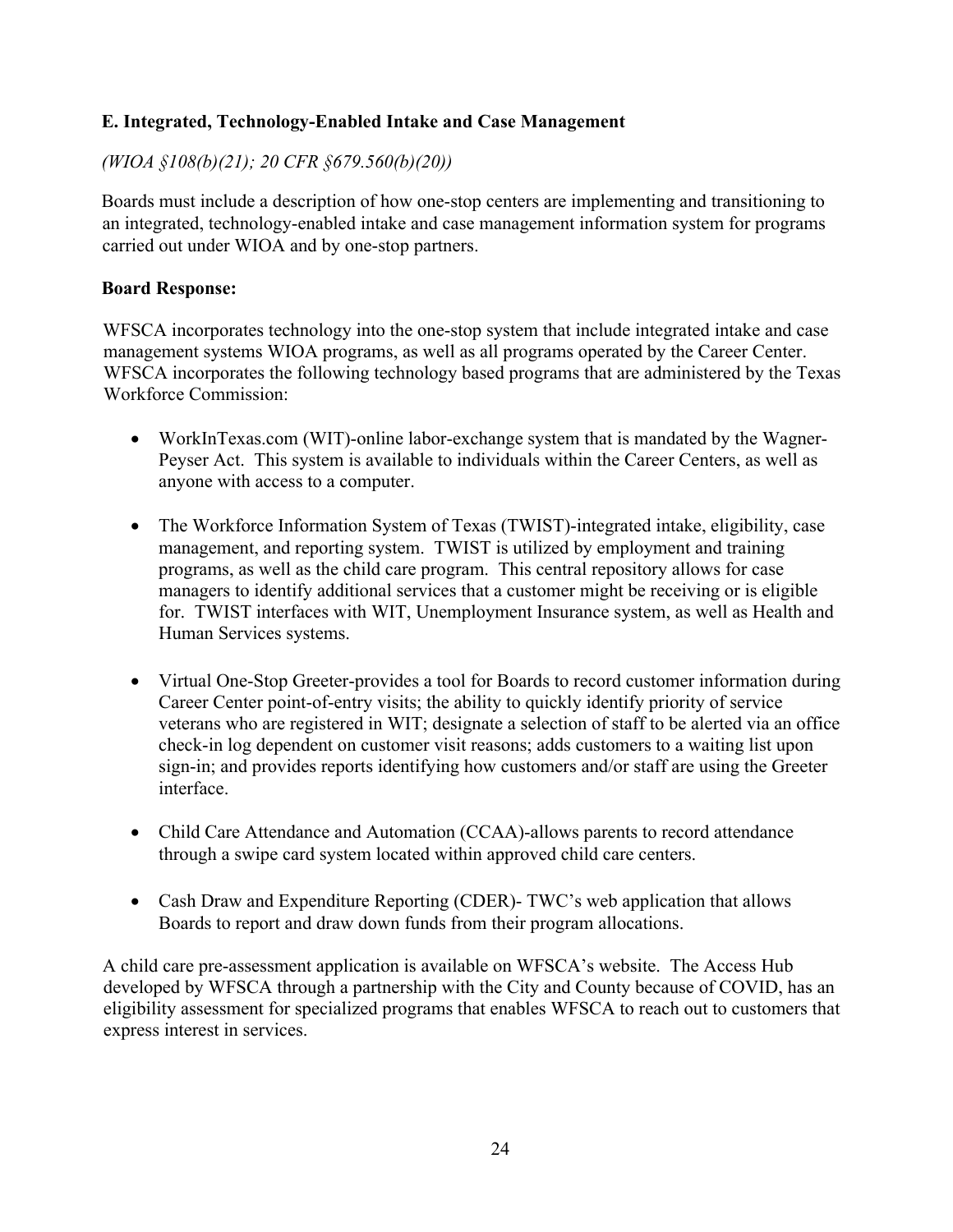# **Part 5: Workforce Investment Activities**

### **A. Economic Development and Entrepreneurial/Microenterprise Activities**

### *(WIOA §108(b)(5); 20 CFR §679.560(b)(4))*

Boards must include an explanation of how the Board will coordinate local workforce investment activities with regional economic development activities that are carried out in the workforce area and how the Board will promote entrepreneurial-skills training and microenterprise services.

WFSCA will review and align where appropriate the individual project/campaign, annual and multi-year goals of regional economic development organizations and economic development departments of local government. Our internal industry experts, training programs and industry sector partnerships may be natural support mechanisms for planned economic development activities.

Many of the occupations supported on WFSCA's Targeted Occupations list could prepare a trainee to become an independent contractor/entrepreneur or a direct hire for an established employer. While WFSCA does not provide training specifically for aspiring entrepreneurs, we do partner with the City of Austin Economic Development Department's Small Business Program to ensure customers interested in entrepreneurial activities have a direct resource. In addition, we connect interested clients with PeopleFund, a non-profit that provides small business loans as well as business assistance and education to people with otherwise limited access to such resources.

Microenterprises have access to the same employer services available to much larger employers. However, we recognize may startups and small businesses are unaware of the services we provide. WFSCA will continue to engage new employers through and seek employer referrals from local economic development organizations.

#### **B. Rapid Response Activity Coordination**

#### *(WIOA §108(b)(8); 20 CFR §679.560(b)(7))*

Boards must include a description of how the Board will coordinate workforce investment activities carried out in the workforce area with statewide rapid response activities described in WIOA  $$134(a)(2)(A)$ .

WFSCA will partner with the State Rapid Response Unit to ensure local employers and workers receive timely and appropriate services. WFSCA services include the coordination of customized Rapid Response Orientation and the provision of packets of relevant Unemployment Insurance, job search and workforce development programming information for affected workers.

Time and employer interest permitting, the Board will also provide:

Customized listings of current job openings similar to those of the affected workers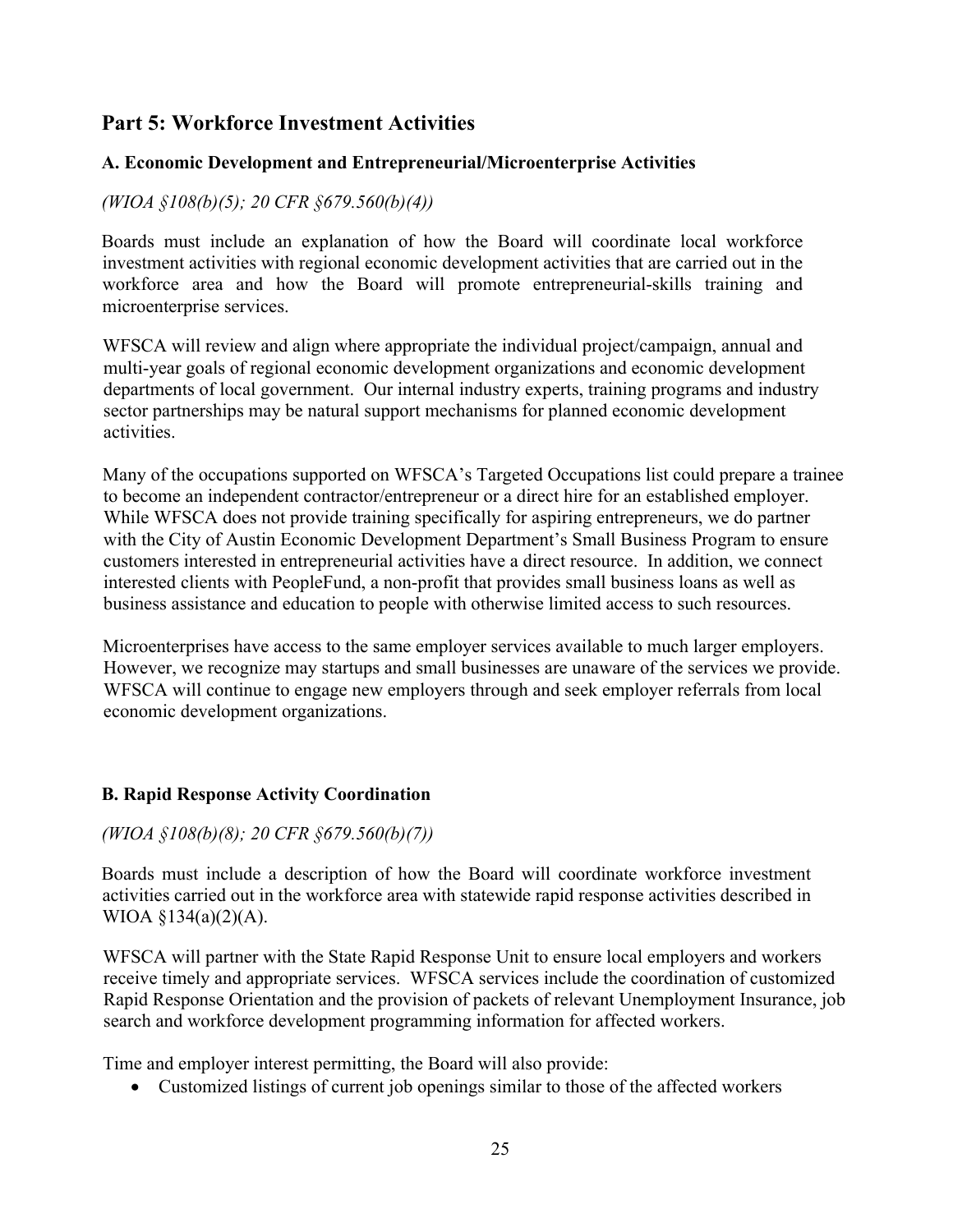- Onsite online or paper registration for the statewide online talent database WorkInTexas.com
- Job posting referrals
- Organization of targeted job fairs
- Coordination of additional required supports, including multi-lingual staff

Resources, including information sessions and hiring events, will continue to be provided remotely when warranted by COVID-19 and work from home orders.

### **C. Youth Activities and Services**

#### *(WIOA §108(b)(9); 20 CFR §679.560(b)(8))*

Boards must include a description and assessment of the type and availability of workforce investment activities for youth in the workforce area, including activities for youth with disabilities. This description must include an identification of successful models of such activities.

#### **Board Response:**

Our youth program consists of five agencies referred to as the Youth Employment Partnership (YEP). The agencies that make up the YEP are Goodwill Industries of Central Texas serving as the lead agency, and partners LifeWorks, American YouthWorks, Communities in Schools, and Skillpoint Alliance.

Goodwill's mission is "transforming generations by empowering people through education, career training, and work". Goodwill has served opportunity youth since its founding, with approximately 3,600 opportunity youth served in 2019. Opportunity Youth are defined as youth ages 16-24 that are not sufficiently connected to education or work. About 630 participated in WIOA Youth services in 2019, which continues to represent one of Goodwill's most intensive, highest-impact programs. The organization has chosen to focus strategically on five target populations for maximum impact: people with disabilities, those lacking skills or education, people with criminal backgrounds, those who are homeless or experiencing housing instability, and opportunity youth.

The YEP has been identified as the "promising pathway" by the Austin Opportunity Youth Collaborative, a consortium of more than 20 youth-serving organizations and partners committed to empowering youth to be productive members in the community. In response to the need to address the challenges faced by the nearly 6.7 million youth nationwide who are not in school, college, or work, the Aspen Forum for Community Solutions has committed to working with a selection of 34 communities to build a multi-year cross-sector collaborative approach to changing the system in these regions to encourage connection to and success in school, work, and the community. Through a competitive application process, Austin was chosen in 2013, with WFSCA as the backbone agency, to be one of these cities—the only one in Texas at the time. As the backbone organization, Workforce Solutions convened the Austin Opportunity Youth Collaborative, a broad coalition of community organizations, public agencies, school districts,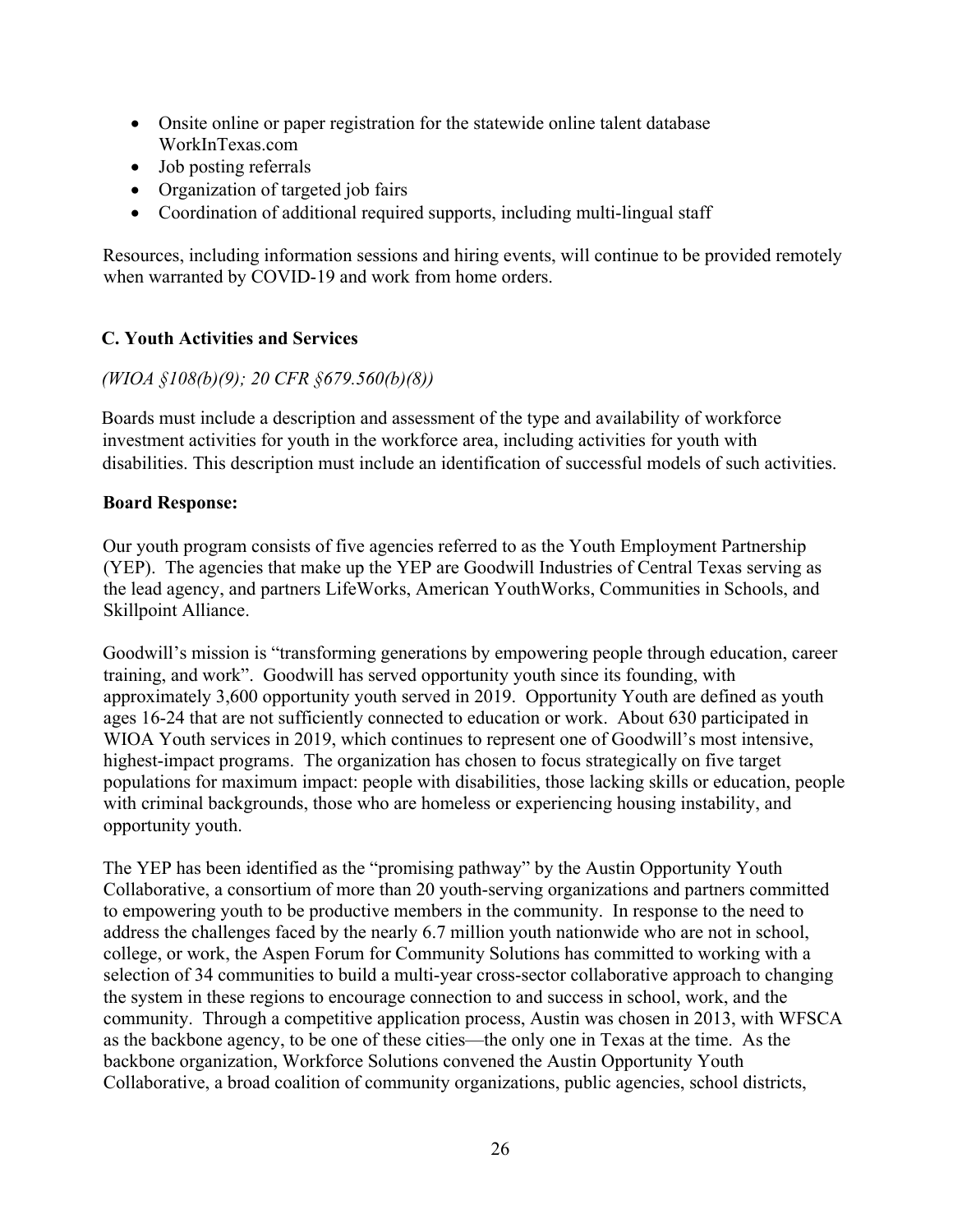colleges and universities, and businesses dedicated to changing systems and working directly with youth to co-create pathways to success. The Austin Opportunity Youth Collaborative Strategic Plan directly correlates with the proposed WIOA Youth services, through supporting youth transitions, developing industry partnerships, partnering with high schools to pair a diploma with an industry-recognized credential, and increasing youth knowledge of career pathways.

The YEP WIOA program model continues to be based on the "Back on Track" design developed by JFF that incorporates the three phases of Enriched Preparation, Postsecondary Bridging, and First-Year Support for opportunity youth. Without these pathways, opportunity youth are more likely to remain disengaged in academics and the workforce. With the services offered through the YEP, youth will be supported to make accelerated progress on their educational and career goals through evidence-based interventions.

The YEP offers services throughout the Austin community. All service locations and facilities are fully ADA compliant, with many going beyond ADA compliance by exceeding minimum access requirements, offering assistive technology, etc.

| Partner/Collaborator | <b>Roles and Responsibilities</b>                  | <b>Function</b>  |
|----------------------|----------------------------------------------------|------------------|
| Goodwill Central     | Programmatic and fiscal reporting, program         | Prime contractor |
| Texas                | oversight. Will hire, train, and manage Case       | and lead and     |
|                      | Managers and other staff for the program, and      | fiscal agent     |
|                      | comply with all relevant rules and regulations.    |                  |
|                      | Goodwill will recruit, orient, and refer eligible  |                  |
|                      | youth to the program, provide tutoring and basic   |                  |
|                      | education instruction, alternative/secondary       |                  |
|                      | education options, work experiences,               |                  |
|                      | occupational skills training, education,           |                  |
|                      | leadership development, supportive services,       |                  |
|                      | follow-up services, comprehensive guidance         |                  |
|                      | and counseling, financial literacy education,      |                  |
|                      | entrepreneurial skills training, labor market and  |                  |
|                      | employment information, and assistance to          |                  |
|                      | youth with transitioning to postsecondary          |                  |
|                      | education/training. In order to reduce barriers to |                  |
|                      | opportunity youth and other target populations,    |                  |
|                      | WIOA Youth program participants can easily         |                  |
|                      | be connected to training and employment            |                  |
|                      | opportunities through the Goodwill Excel           |                  |
|                      | Center, which is the first free public charter     |                  |
|                      | high school in Texas with three locations in       |                  |
|                      | Austin. The Goodwill Career & Technical            |                  |
|                      | Academy currently offers occupational training     |                  |

Below is a chart outlining the roles, responsibilities, and functions of each YEP agency and close collaborators.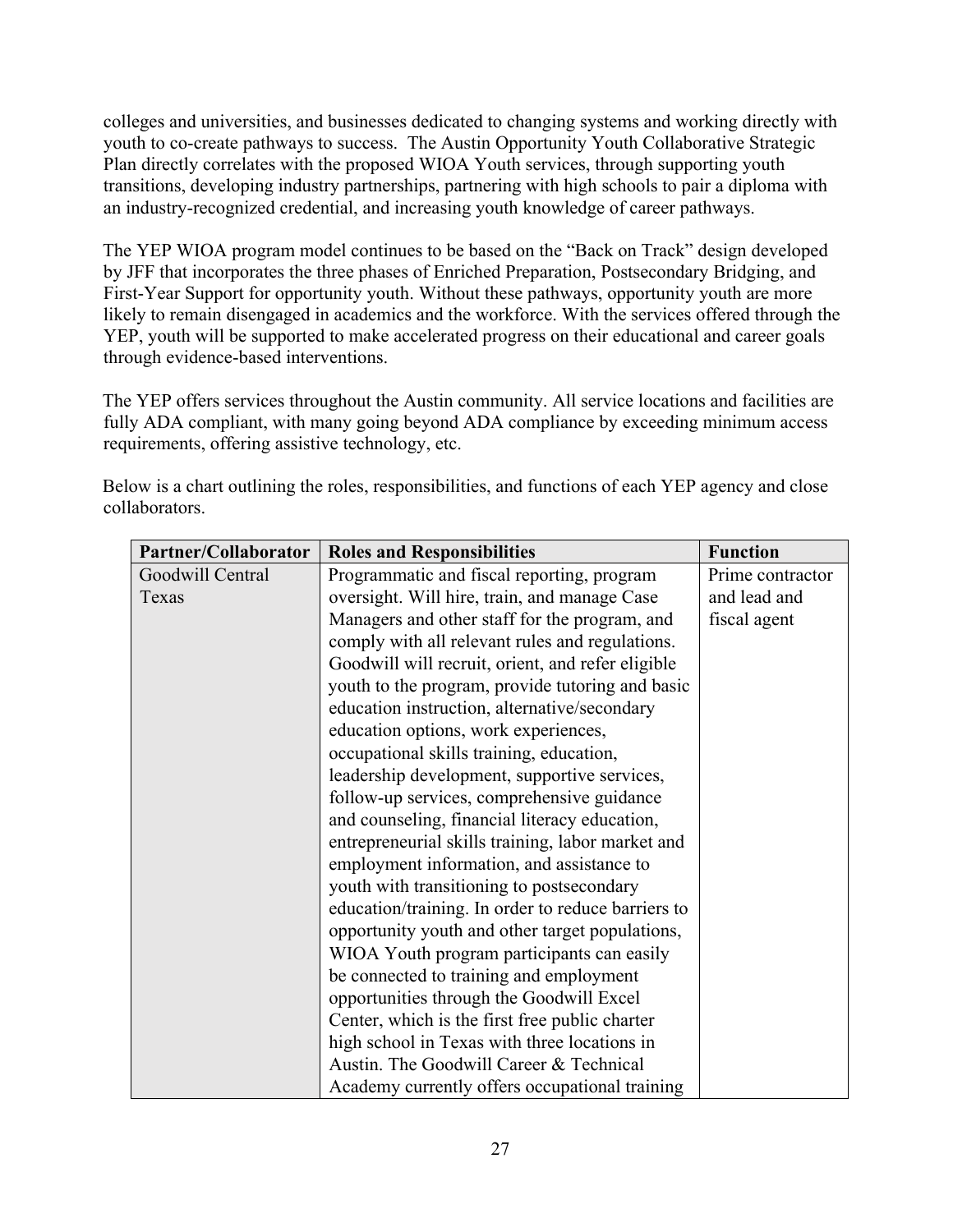|                            | in all three targeted industries: healthcare,        |                   |
|----------------------------|------------------------------------------------------|-------------------|
|                            | skilled trades and information technology.           |                   |
|                            | Goodwill also operates Goodwill Talent               |                   |
|                            | Solutions, a temporary and temp-to-hire staffing     |                   |
|                            |                                                      |                   |
|                            | agency, which offers clients additional              |                   |
|                            | employment opportunities.                            |                   |
| LifeWorks:                 | Recruitment, orientation, and referral of eligible   | Funded partner    |
|                            | youth, particularly youth who are homeless or        |                   |
|                            | in/aging out of foster care. LifeWorks will          |                   |
|                            | provide GED preparation and training,                |                   |
|                            | individual and group counseling, supported           |                   |
|                            | employment and education services, assistance        |                   |
|                            | with college enrollment, and co-enrollment in        |                   |
|                            | other LifeWorks programs.                            |                   |
| American                   | Recruitment, orientation, and referral of eligible   | Funded partner    |
| YouthWorks                 | youth, alternative secondary school services,        |                   |
|                            | GED training, occupational skills training, paid     |                   |
|                            | and unpaid work experiences, wraparound              |                   |
|                            | support services, life skills, employment            |                   |
|                            |                                                      |                   |
|                            | readiness training, pre-apprenticeships, career      |                   |
|                            | counseling and exploration, financial literacy,      |                   |
|                            | comprehensive counseling, community service          |                   |
|                            | projects, leadership skills development, and         |                   |
|                            | follow-up. Youth will be co-enrolled in other        |                   |
|                            | AYW services as appropriate, such as                 |                   |
|                            | YouthBuild, which provides pre-apprenticeship        |                   |
|                            | training in all facets of the building trades and is |                   |
|                            | considered a quality pre-apprenticeship program      |                   |
|                            | according to standards established by the U.S.       |                   |
|                            | Department of Labor.                                 |                   |
| Communities in             | Recruitment, orientation, and referral of eligible   | Funded partner    |
| Schools                    | youth. Office space for YEP activities.              |                   |
|                            | Additional services will vary and may include:       |                   |
|                            | tutoring, college and career enhancement skills,     |                   |
|                            | paid and unpaid work experiences, individual         |                   |
|                            |                                                      |                   |
|                            | and group counseling, referrals to community         |                   |
|                            | resources, mentoring and crisis intervention,        |                   |
|                            | and co-enrollment in other CIS programs.             |                   |
| <b>Skillpoint Alliance</b> | Referral of eligible youth, skills training, co-     | Funded partner    |
|                            | enrollment in other Skillpoint Alliance              |                   |
|                            | programs.                                            |                   |
| <b>Austin Community</b>    | Occupational training, postsecondary education,      | Non-funded        |
| College                    | participant referral.                                | collaborator/part |
|                            |                                                      | ner               |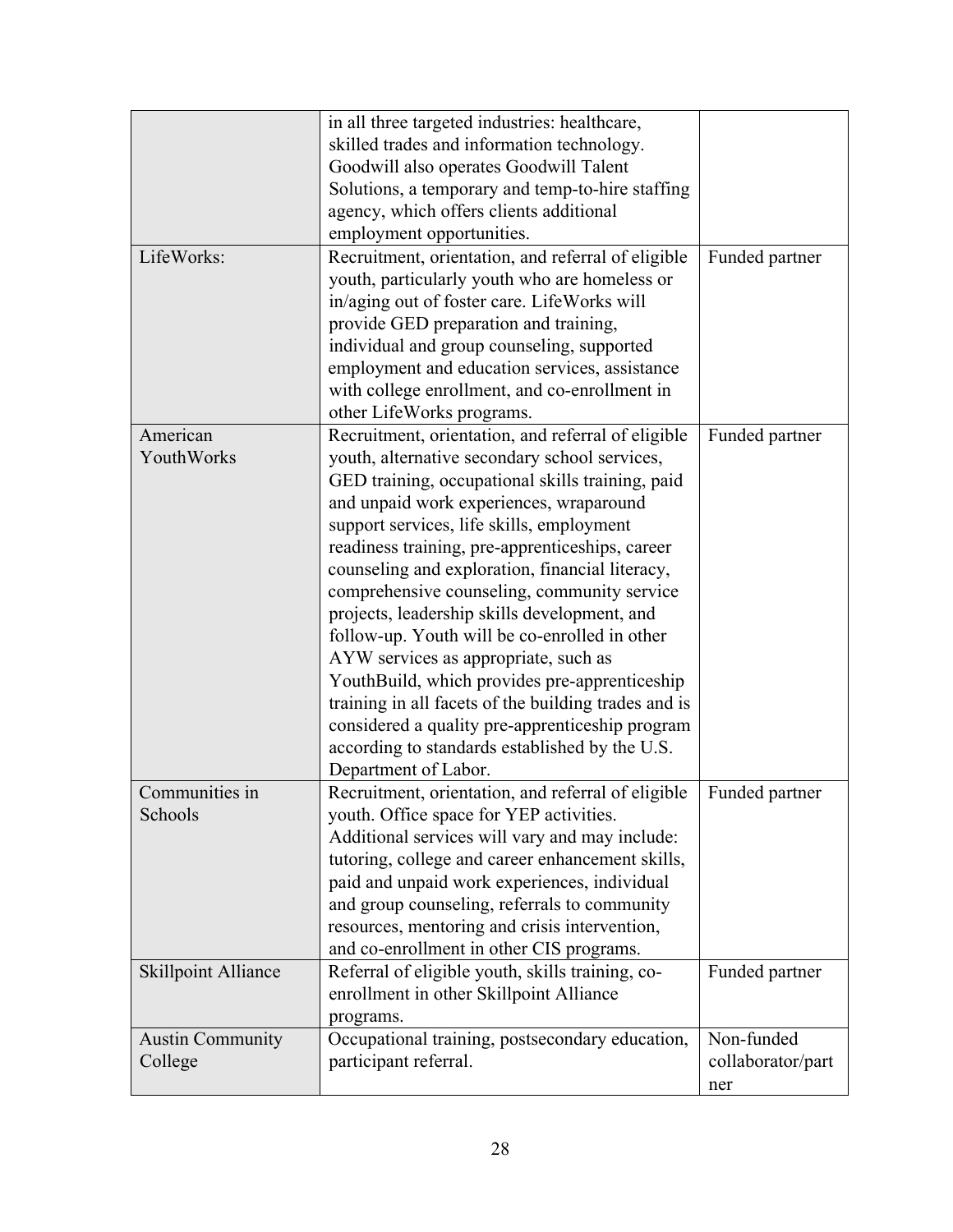| Texas Workforce             | Referrals include young adults ages 18-24 who      | Non-funded        |
|-----------------------------|----------------------------------------------------|-------------------|
| <b>Solutions Vocational</b> | qualify for WIOA and where Goodwill can            | collaborator/part |
| Rehabilitation              | leverage additional resources as a Community       | ner               |
| Services                    | Rehabilitation Program (CRP) provider.             |                   |
|                             | a. Offer transition services for high school       |                   |
|                             | students with disabilities (job coaching, work     |                   |
|                             | adjustment training, and supported                 |                   |
|                             | employment).                                       |                   |
|                             | b. Pipeline of referral for eligible students with |                   |
|                             | disabilities, through more than 20 area high       |                   |
|                             | schools (upon graduation these students qualify    |                   |
|                             | for WIOA OSY and can complete career               |                   |
|                             | advancement training, occupational skills          |                   |
|                             | training, and paid work experiences). Through      |                   |
|                             | the Summer Earn and Learn program, Goodwill        |                   |
|                             | also offers paid summer work experiences.          |                   |
| <b>Career Center</b>        | Youth co-enrollment in WIOA Adult services,        | Non-funded        |
| Contractor                  | other career center services, and access to the    | collaborator/part |
|                             | full Eligible Training Provider System list for    | ner               |
|                             | occupational skills training (required for WIOA    |                   |
|                             | funding approval). Career Center contractor        |                   |
|                             | allows youth access to career                      |                   |
|                             | exploration/planning and other activities          |                   |
|                             | designed to help youth identify career interests   |                   |
|                             | and goals.                                         |                   |
| <b>Workforce Solutions</b>  | Labor market expertise, program development        | Funder/Contract   |
| Capital Area                | guidance, Austin Opportunity Youth backbone        | <sub>or</sub>     |
|                             | agency, co-located One-Stop Career Center at       |                   |
|                             | the Goodwill Resource Center, mutual referrals     |                   |
|                             | for other programs, co-enrollment in WFS           |                   |
|                             | programs. TWC executes Summer Earn and             |                   |
|                             | Learn (SEAL) through the Board and GCT as          |                   |
|                             | the subcontractor to provide students with         |                   |
|                             | disabilities with work-based learning and          |                   |
|                             | training services. Upon high school graduation,    |                   |
|                             | students are a referral pipeline for the WIOA      |                   |
|                             | OSY Program to access career counseling,           |                   |
|                             | career advancement training, occupational          |                   |
|                             | training, work experience, and employment          |                   |
|                             | opportunities.                                     |                   |
| City of Austin Public       | Youth referral source through Youth                | Collaborator      |
| Health                      | Development Program, co-enrollment in other        |                   |
|                             | programs, community resource.                      |                   |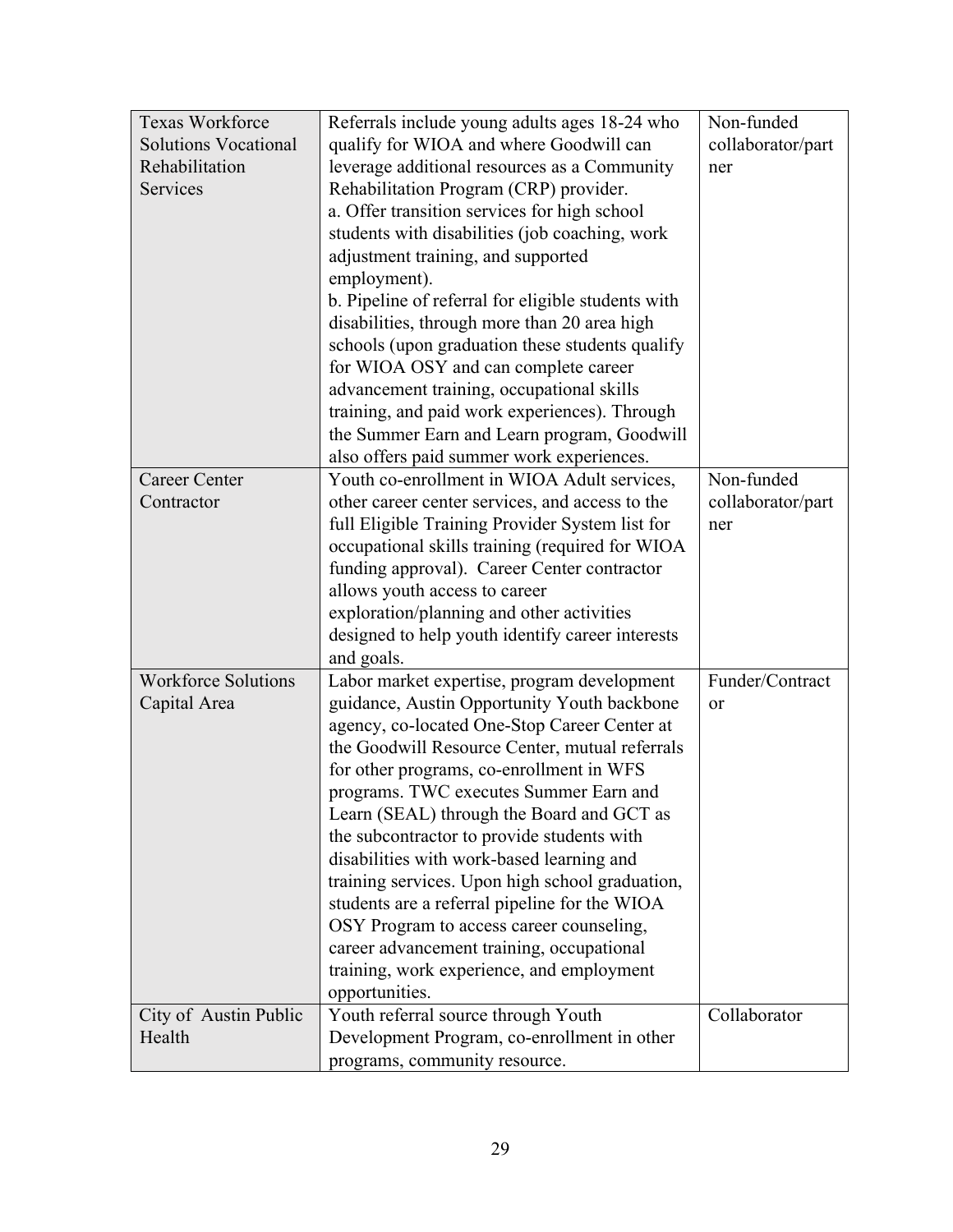| Upbring               | Foster youth referral source through their local | Collaborator |
|-----------------------|--------------------------------------------------|--------------|
|                       | agency programs, co-enrollment in other          |              |
|                       | programs, community resource.                    |              |
| Settlement Home       | Foster youth referral source through their local | Collaborator |
|                       | agency programs, co-enrollment in other          |              |
|                       | programs, community resource.                    |              |
| Texas Department of   | Foster Youth referral source through their       | Collaborator |
| Family and Protective | Preparation for Adult Living (PAL) Program,      |              |
| Services Child        | co-enrollment in other programs, community       |              |
| Protective Services   | resource.                                        |              |
| (DFPS)                |                                                  |              |

For youth with disabilities, the YEP maintains relationships with local high schools to identify and recruit students who are in danger of dropping out of school or aging out of the public school system, including students with disabilities. YEP staff attend ISD Transition Fairs to connect with students with disabilities and parents. YEP staff also work closely with Vocational Adjustment Coordinators at schools, as well as through Transitioning Students to Achieve Independence Through Career Education (TAVAC) where YEP representatives attend meetings and conduct presentations. Other community organizations serving people with disabilities and their families are also a source of eligible youth. The YEP also works with Special Education departments at Travis County high schools to capture that sub-set of older youth with disabilities who continue in high school beyond age 18. Goodwill also provides job coaching and placement services for Travis County summer youth participants, who are high school students with disabilities, and Goodwill has a School-to-Work Program for youth with disabilities. Both programs are sources of potential referrals. Goodwill also operates the annual Summer Earn and Learn (SEAL) program to increase work-based learning opportunities for students with disabilities through Texas' integrated workforce system, thereby providing participants with foundational employment skills and better preparing them for successful transition to postsecondary education and employment.

As a contracted Texas Workforce Solutions Vocational Rehabilitation Services Community Rehabilitation Program (CPR) provider, Goodwill is also well-positioned to connect with this population through mutual Texas Workforce Solutions Vocational Rehabilitation Services referrals and complementary services; these include job coaching, work adjustment training, and supported employment.

#### **D. Coordination with Secondary and Postsecondary Education Programs**

#### *(WIOA §108(b)(10); 20 CFR §679.560(b)(9))*

Boards must include a description of how the Board will coordinate its workforce investment activities with relevant secondary and postsecondary education programs and activities to coordinate strategies, enhance services, and avoid duplication of services.

#### **Board Response:**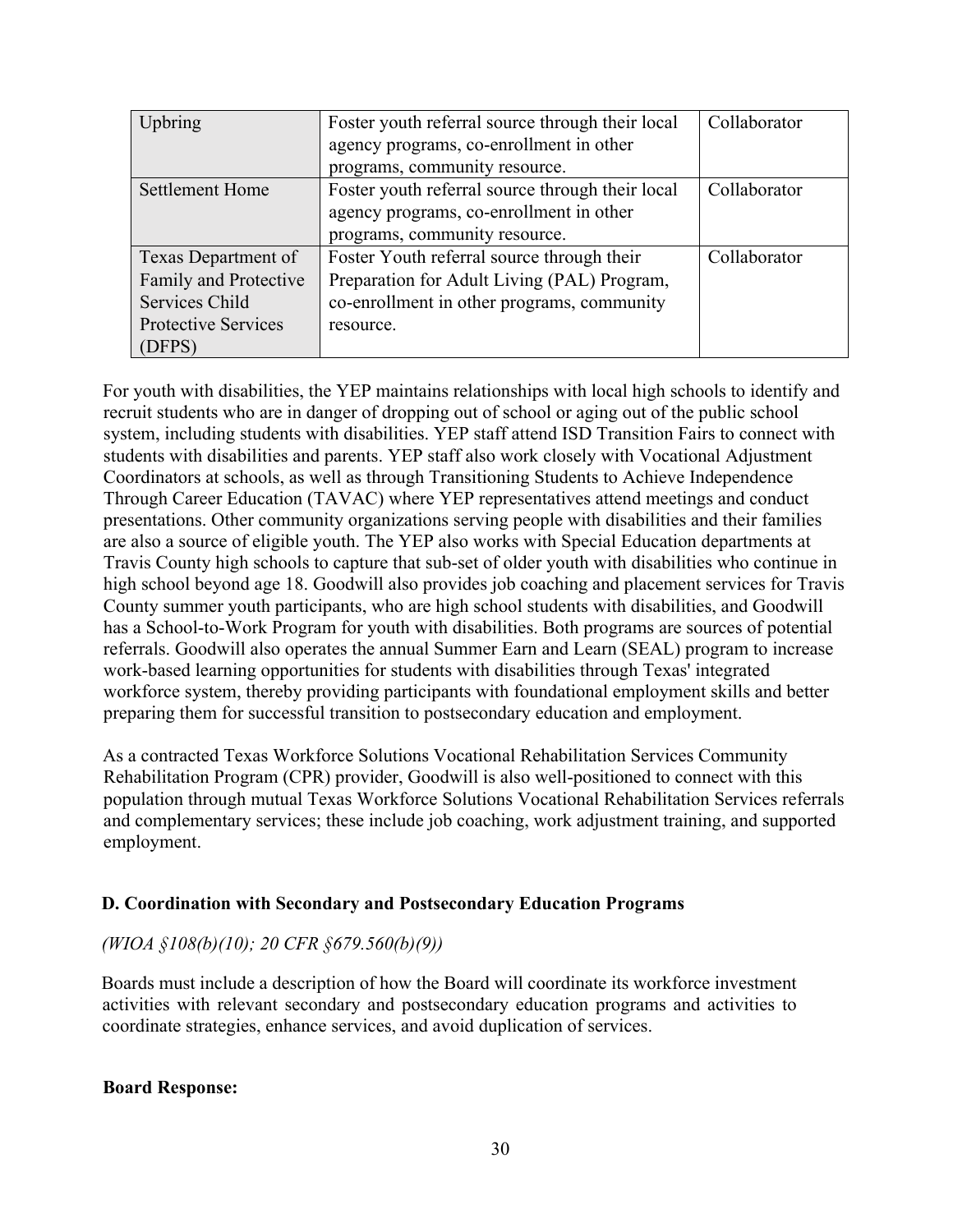WFSCA provides in-person services, virtual services, and educational materials to secondary students, as well as their parents, teachers, counselors and college advisors. WFSCA gives labor market presentations about in-demand occupations and industries at middle and high schools in 5 local ISDs as well as the Region 13 Education Service Center. Additionally, WFSCA attends career fairs as a career resources and provides student career profile resources, which are informational profiles that give students a general understanding of in-demand occupations. These profiles contain local labor market information about the average wages and job openings in the Capital Area. During COVID-19, WFSCA has made a virtual career fair platform available to the ISDs so students can continue to connect with employers despite restrictions on in-person gatherings. WFSCA staff have created a library of over 100 videos to help secondary students understand career pathways, how to secure a job, and how to be successful in a professional environment.

WFSCA and Austin Community College have had a long-standing relationship in the coordination of services for individuals in GED and post-secondary education. The Blueprint for coordination of Adult Education and Workforce designs a plan to enhance services for individuals between the two agencies WFSCA has monthly service integration meetings with ACC to ensure smooth coordination of our services and a seamless customer service experience for customers/students. The development of an online referral tool allows ACC staff to conduct a pre-assessment for WIOA eligibility and directly refer to Career Center staff for evaluation for programmatic intake.

### **E. Child Care and Early Learning**

#### *(40 TAC §809.12 Board Plan for Child Care Services)*

Each Board must include a description of how the Board is strategically managing child care and early learning within its workforce system to enhance school readiness and strengthen and support the child care industry.

Note: This may include efforts to:

- Coordinate with employers, economic development, and other industry leaders to increase the awareness and importance of early learning as a workforce and economic development tool
- Support improved school readiness through higher-quality child care, including Texas Rising Star, and through partnership opportunities such as prekindergarten partnerships
- Support the needs of the child care industry, which could include assistance with business development or shared services, as well as opportunities to support professional growth and career pathways for early education

#### **Board Response:**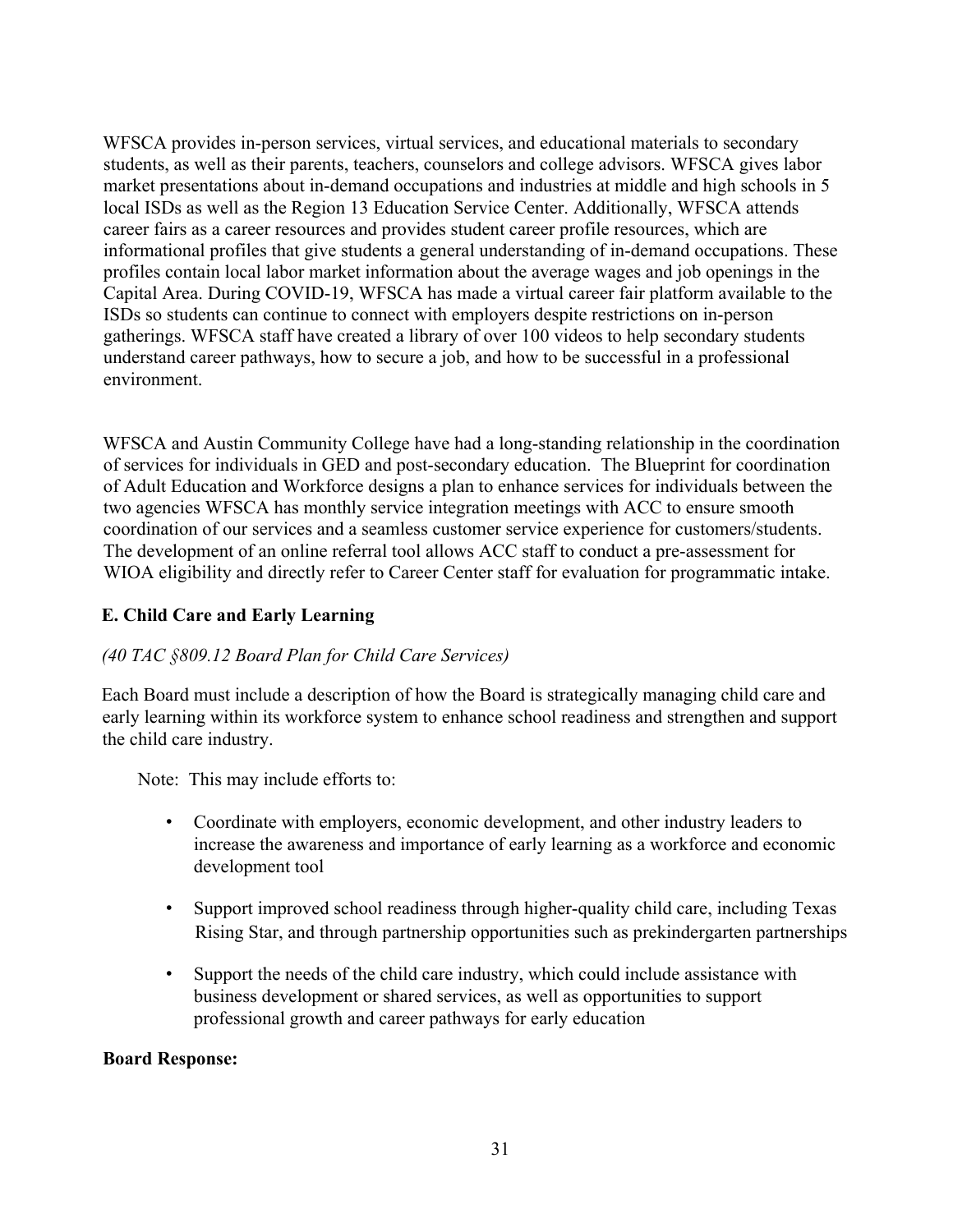WFSCA has always been at the forefront of understanding the importance that child care plays in economic development. The affects of COVID have amplified the importance of child care to our community and economic development. WFSCA works with community partners to increase quality education and Texas Rising Star providers through our QC3 Strategic Plan. Many of the strategies of the plan are to increase teacher education and pay to retain quality early education teachers in the classrooms, as well as increasing the number of quality providers in Travis County.

Continuity of child care is important for families and business in Travis County. WFSCA's child care and career center contractors developed a system in which parents that are out of work or completing an educational program can work with an Employment Specialist to obtain employment and maintain child care services. Additionally, the City of Austin and Travis County fund a Continuity of Care program through WFS to create a bridge for families that temporarily lose child care or to pay for care while individuals are looking for employment. This funding provides a safety net for vulnerable families to maintain quality child care for their children.

WFSCA is partnering with the United Way to expand prekindergarten partnerships across the County. Through this partnership, quality child care providers that offer prekindergarten services can draw down matching federal dollars to expand their programs to serve more children and families.

Business development and shared services are promoted through Smart Care which is a platform used to create and implement a Quality Child Care Shared Services Alliance for functions such as payroll, staff recruitment and pre-service training, and bulk purchasing and benefits. Professional growth and career pathways for early education is reinforced through Teacher TRAC. Through college scholarships and stipends for materials, the program supports early childhood professionals as they pursue a CDA credential, or an Associate's or Bachelor's degree.

## **F. Transportation and Other Support Services**

## *(WIOA §108(b)(11); 20 CFR §679.560(b)(10))*

Boards must include a description of how the Board will provide transportation, including public transportation, and other appropriate support services in the workforce area in coordination with WIOA Title I workforce investment activities.

#### **Board Response:**

Customers enrolled in WFSCA-sponsored programs are able to receive support services in order to remove barriers to employment, education/training, and participation in workforce programs. Support services are provided as authorized by program rules and if determined to be necessary to enable the participant to enter into or continue with services. Support services include:

- Subsidized childcare assistance
- Transportation in the form of bus passes or gas cards depending upon the customer's circumstances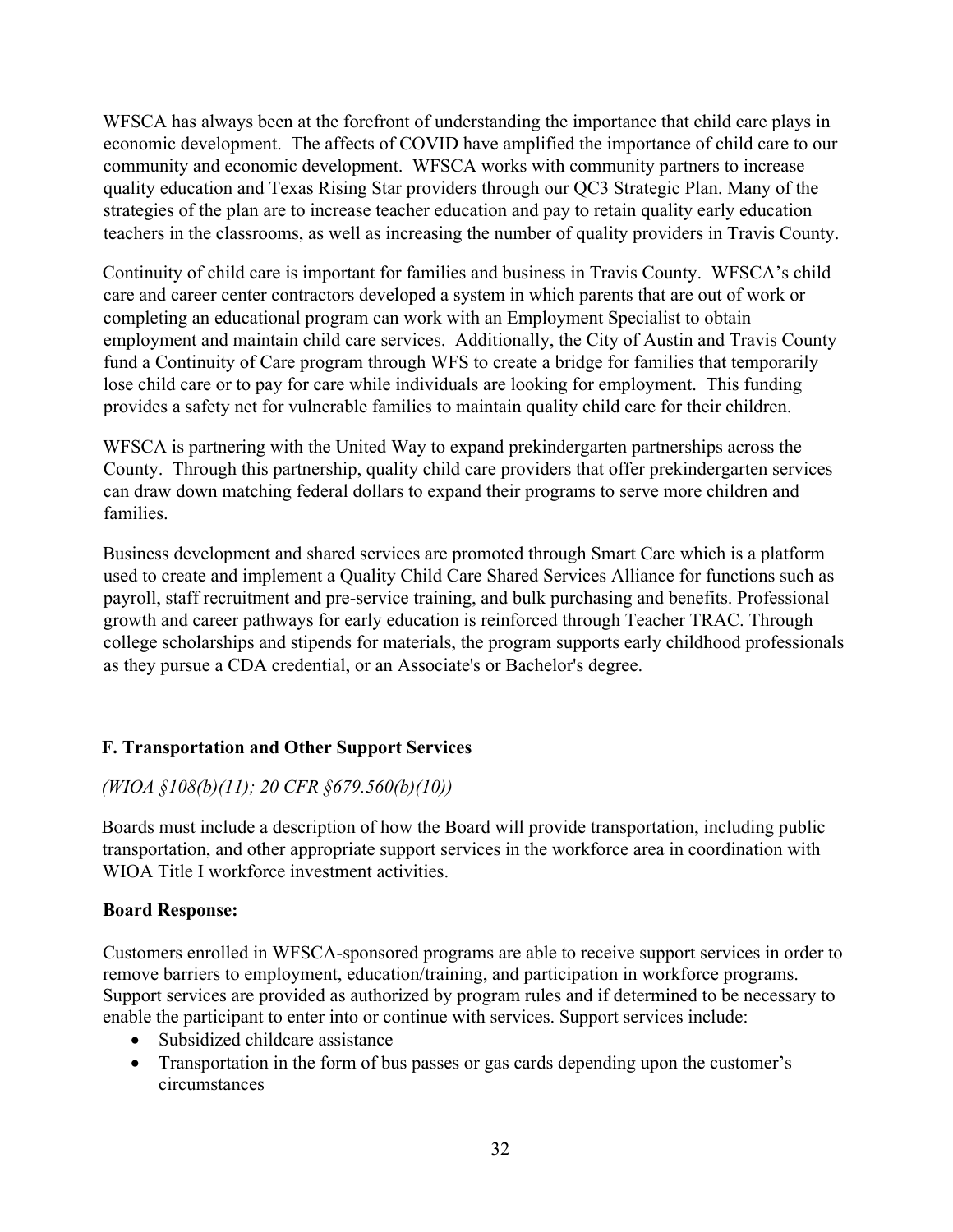- Work/employment-related expenses (tools, uniforms)
- Crisis assistance in the form of housing and utility assistance, minor car repairs, vehicle inspection and/or registration fees)

### **G. Coordination of Adult Education and Literacy (AEL)**

### *(WIOA §108(b)(13); 20 CFR §679.560(b)(12))*

Boards must include a description of how the Board will coordinate WIOA Title I workforce investment activities with AEL activities under WIOA Title II. This description must include how the Board will carry out the review of local applications submitted under Title II consistent with WIOA §§107(d)(11)(A) and (B)(i) and WIOA §232.

#### **Board Response:**

WFSCA has an Austin Community College Adult Education and Literacy representative on-site at one of our Career Centers. Having staff on-site allows for referral and coordination of services, both Adult Education and workforce. WFSCA and ACC have a long history of coordination. An area of coordination between Adult Ed and workforce was the development of Integrated Basic Education and Training (IBEST) courses. IBEST is a teaching model that incorporates adult basic education with occupational training so that an individual can gain the skills necessary to enter the workforce. Through coordination with ACC's Adult Education and Continuing Education departments, ACC developed IBEST courses specific to the needs of WFSCA. WFSCA was able to refer participants in need of basic education, as well as training. These trainings enabled participants to obtain the training and education needed to enter the workforce.

WFSCA utilized a grant from TWC to enhance coordination of services between Adult Education and workforce. Through a thorough evaluation of each agency's programs and eligibility requirements, a cross walk was developed detailing points where students/participants can be referred or served by both programs. Frontline staff were trained in the Blueprint for Coordinated Services and have a better understanding of each agency's services in order to ensure effective coordination and service provision for customers. Designated points of contacts within the community college and workforce programs, coupled with clear referral processes will ensure that customers receive needed services from both agencies. WFSCA and ACC Adult Education continue effective coordination through the Blueprint strategies.

WFSCA has reviewed local applications submitted by Austin Community College's Adult Education department or other agencies submitting application under WIOA Title II. Anytime coordination with a local workforce board is required in an application, WFSCA works with community agencies to provide letters of support, review of application, information, and assistance.

WFSCA and Austin Community College Adult Education have an MOU in which we detail the process for coordination, such as client referrals and review of applications, as necessary. WFSCA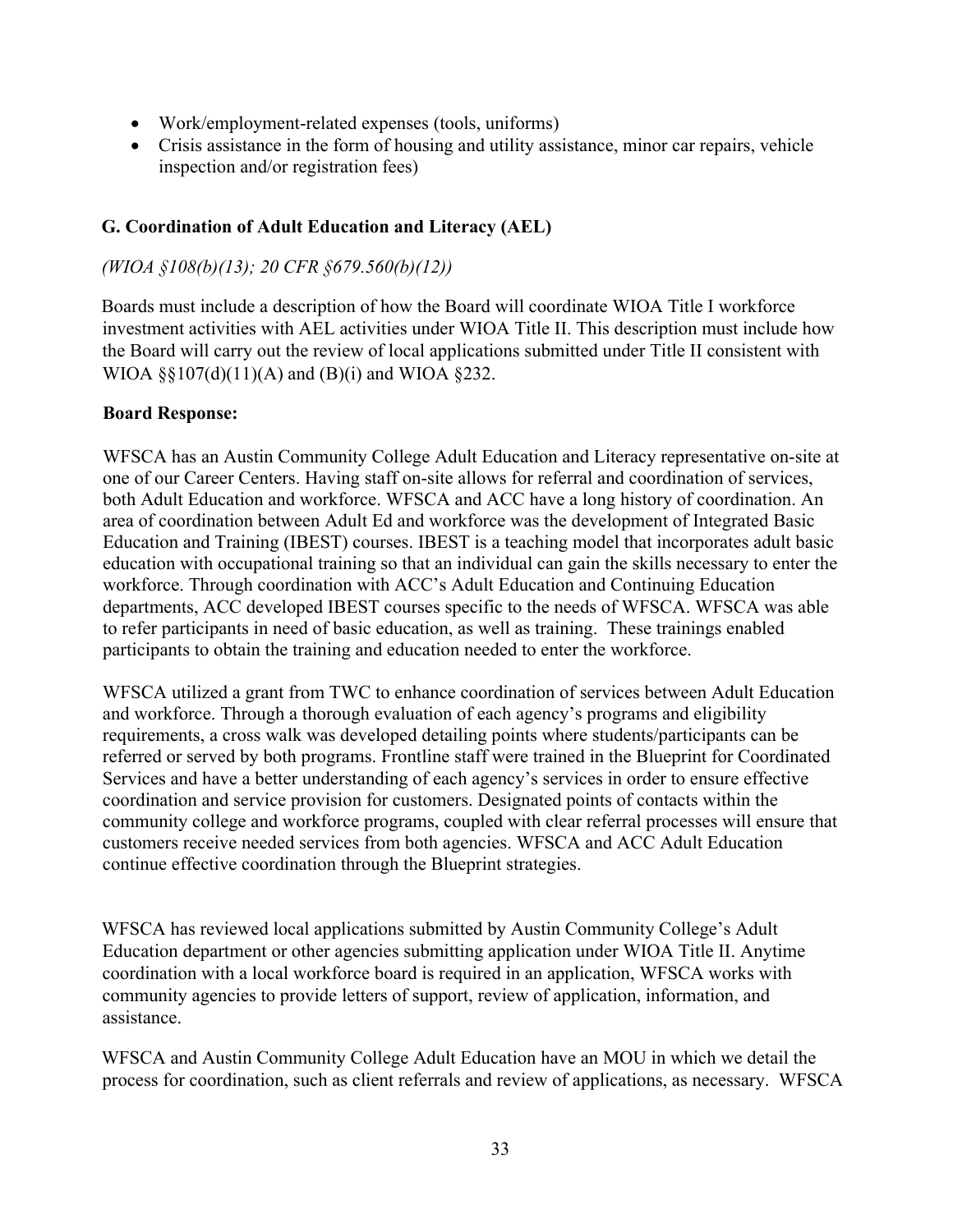is also working on an MOU with another local Adult Education provider to provide another avenue for client referrals of those in need of basic education prior to attending training.

# **Part 6: Adult, Dislocated Workers, and Youth Services**

# **A. Adult and Dislocated Worker Employment and Training**

# *(WIOA §108(b)(7); 20 CFR §679.560(b)(6))*

Boards must include a description and assessment of the type and availability of adult and dislocated worker employment and training activities in the workforce area. Boards must include a description and assessment of the type and availability of adult, dislocated worker and youth employment and training activities in the workforce area.

Boards must also include the list of assessment instruments (tools) used for adult, dislocated worker, and youth.

### **Board Response:**

WFSCA offers services to individuals entering the workforce, going back to work, continuing work, or advancing in their careers. The Career Centers provide two levels of service: Career Services and Training Services.

Career Services are available to any customer who wants or needs services. Career Services are designed to assist individuals in obtaining or maintaining employment. Career Services include:

- Job openings/listings;
- Labor market information:
- Computer access
	- o Resume preparation
	- o Job search
	- o Email for job search purposes
- Employment related seminars
	- o Resume preparation
	- o Job search tools
	- o Interviewing tips
	- o Overcoming barriers
	- o Job clubs;
- Placement services;
- Career counseling and planning;
- Outreach, intake (including worker profiling), and orientation to the full array of services available through the Career Centers (including those not funded by TWC);
- Information on the availability of support services, and appropriate referrals to those services, including;
	- o Child care;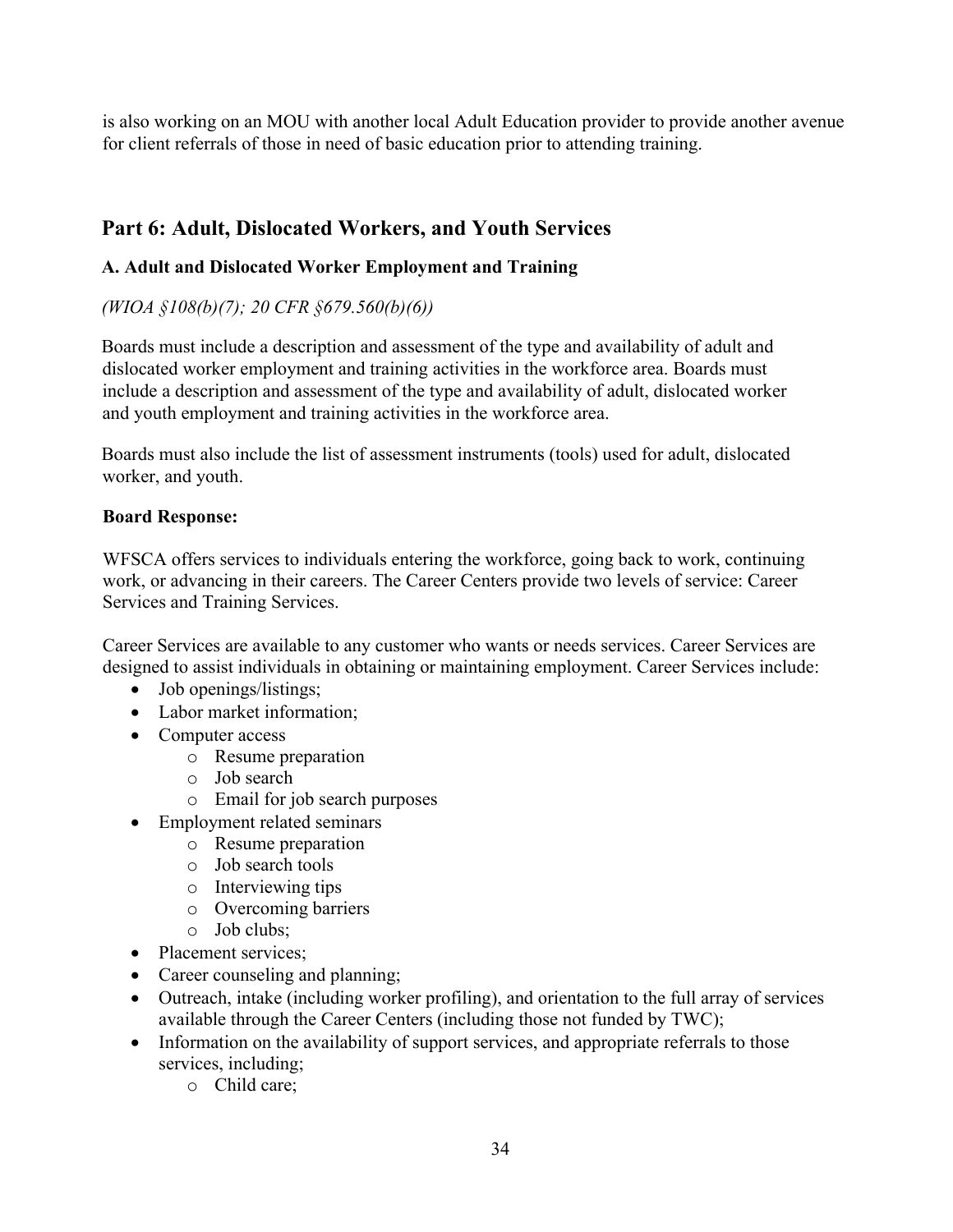- o Child support;
- o Medicaid and Children's Health Insurance Program;
- o Benefits under the Supplemental Nutrition Assistance Program (SNAP);
- o Assistance through the earned income tax credit; and
- o Assistance for Temporary Assistance for Needy Families (TANF);
- Initial assessment of skills levels, including literacy, numeracy, and English language proficiency, as well as aptitudes, abilities (including skills gaps), and support service needs; Assessment instruments used include TABE (11/12) and Wonderlic GAIN (Youth).
- Provision of performance information and program cost information on eligible providers of training services;
- Workforce preparation activities;
- Follow up services.

Training services are available to assist individuals in gaining the skills necessary to obtain employment in high demand occupations with the workforce area, subject to eligibility and funding availability. Training services include:

- Occupational skills training;
- On-the-job training (OJT);
- Registered apprenticeship;
- Incumbent worker training;
- Skills upgrading and retraining;
- Job readiness training provided in combination with other training described above;
- Adult education and literacy activities, including activities of English language acquisition; and
- Customized training.

The design framework of our youth program consist of five agencies referred to as the Youth Employment Partnership (YEP). The YEP partners are Goodwill Central Texas as the lead agency and partners LifeWorks, American YouthWorks, Communities in Schools, and Skillpoint Alliance. Below is a chart that outlines how the 14 program elements are made available within the framework.

| <b>Required Program Element</b>                                                                                      | <b>Provision/Availability</b>                                                                                                                    |
|----------------------------------------------------------------------------------------------------------------------|--------------------------------------------------------------------------------------------------------------------------------------------------|
| 1. Tutoring, study skills training,<br>instruction, and evidence-based dropout<br>prevention and recovery strategies | Directly by four partners in the YEP (Goodwill,<br>Communities in Schools, American<br>YouthWorks, and LifeWorks)                                |
| 2. Alternative secondary school services or<br>dropout recovery services                                             | Directly by YEP (CIS), and charter schools,<br>including the Goodwill Excel Center main<br>campus and also co-located at American<br>YouthWorks. |

#### 14 Required Program Elements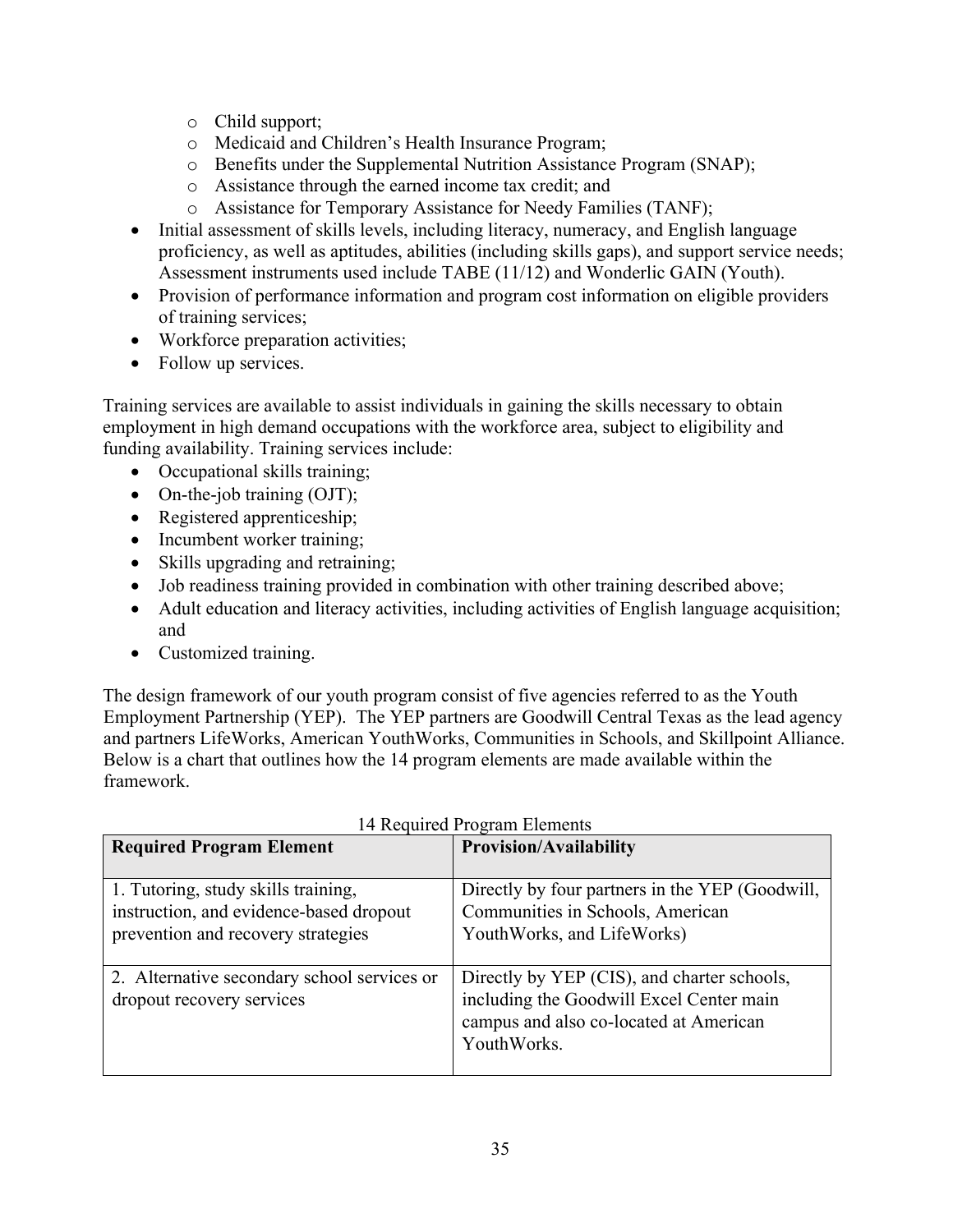| 3. Paid and unpaid work experiences that<br>have as a component academic and<br>occupational education                                                                     | Directly through the YEP and area employers,<br>as well as through the Travis County Summer<br>Employment Program.                                                                     |
|----------------------------------------------------------------------------------------------------------------------------------------------------------------------------|----------------------------------------------------------------------------------------------------------------------------------------------------------------------------------------|
| 4. Occupational skills training:                                                                                                                                           | Skillpoint Alliance; Payment to Austin<br>Community College or trade/technical schools<br>on the WIOA-approved training provider list.                                                 |
| 5. Education offered concurrently with and<br>in the same context as workforce<br>preparation activities and training for a<br>specific occupation or occupational cluster | Directly through YEP.                                                                                                                                                                  |
| 6. Leadership development                                                                                                                                                  | Directly through YEP, as well as utilization of<br>existing community resources such as the<br>Austin Opportunity Youth Collaborative.                                                 |
| 7. Supportive services: Assistance with<br>transportation, child care, housing, work<br>attire/tools, linkages to community services,<br>medical expenses, and food.       | Directly through YEP, by voucher, or existing<br>resources.                                                                                                                            |
| 8. Adult Mentoring                                                                                                                                                         | Directly by YEP through American<br>YouthWorks (Casa Verde Builders and<br>YouthBuild participants) and Communities in<br>Schools. Mentoring is offered for a minimum<br>of 12 months. |
| 9. Follow-up Services                                                                                                                                                      | Directly through YEP, offered for a period of<br>not less than 12 months.                                                                                                              |
| 10. Comprehensive Guidance and<br>Counseling                                                                                                                               | Directly through YEP, as well as through<br>community resources such as Austin Child<br>Guidance Center.                                                                               |
| 11. Financial literacy education                                                                                                                                           | Directly through YEP (EverFi curriculum)                                                                                                                                               |
| 12. Entrepreneurial skills training                                                                                                                                        | Provided directly through the YEP, as well as<br>community classes including through the City<br>of Austin and Austin Public Library.                                                  |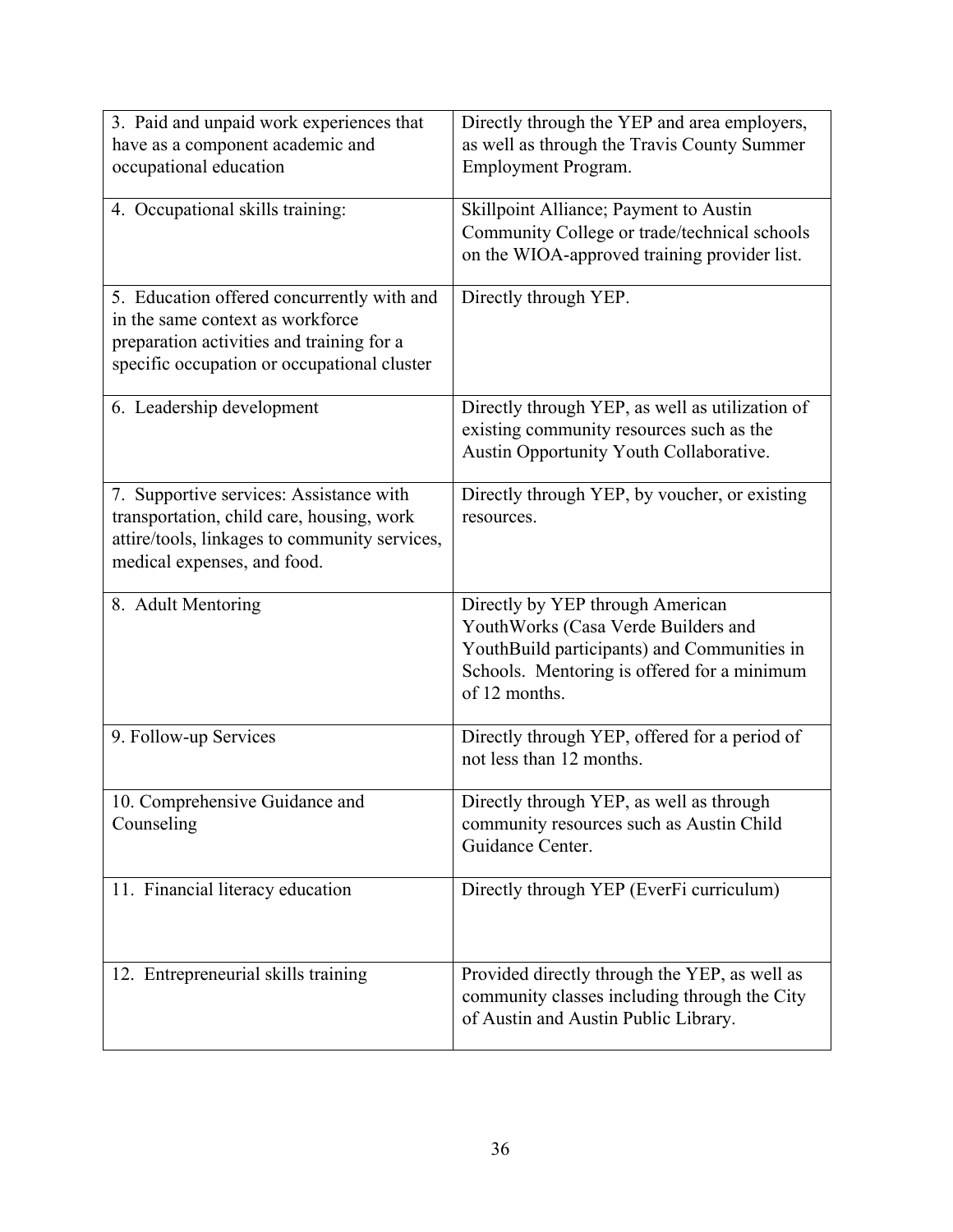| 13. Services that provide labor market and<br>employment information about in-demand<br>industry sectors or occupations available in<br>the local area | Provided directly through YEP (CRT Boot<br>Camp and other YEP activities) |
|--------------------------------------------------------------------------------------------------------------------------------------------------------|---------------------------------------------------------------------------|
| 14. Assistance transitioning to<br>postsecondary education and training                                                                                | Directly through YEP                                                      |

#### **B. Priority to Recipients of Public Assistance and Low-Income Individuals**

#### *(20 CFR §679.560(b)(21))*

Boards must include the Board policy to ensure that priority for adult individualized career services and training services will be given to recipients of public assistance, other low-income individuals, and individuals who are basic skills deficient, consistent with WIOA  $\S$ 134(c)(3)(E) and  $\S$ 680.600 of the Final Regulations, as well as veterans and foster youth, according to the priority order outlined in the WIOA Guidelines for Adults, Dislocated Workers, and Youth. Boards must also include a list of any Board-established priority groups, if any.

#### **Board Response:**

Based upon the TWC WIOA Guidelines, WFSCA gives priority of service for individualized career and training services in the following order:

- Eligible veterans and eligible spouses (as defined in TWC WD Letter 01-21) who are also recipients of public assistance, low-income, or basic skills deficient.
- Foster youth and former foster youth (as defined in TWC WD Letter 43-11, Chg 2) who are also recipients of public assistance, low-income, or basic skills deficient.
- All other individuals who are recipients of public assistance, low-income, or basic skills deficient.
- All other eligible veterans and eligible spouses.
- All other foster youth and former foster youth
- WFSCA has established two additional priority groups
	- o Priority Group 2 shall consist of income eligible individuals who fall into one or more of the following categories:
		- **Ex-offenders**
		- School dropouts
		- $\blacksquare$  Individuals age 55 and older
	- $\circ$  Priority Group 3 shall consist of individuals with an annualized income under 200% of the Lower Living Standard Income Level guidelines for use in determining self-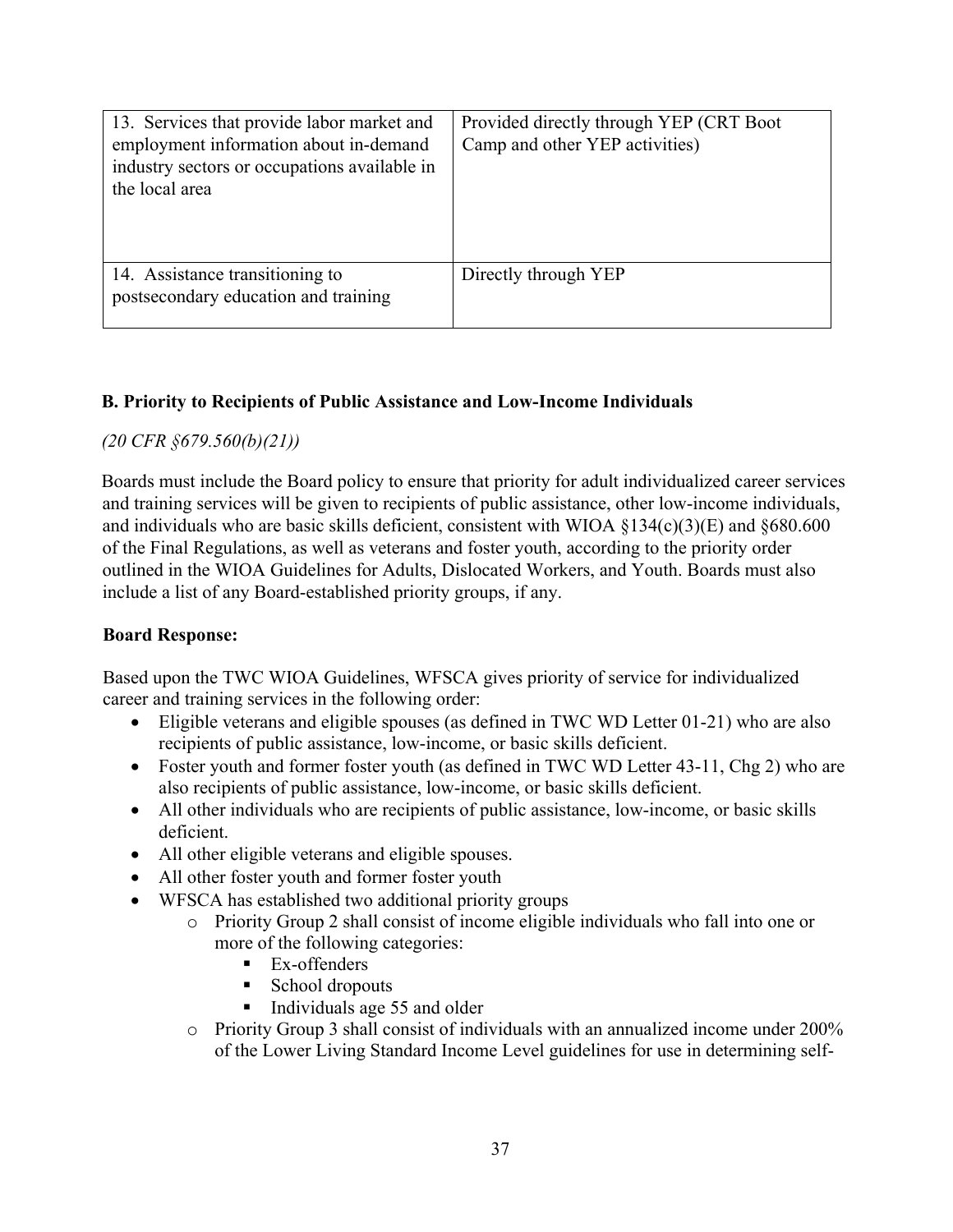sufficiency wage levels and the career center contractor has determined that the individual is in need of and can benefit from the intensive and/or training services.

As part of the intake and enrollment process, customers complete an Adult Priority of Service form where they can select if they meet criteria that would qualify them for priority of service. This tool enables the career counselor to ensure that priority is being given to those that fall into the various categories.

# **Part 7: Fiscal Agent, Grants, and Contracts**

# **A. Fiscal Agent**

## *(WIOA §108(b)(15); 20 CFR §679.560(b)(14))*

Boards must include identification of the entity responsible for the disbursal of grant funds described in WIOA §107(d)(12)(B)(i)(III), as determined by the CEOs or the governor under WIOA §107(d)(12)(B)(i).

## **Board Response:**

WorkSource – Greater Austin Area Workforce Board, DBA Workforce Solutions – Capital Area Workforce Board, is responsible for the disbursal of grant funds for the Austin/Travis County region as described in WIOA §107(d)(12)(B)(i)(III), as determined by the chief elected official or the governor under WIOA §107(d)(12)(B)(i). The area Partnership Agreement identify Workforce Solutions – Capital Area Workforce Board as the grant recipient.

## **B. Sub-Grants and Contracts**

*(WIOA §108(b)(16); 20 CFR §679.560(b)(15))* 

Boards must include a description of the competitive process that will be used to award the sub-grants and contracts for WIOA Title I activities.

## **Board Response:**

WFSCA utilizes a procurement process for supplies; equipment; construction; and specific services, program activities or goods for Workforce programs to ensure maximum full and open competition. These standards are intended to ensure that such purchases are obtained efficiently and economically and in compliance with the provisions of applicable State and Federal law and regulations and consistent with OMB 2 CFR 200.318, Uniform Administrative Requirements for Grants and Cooperative Agreements to State and Local Governments, Texas Workforce Commission Financial Management Manual for Grants and Contracts, and the Texas Administrative Code Title 34 Part 1 Chapter 20 Subchapter C. These standards are also applicable to any covered procurement by subcontractors of the Board who purchase goods or services all or in part with Workforce funds. Additionally, WFSCA strives to select service providers who are registered as Historically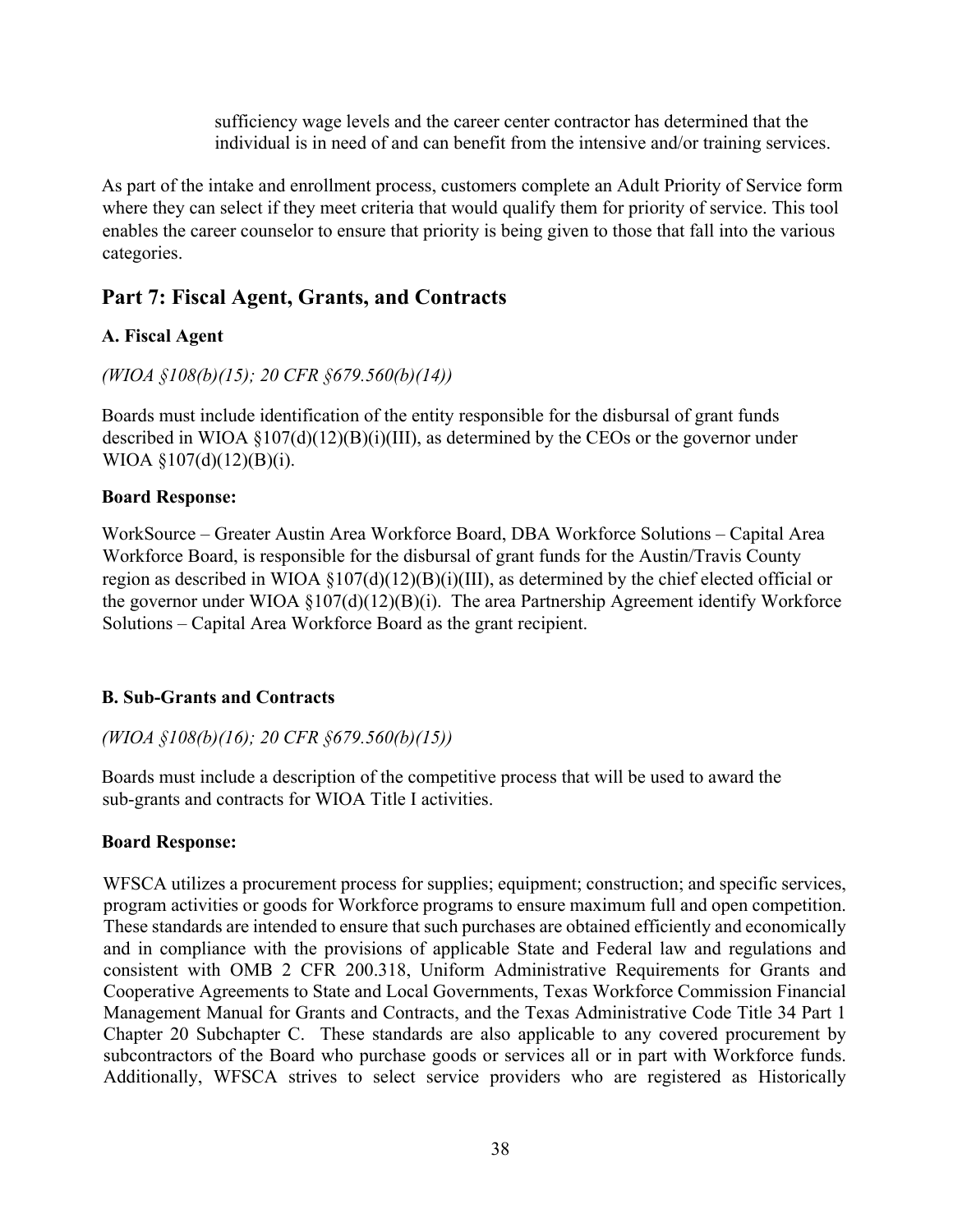Underutilized Businesses (HUBS) and have demonstrated effectiveness in delivering comparable or related services.

The competitive negotiation method of procurement is used if the following conditions are present:

- 1. The nature of the item or service needed precludes developing a precise specification or a purchase description.
- 2. In addition to price, other factors will be considered in making an award.
- 3. Two or more responsible suppliers are willing and able to compete effectively for the award.
- 4. The price of the item(s) and / or service(s) to be purchased is over an aggregate of \$250,000.

When using the competitive negotiation method, WFSCA adheres to the following:

- 1. Solicit offers by distributing Requests for Quotes (RFQs) or Requests for Proposals (RFPs) to qualified sources and by publicly advertising the intent to contract. RFQs and RFPs are made available on our website, as well.
- 2. Ensure that the RFQ or RFP states a formal objective and identifies all significant evaluation factors.
- 3. Evaluate proposals received, determine responsible offertory and select the contractor(s). A minimum of three (3) evaluators are selected from internal or external subject matter experts. If using external subject matter experts, a Request for Quotation process is utilized to contract with the evaluators. Proposals received are date stamped and documented to ensure compliance with submission requirements. An initial screen of the proposal is done to ensure responsiveness of proposal. The proposals are sent to the evaluators with an evaluation/scoring document.

Upon receipt of the evaluator's scores, a recommendation is presented to a Board Committee for approval and then taken to the Board of Directors for action.

- 4. Conduct negotiations with offertory deemed to be in the competitive range, if appropriate. A pre-award survey/fiscal integrity evaluation is conducted (Jerry-before or after Board decision?)
- 5. Award the contract to the responsible offertory(s) whose proposal will be most advantageous to Workforce.
- 6. Notify unsuccessful offertory of the award.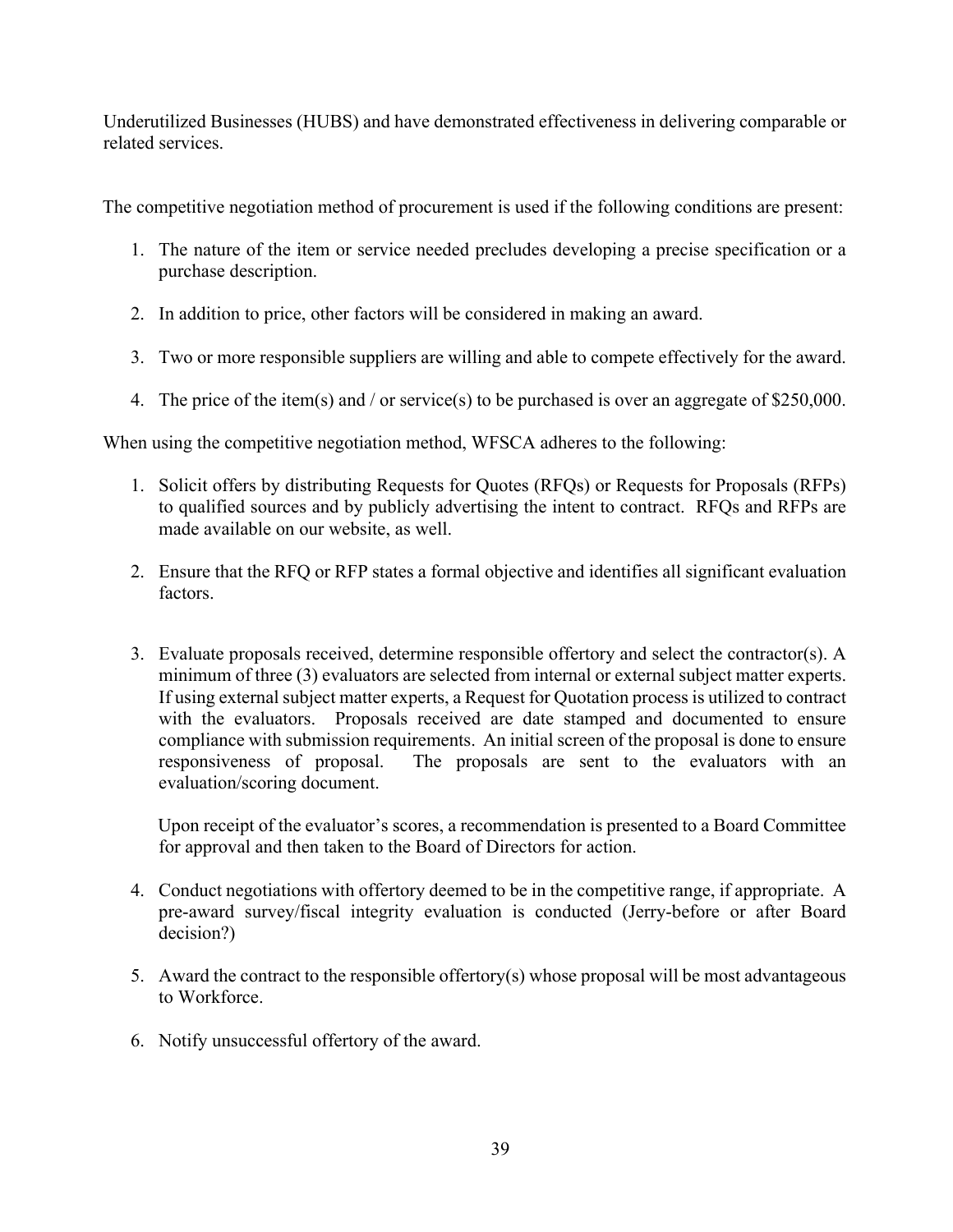# **Part 8: Performance**

### **A. Board Performance Targets**

#### *(WIOA §108(b)(17); 20 CFR §679.560(b)(16))*

Boards must include a description of the local levels of performance negotiated with TWC and the CEOs consistent with WIOA §116(c), to be used to measure the performance of the area and to be used by the Board for measuring the performance of the local fiscal agent (where appropriate), eligible providers under WIOA Title I subtitle B, and the one-stop delivery system in the area.

#### **Board Response:**

Performance targets are set by TWC and Boards are evaluated based on the "Percent of Target" met. A Board is considered "Not Meeting" if performance falls less than 90% of target, "Meeting" if performance falls within 90%-110% of target, or "Exceeding" if performance is greater than 110% of target.

TWC sets performance targets for the 28 Boards in Texas. FY21 TWC performance targets for WFSCA are:

| <b>Program Specific</b>                                         |         |
|-----------------------------------------------------------------|---------|
| Adult Employed Quarter 2 After Exit:                            | 69.80%  |
| <b>Adult Median Earnings:</b><br>$\bullet$                      | \$6,500 |
| Adult Employed Quarter 4 After Exit:<br>$\bullet$               | 70.70%  |
| <b>Adult Credential:</b>                                        | 82.70%  |
| <b>Adult Measurable Skill Gains:</b>                            | 47.90%  |
| Dislocated Worker Employed Quarter 2 After Exit:                | 74.10%  |
| <b>Dislocated Worker Median Earnings:</b><br>$\bullet$          | \$8,600 |
| Dislocated Worker Employed Quarter 4 After Exit:<br>$\bullet$   | 77.20%  |
| <b>Dislocated Worker Credential:</b>                            | 80.80%  |
| Dislocated Measurable Skill Gains:<br>$\bullet$                 |         |
| Youth Employed/Enrolled in Post-Secondary Quarter 2 After Exit: | 76.80%  |
| Youth Employed/Enrolled in Post-Secondary Quarter 4 After Exit: | 68.60%  |
| Youth Credential:                                               | 62.50%  |
| Youth Median Earnings:<br>$\bullet$                             | \$3,300 |
| Youth Measurable Skill Gains:                                   | 43.80%  |
| <b>Workforce System: All Programs</b>                           |         |
| All Job Seekers Employed Quarter 2 After Exit:                  | TBD     |
| All Job Sockare Modian Fornings                                 | TDN     |

| TBD. |
|------|
| TBD. |
| TBD. |
|      |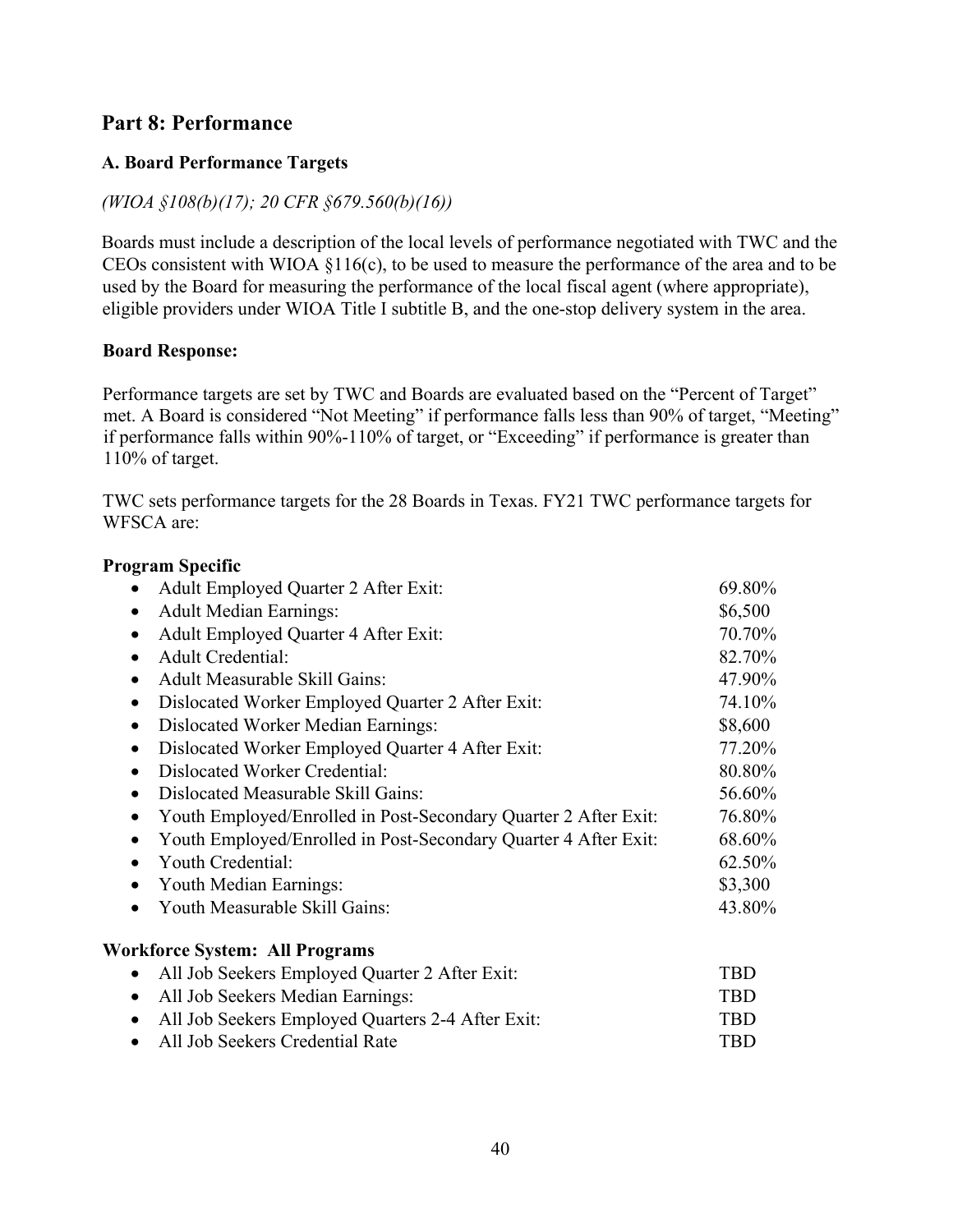As part of fiscal oversight, information on budget and expenditures is presented to the Board of Directors. This ensures that WFSCA is in compliance with funding requirements and benchmarks that are set by TWC for programs.

Through contract management, WFSCA ensures contractors are in compliance with program rules, policies, and procedures. The Director of Contract Compliance and Director of Workforce Performance ensure that contracts are meeting benchmarks and performance, as outlined in the contracts.

# **Part 9: Training and Services**

### **A. Individual Training Accounts (ITAs)**

### *(WIOA §108(b)(19); 20 CFR §679.560(b)(18))*

Boards must include a description of how training services outlined in WIOA §134 will be provided through the use of ITAs, including, if contracts for training services will be used, how the use of such contracts will be coordinated with the use of ITAs under that chapter, and how the Board will ensure informed customer choice in the selection of training programs, regardless of how the training services are to be provided.

#### **Board Response:**

All WIOA funded training is provided through the use of ITAs. Additionally, WFSCA uses the ITA system and Eligible Training Provider List to fund training in programs funded by local sources as these programs have been vetted by WFSCA and TWC.

WFSCA has not set caps or limits on ITAs. Instead, we have developed a cost cap tool to ensure that the cost and length of a training programs is consistent with industry standards for the local area. The cost caps tool has three components:

- 1. Maximum Total Cost
- 2. Maximum Cost per Hour
- 3. Minimum and Maximum Contact Hours

These caps are calculated from an average based on each program's a) curriculum/occupational target, b) credential type/program length, and c) institution type (public/private). Once the average is calculated for a particular type of program, the caps for maximum total cost and cost per hour are set at 125% of the average. The minimum number of contact hours is set at 50% of the average and the maximum at 150%.

Where available, ETPL eligible programs in the board area are used to calculate the averages. Otherwise programs from the surrounding areas are used. If those aren't available, programs from around the state are used.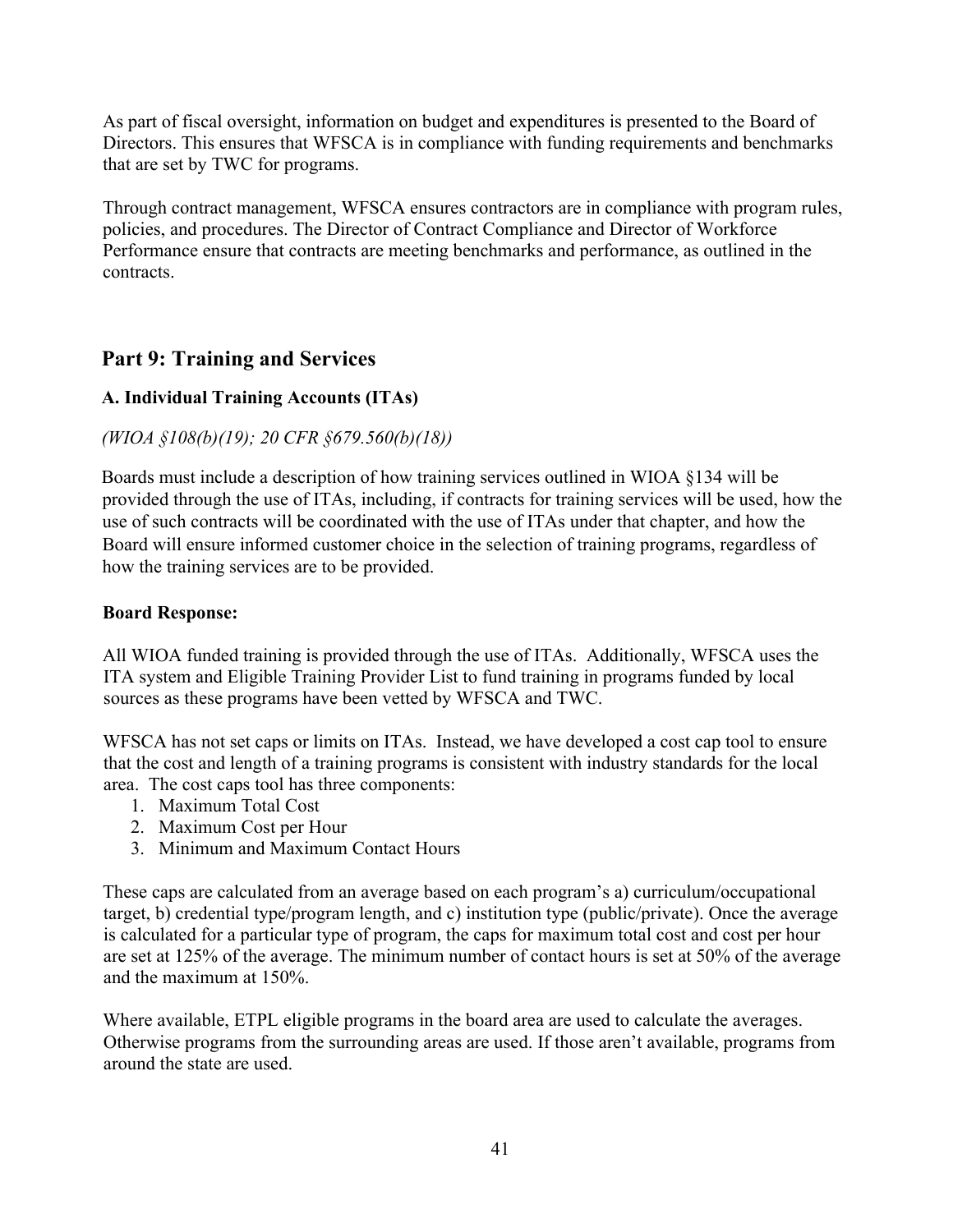WFSCA staff review applications to ensure that all criteria are met, including the cost cap analysis, and if approved, submit to TWC for final review and inclusion on the statewide list of eligible training providers (ETPL). Once added to the ETPL, customers are able to select training approved in the workforce area. Career counselors work closely with customers to develop an Individual Employment Plan (IEP) that includes previous work and education experience, as well as future employment goals. It is through the career counseling process that staff determine if training is appropriate and refer the customer to the ETPL. Customers are encouraged to visit several providers in the training field they are interested in, before making a decision on which training to attend.

Career counselors continue to maintain regular contact with customers while in training. This helps to ensure that customers have the supports that they need to complete training. This also allows for an opportunity for customers to complete a satisfaction survey for the training that they attended. Results from these surveys are maintained at each Career Center and are available for customers to review as part of their training selection process.

### **B. ITA Limitations**

#### *(20 CFR §663.420)*

Boards may impose limits on the duration and amount of ITAs. If the state or Board chooses to do so, the limitations must be described in the Board Plan, but must not be implemented in a manner that undermines WIOA's requirement that training services are to be provided in a manner that maximizes customer choice in the selection of an Eligible Training Provider. Exceptions to ITA limitations may be provided for individual cases and must be described in Board policies.

#### **Board Response:**

WFSCA does not place limits on the duration and amount of ITAs, although the trainings available through the Eligible Training Provider System are no longer than 2 years. ITAs are issued for the cost of the training. As part of the Eligible Training Provider review process, Board staff evaluate cost and contact hours of similar programs in order to determine an appropriate range of costs for each program. The ITA must reflect the cost approved by the Board and reflected on the ETPL.

As discussed in response to the question in section 9A, we have developed a cost cap tool to ensure that the cost and length of a training programs is consistent with industry standards for the local area. The cost caps tool has three components:

- 1. Maximum Total Cost
- 2. Maximum Cost per Hour
- 3. Minimum and Maximum Contact Hours

These caps are calculated from an average based on each program's a) curriculum/occupational target, b) credential type/program length, and c) institution type (public/private). Once the average is calculated for a particular type of program, the caps for maximum total cost and cost per hour are set at 125% of the average. The minimum number of contact hours is set at 50% of the average and the maximum at 150%.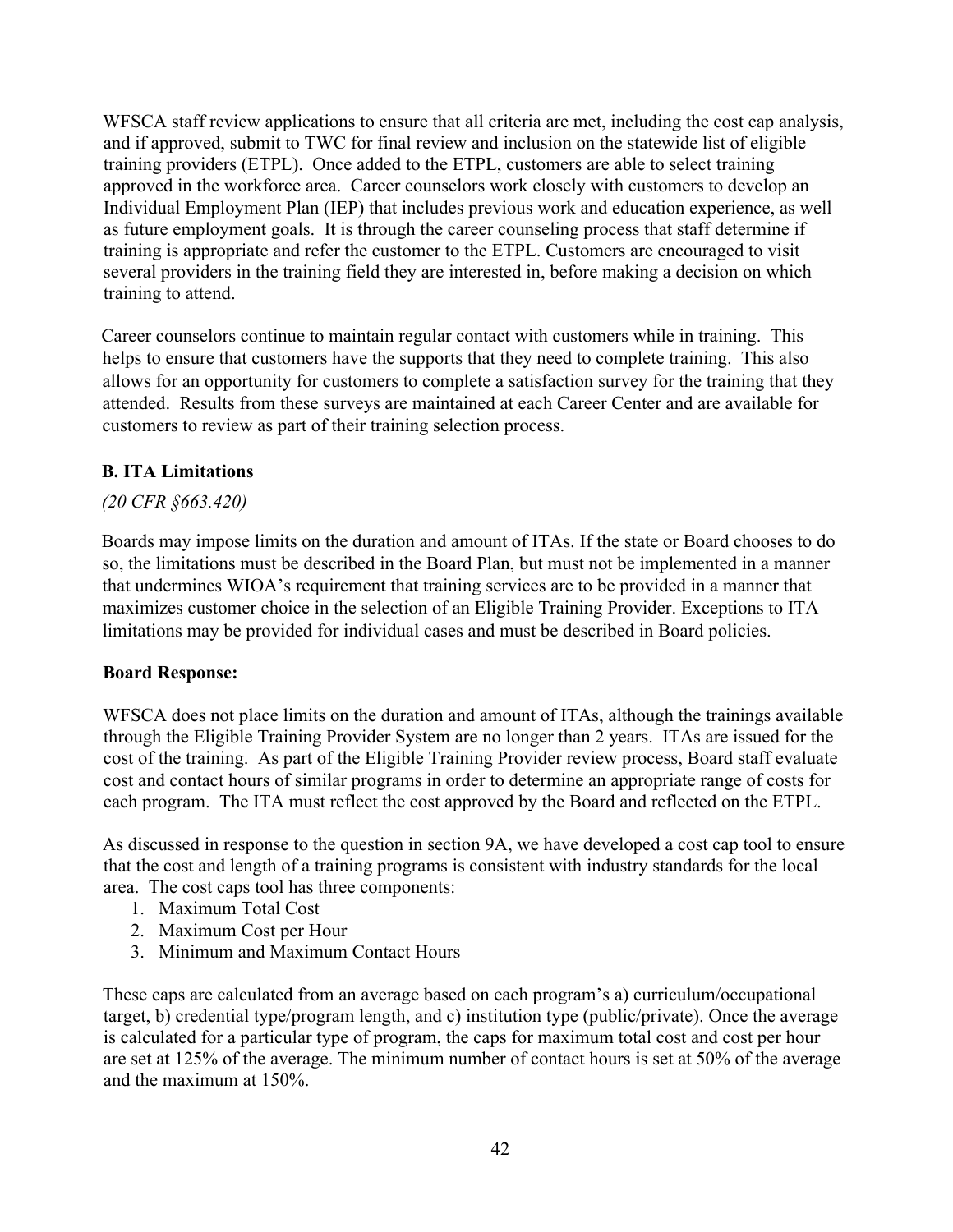# **Part 10: Apprenticeship**

### **A. Registered Apprenticeship Programs**

Boards must include a description of how the Board will encourage Registered Apprenticeship programs in its workforce area to register with the Eligible Training Provider System in order to receive WIOA funding.

### **Board Response:**

WFSCA staff have coordinated with TWC to receive a full list of all Registered Apprenticeships in the region. Staff are outreaching them to make sure they understand the benefits of registering with the WTPS and are providing technical assistance as needed. WFSCA helped local providers successfully register MC3 pre-apprenticeship training on the ETPS and will continue to explore similar opportunities.

# **B. ApprenticeshipTexas**

Boards must include a description of the Board's strategy and commitment to support ApprenticeshipTexas efforts across the state, as applicable.

## **Board Response:**

WFSCA has partnered with employers in the Skilled Trades and Healthcare to create new preapprenticeship and apprenticeship programs and expand existing programs. WFSCA works closely with the local union apprenticeship programs to promote MC3 (Multi-Craft Core Curriculum) and provides staff support to the MC3 Advisory Council. WFSCA has also provided financial support to the Trio Electric high school pre-apprenticeship program. WFSCA has provided financial and technical assistance to the Baylor Scott & White Medical Assistant apprenticeship program and is currently working to expand MA apprenticeship options with additional hospitals and training providers in the region.

# **Part 11: Public Comment**

Boards must include a description of the process used by the Board, consistent with WIOA §108(d), 20 CFR §679.550(b) and §679.560(b) and (e), to:

- make copies of the proposed local plan available to the public through electronic and other means, such as public hearings and local news media;
- include an opportunity for comment by members of the public, including representatives of business, labor organizations, and education;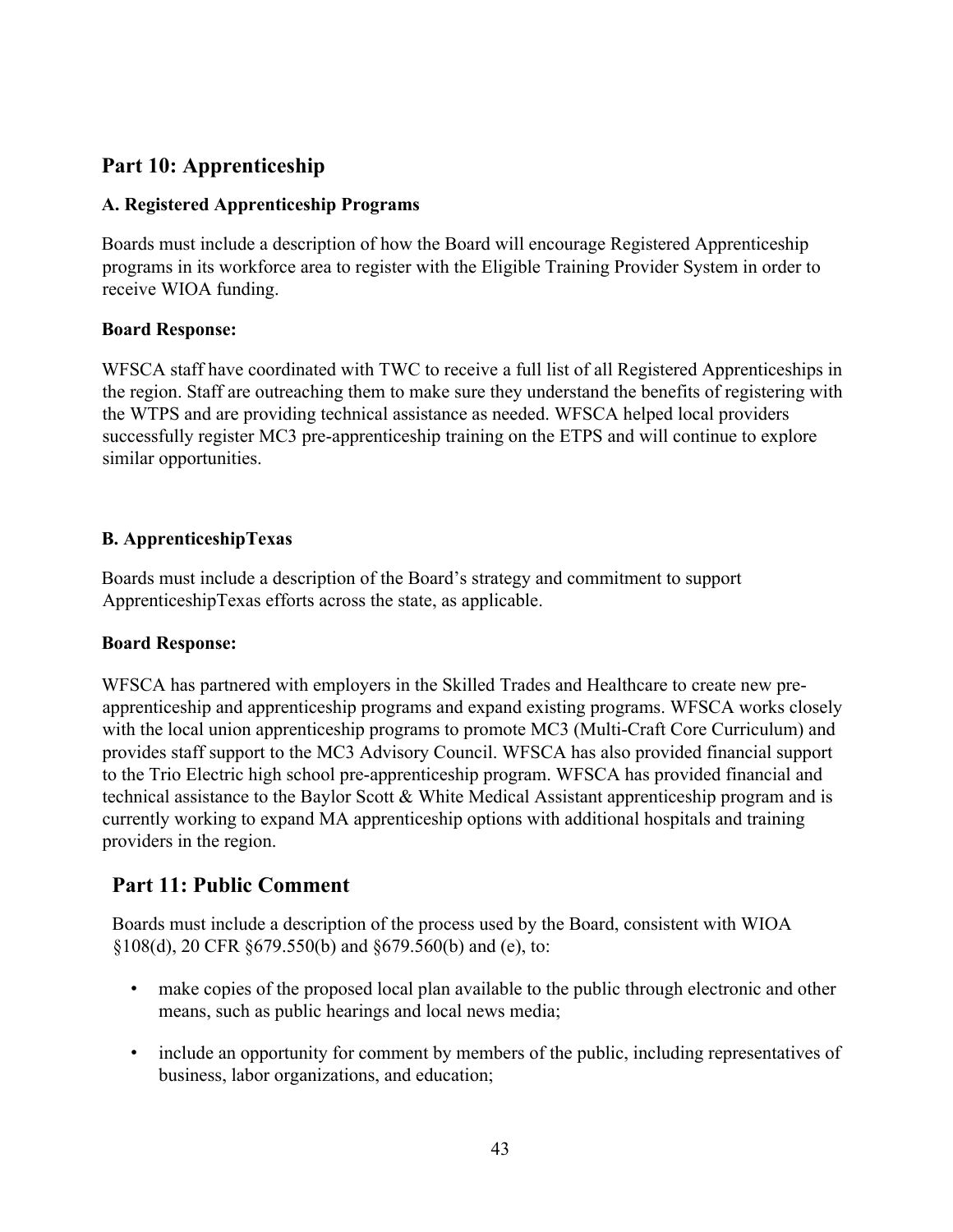- provide at least a 15-day, but no more than a 30-day period for comment on the plan before its submission to TWC, beginning on the date that the proposed plan is made available, before its submission to TWC; and
- submit any comments that express disagreement with the plan to TWC along with the plan.

#### **Board Response:**

WFSCA will have made the WIOA Plan available for public comment on its website on February 3, 2021. An email informing community and Board Members of the Plan and request for public comments will have been sent out on the same day. The deadline for public comment will be February 22, 2021. WFSCA Board of Directors will vote to approve the Plan on February 25, 2021.

On February 3, 2021 WFSCA received the following public comment on our webpage:

"Some changes should be put in place due to the low payments being paid to the Licensed Providers also even better recommendations for the providers to get better enrollments."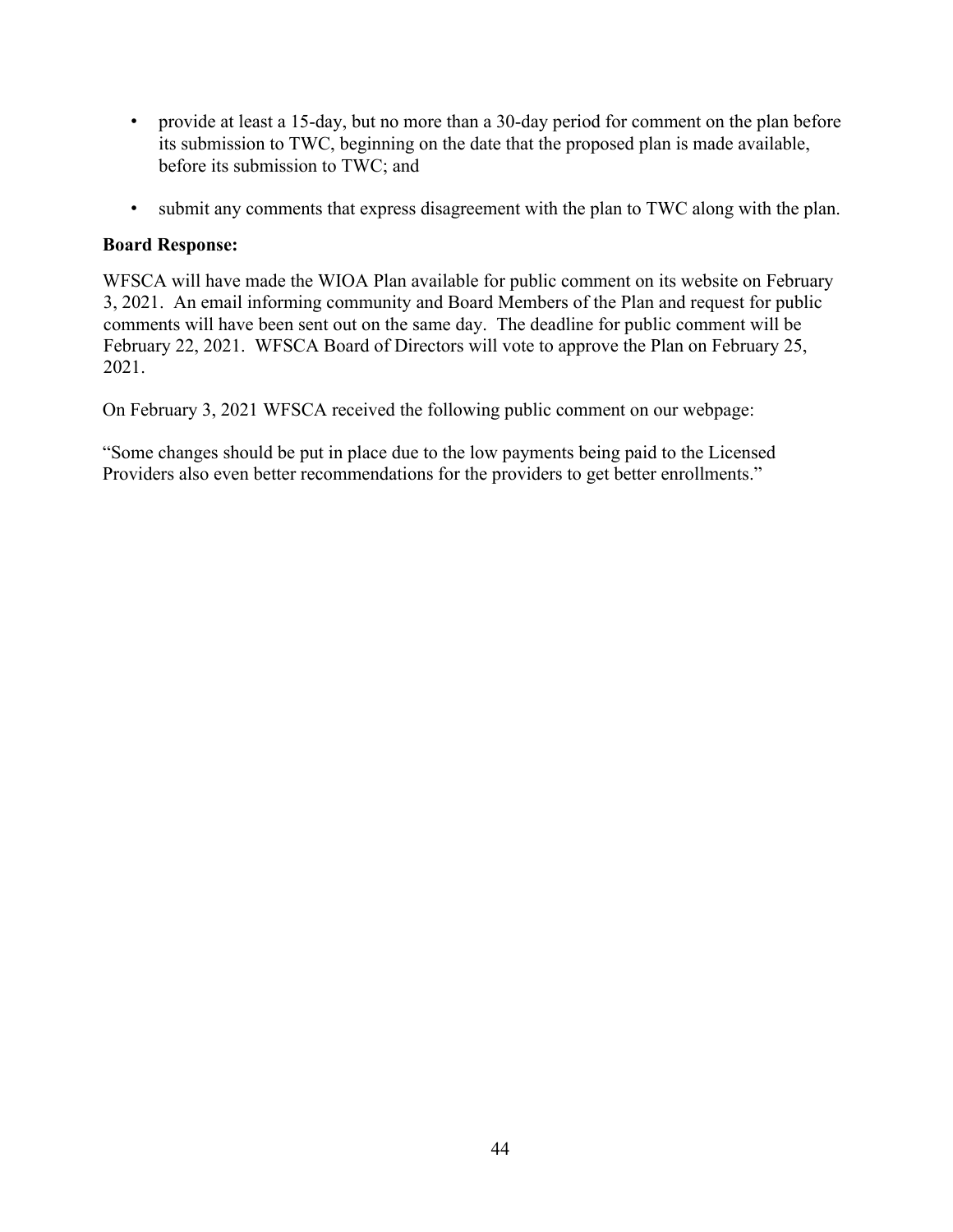# **Appendix: Texas Workforce Investment Council Requirements**

# **Local Workforce Development Board Strategic Planning**

The Texas Workforce Investment Council (TWIC) is charged under Texas Government Code §2308.101(5), 2308.302(a), and 2308.304(a)(b)(4), and the Workforce Innovation and Opportunity Act of 2014 (WIOA) (Public Law 113–128) with recommending the plans of Local Workforce Development Boards (Boards) to the governor for consideration for approval. TWIC reviews each Board Plan to ensure that local goals and objectives are consistent with the statewide goals and objectives in the system plan, The Texas Workforce System Strategic Plan FY 2016–FY 2023, which can be found at https://gov.texas.gov/uploads/files/organization/twic/System-Strategic-PlanUpdate.pdf.

Additionally, state law charges TWIC with reporting annually to the governor and to the Texas legislature on the implementation of the system's strategic plan and monitoring the operation of the state's workforce system to assess the degree to which the system is effective in achieving state and local goals and objectives. Therefore, TWIC also reviews Board Plans and plan modifications to determine each Board's progress in implementing strategies that align with the strategic plan for the Texas workforce system. Following consideration for approval at a regularly scheduled quarterly meeting, TWIC recommends the Board Plans to the governor for consideration for approval. Boards' responses to the following planning elements are reviewed by TWIC for alignment and are the basis for recommending approval.

#### **Demonstrating Alignment with Texas' Strategic Plan for the Workforce System**

The four sections below list and describe the four system goals from The Texas Workforce System Strategic Plan FY 2016–FY 2023 (2020 Update) that identify critical, high-priority system issues for the state. **For each goal, briefly describe one significant Board strategy or initiative that fulfills the intent of the goal. Also, please include the corresponding page number(s) within your plan that further details the identified strategy or initiative.**

#### **System Goal 1 and Rationale**

#### **Focus on Employers**

By accessing critical education and labor data sets, employers can better find and plan for skilled workers to meet their needs in both the immediate time frame and the future. Through greater engagement with employers, education and training providers can better design career and technical education content and delivery options that are more aligned with industry needs. Providers can make adjustments in program content to benefit employers and students, as well as address both state and regional economic needs.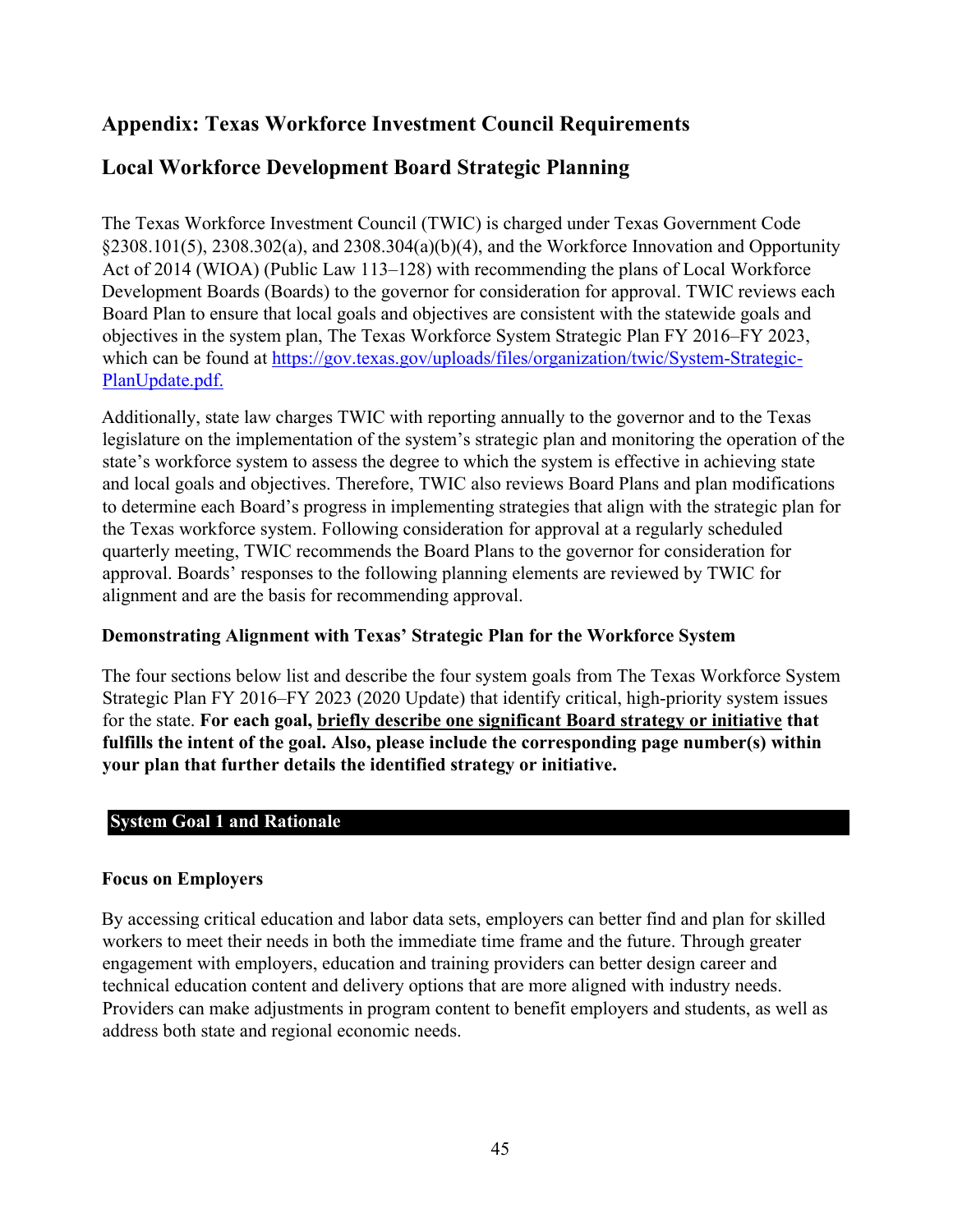#### **System Goal 1—Local Board Response**

**Board response and corresponding plan page number(s):** 

**WFSA has highly trained staff dedicated to the analysis of labor market information (p. 7- 12). They leverage quantitative data on jobs posted, jobs filled, and wages paid. They also meet regularly with local industry associations, chambers, and other employer groups to understand HR trends and predict future labor market needs. Community-based organizations and school districts request our labor market analyses to inform their planning and curricula.** 

#### **System Goal 2 and Rationale**

#### **Engage in Partnerships**

Through collaborative and transparent processes, workforce system partners focus on outcomes that improve the employability of all program participants—from across a wide spectrum of capabilities and experiences—to meet employer needs. The leveraging of partnerships to enhance system alignment and outcomes depends on trust, a culture of collaboration both within and external to the workforce system, deep working relationships, and technical capacity to communicate to share needs, data, and information. Partnerships can provide for common planning, intake, and reporting on outcomes, as well as ensuring a "no wrong door" approach to the provision of workforce programs and services.

#### **System Goal 2—Local Board Response**

**Board response and corresponding plan page number(s):** 

**WFSCA has taken a leadership role in the formation and management of industry sector partnerships (p.18). These partnerships, namely in Healthcare and Advanced Manufacturing, have established meeting schedules and focused working groups, allowing WFSCA, the community college, school districts, and CBOs to collectively meet industry's needs in a coordinated manner that keeps requests to employers at a minimum.**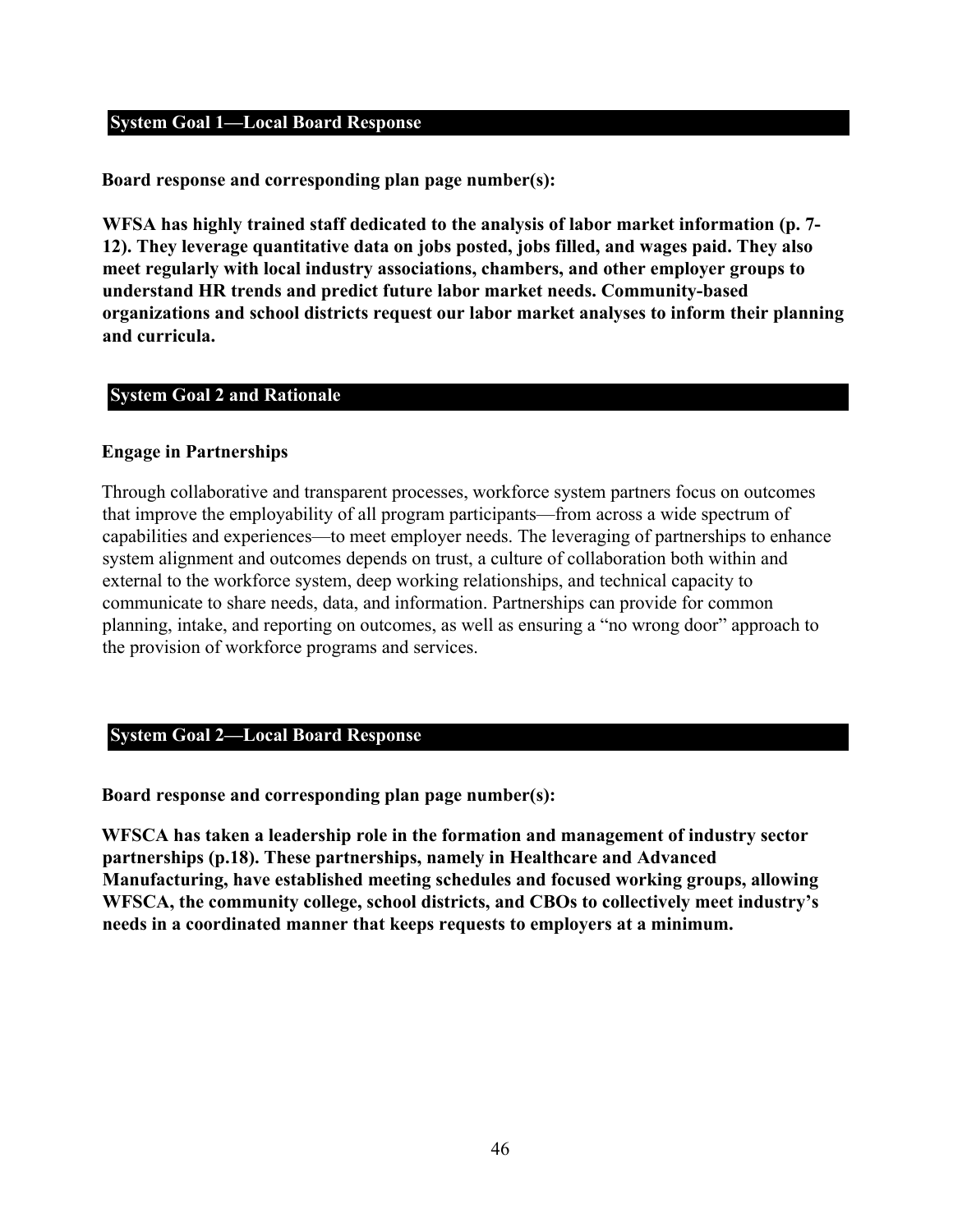#### **System Goal 3 and Rationale**

#### **Align System Elements**

By improving transitions, aligning programs, and ensuring portability and transferability, Texas improves access and the ability of all participants to complete programs of study, earn credentials, transition to further education, and gain critical employability skills. Texas employers are better positioned to find and hire the employees they need through an enhanced education and training pipeline.

#### **System Goal 3—Local Board Response**

**Board response and corresponding plan page number(s):** 

**WFSCA is enhancing the talent pipeline through earn and learn opportunities (p. 6). Economic incentives, such as On the Job Training and Subsidized Employment, help bridge the transition from program of study to employment. These programs also create a feedback loop, helping WFSCA and the training providers understand how to better prepare customers for the workplace.** 

#### **System Goal 4 and Rationale**

#### **Improve and Integrate Programs**

Accelerate employment and improve efficiencies through shared resources that can be leveraged to create new, relevant, and innovative opportunities that serve the needs of all stakeholders. By addressing high-priority programmatic needs through an integrated strategy, decision-making at the system, partner, and participant levels is improved and system service delivery is enhanced. The changing economic and educational landscapes provide opportunities to share relevant data through appropriate "push" mechanisms in an organized manner to key stakeholders who rely on information generated by system partners.